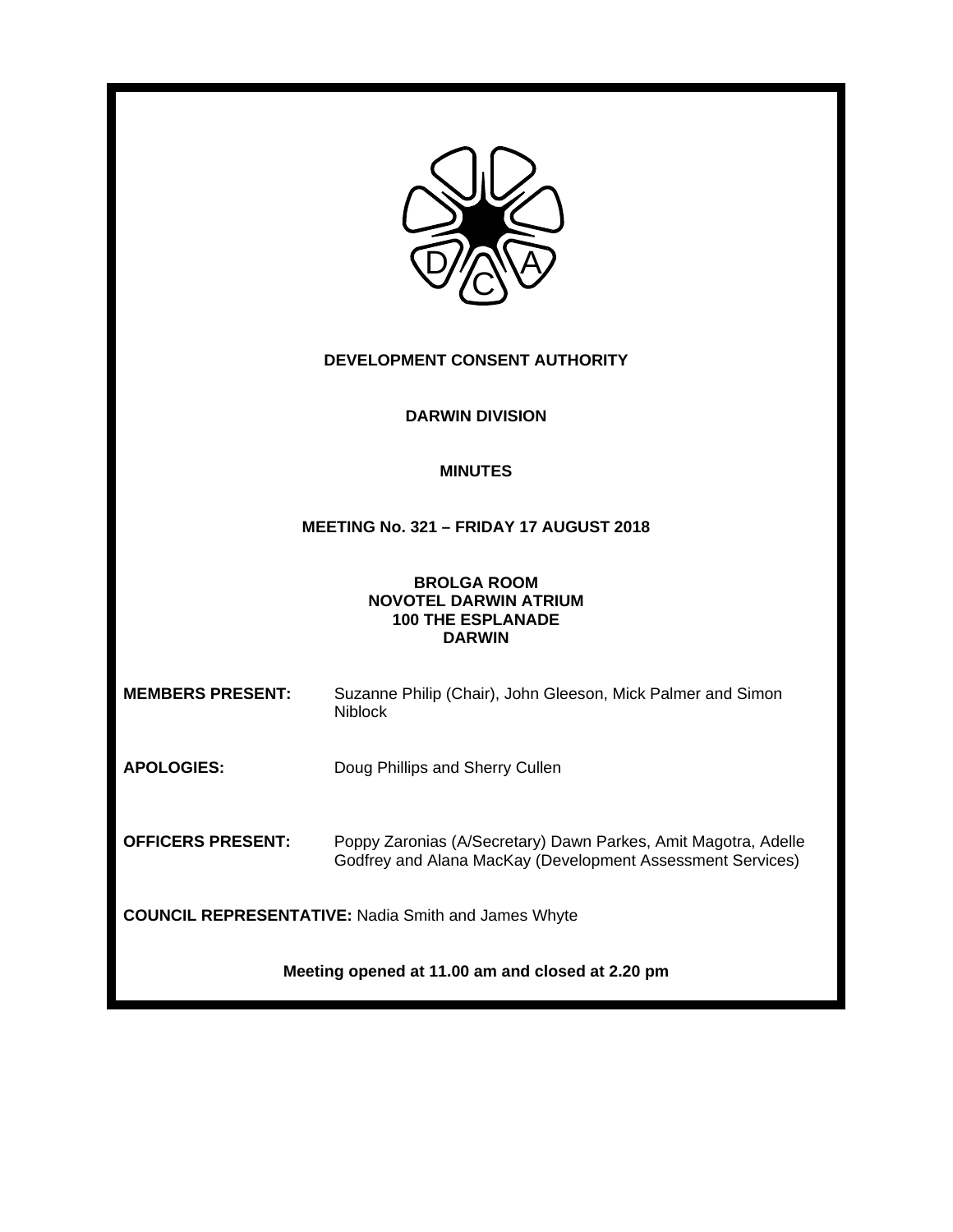**THE MINUTES RECORD OF THE EVIDENTIARY STAGE AND THE DELIBERATIVE STAGE ARE RECORDED SEPARATELY. THESE MINUTES RECORD THE DELIBERATIVE STAGE. THE TWO STAGES ARE GENERALLY HELD AT DIFFERENT TIMES DURING THE MEETING AND INVITEES ARE PRESENT FOR THE EVIDENTIARY STAGE ONLY.** 

# **ITEM 1 ALTERATIONS AND ADDITIONS TO AN EXISTING MEDICAL CLINIC IN PA2018/0281 THREE STAGES LOT 4526 (182) DICK WARD DRIVE, TOWN OF NIGHTCLIFF APPLICANT HODGKISON PROPERTY LIMITED**

Mr Henry Power and Ms Rebecca Adams (Hodgkinson Property Limited) attended.

**RESOLVED** That, pursuant to section 53(a) of the *Planning Act*, the Development Consent **136/18** Authority consent to the application to develop Lot 4526 (182) Dick Ward Drive, Town of Nightcliff for the purpose of alterations and additions to an existing medical clinic in three stages, subject to the following conditions:

# **CONDITION PRECEDENT**

- 1. Prior to endorsement of plans and prior to the commencement of works(including site preparation), a schematic plan demonstrating the on-site collection of stormwater and its discharge into the stormwater drainage system shall be submitted to and approved by the City of Darwin, to the satisfaction of the consent authority. The plan shall include details of site levels and stormwater drain connection point/s. The plan shall also indicate how stormwater will be collected on the site and connected underground to system.
- 2. Prior to the endorsement of plans and prior to commencement of works (including site preparation), if required by City of Darwin, a traffic engineers' assessment report detailing necessary upgrades to the surrounding street network as a result of the implications of the development and swept paths for waste collection vehicles entering and exiting the site shall be submitted to and approved by City of Darwin, to the satisfaction of the consent authority.
- 3. Prior to the commencement of works (including site preparation), the applicant is to prepare an Environmental Construction Management Plan (ECMP) to the requirements of the City of Darwin, to the satisfaction of the consent authority. The ECMP is to address how construction will be managed on the site, and is to include details of waste management, traffic control and haulage routes, stormwater drainage.
- 4. Prior to the commencement of works (including site preparation), a waste management plan in accordance with the City of Darwin's waste management policy is required to be submitted to the requirements of the City of Darwin, to the satisfaction of the consent authority.
- 5. Prior to the commencement of works (including site preparation), the applicant is to prepare a dilapidation report covering infrastructure within the road reserve to the requirements of the City of Darwin.

# **GENERAL CONDITIONS**

Page 2 of 46

| These minutes record persons in attendance at the meeting and the resolutions of the  |
|---------------------------------------------------------------------------------------|
| Development Consent Authority on applications before it.                              |
| Reliance on these minutes should be limited to exclude uses of an evidentiary nature. |
|                                                                                       |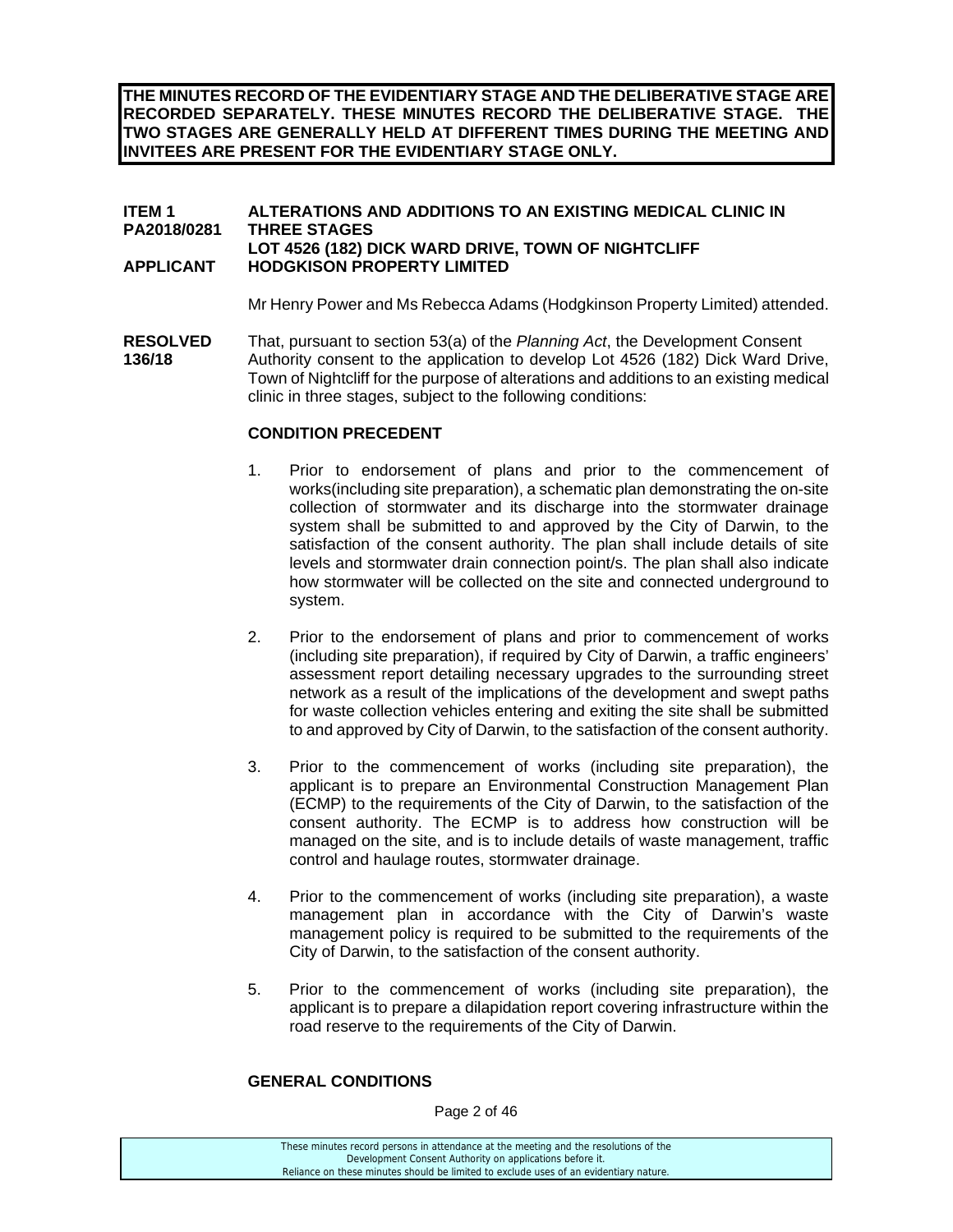- 6. The works carried out under this permit shall be in accordance with drawings endorsed as forming part of this permit.
- 7. The owner of the land must enter into agreements with the relevant authorities for the provision of water supply, sewerage and electricity facilities to the development shown on the endorsed plan in accordance with the authorities' requirements and relevant legislation at the time.
- 8. Any developments on or adjacent to any easements on site shall be carried out to the requirements and satisfaction of the relevant service authority at no cost to the relevant service authority.
- 9. All works recommended by the traffic impact assessment report are to be completed to the requirements of City of Darwin, to the satisfaction of the consent authority.
- 10. The kerb crossovers and driveways to the site approved by this permit are to meet the technical standards of City of Darwin, to the satisfaction of the consent authority. The owner shall:
- (a) remove disused vehicle and/ or pedestrian crossovers;
- (b) provide footpaths/ cycleways;
- (c) collect stormwater and discharge it to the drainage network; and
- (d) undertake reinstatement works; all to the technical requirements of and at no cost to the City of Darwin, to the satisfaction of the consent authority.
- 11. Before the use or occupation of the development starts, the area(s) set-aside for the parking of vehicles and access lanes as shown on the endorsed plans must be:
- (a) constructed;
- (b) properly formed to such levels that they can be used in accordance with the plans;
- (c) surfaced with an all-weather-sealed coat;
- (d) drained;
- (e) line marked to indicate each car space and all access lanes; and
- (f) clearly marked to show the direction of traffic along access lanes and driveways;

to the satisfaction of the consent authority.

 Car spaces, access lanes and driveways must be kept available for these purposes at all times.

- 12. The car parking shown on the endorsed plan(s) must be available at all times for the exclusive use of the occupants of the development and their visitors.
- 13. No fence, hedge, tree or other obstruction exceeding a height of 0.6m is to be planted or erected so that it would obscure sight lines at the junction of the driveway and the public street.
- 14. Stormwater is to be collected and discharged into the drainage network to the technical standards of and at no cost to the City of Darwin, to the satisfaction of the consent authority.
- 15. Storage for waste bins is to be provided to the requirements of the City of Darwin to the satisfaction of the consent authority.

Page 3 of 46

| These minutes record persons in attendance at the meeting and the resolutions of the  |  |
|---------------------------------------------------------------------------------------|--|
| Development Consent Authority on applications before it.                              |  |
| Reliance on these minutes should be limited to exclude uses of an evidentiary nature. |  |
|                                                                                       |  |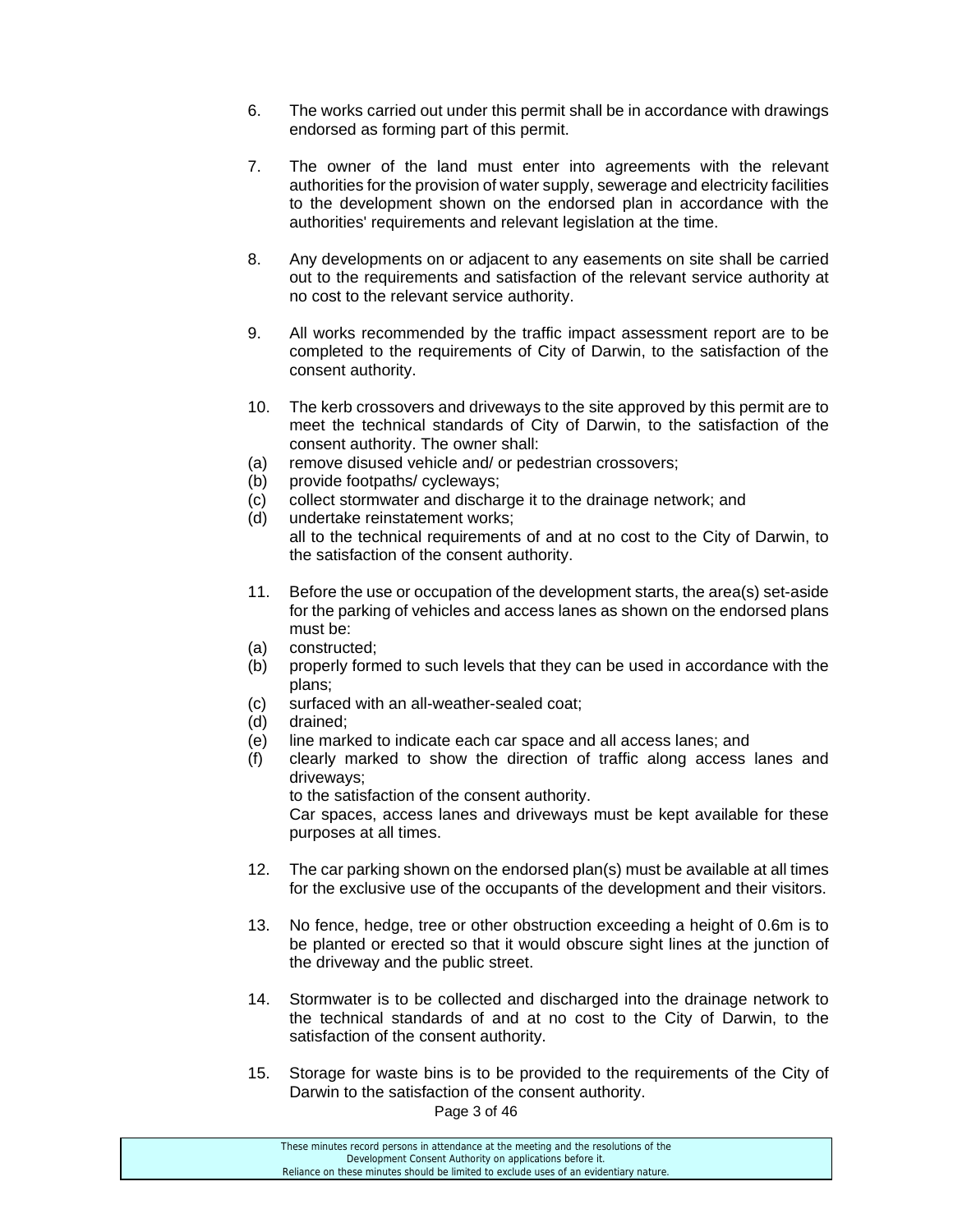- 16. Before the use/occupation of the development starts, the landscaping works shown on the endorsed plans must be carried out and completed to the satisfaction of the consent authority.
- 17. The landscaping shown on the endorsed plans must be maintained to the satisfaction of the consent authority, including that any dead, diseased or damaged plants are to be replaced.
- 18. The use and development as show on the endorsed plan must not be altered without the further consent of the consent authority.
- 19. All air conditioning condensers (including any condenser units required to be added or replaced in the future) are to be appropriately screened from public view, located so as to minimise thermal and acoustic impacts on neighbouring properties and condensate disposed of to ground level in a controlled manner to the satisfaction of the consent authority. No plant, equipment, services or architectural features other than those shown on the endorsed plans are permitted above the roof level of the building(s).
- 20. All pipes, fixtures, fittings and vents servicing any building on the site must be concealed in service ducts or otherwise hidden from view to the satisfaction of the consent authority.

# **NOTES**

- 1. The Power and Water Corporation advises that the Water and Sewer Services Development Section (landdevelopmentnorth@powerwater.com.au) and Power Network Engineering Section (powerconnections@powerwater.com.au) should be contacted via email a minimum of 1 month prior to construction works commencing in order to determine the Corporation's servicing requirements, and the need for upgrading of on-site and/or surrounding infrastructure.
- 2. The Northern Territory Environment Protection Authority advises that construction work should be conducted in accordance with the Agency's Noise Guidelines for Development Sites. The guidelines specify that on-site construction activities are restricted to between 7am and 7pm Monday to Saturday and 9am to 6pm Sunday and Public Holidays. For construction activities outside these hours refer to the guidelines for further information.
- 3. Any proposed works which fall within the scope of the Construction Industry Long Service Leave and Benefits Act must be notified to NT Build by lodgement of the required Project Notification Form. Payment of any levy must be made prior to the commencement of any construction activity. NT Build should be contacted via email (info@ntbuild.com.au) or by phone on 08 89364070 to determine if the proposed works are subject to the Act.
- 4. Notwithstanding the approved plans, all signage is subject to the City of Darwin approval, at no cost to Council.
- 5. City of Darwin advises that any proposed works on/over City of Darwin property shall be subject to separate application to City of Darwin and shall be carried out to the requirements and satisfaction of the General Manager, Infrastructure, City of Darwin.

Page 4 of 46

| These minutes record persons in attendance at the meeting and the resolutions of the  |  |
|---------------------------------------------------------------------------------------|--|
| Development Consent Authority on applications before it.                              |  |
| Reliance on these minutes should be limited to exclude uses of an evidentiary nature. |  |
|                                                                                       |  |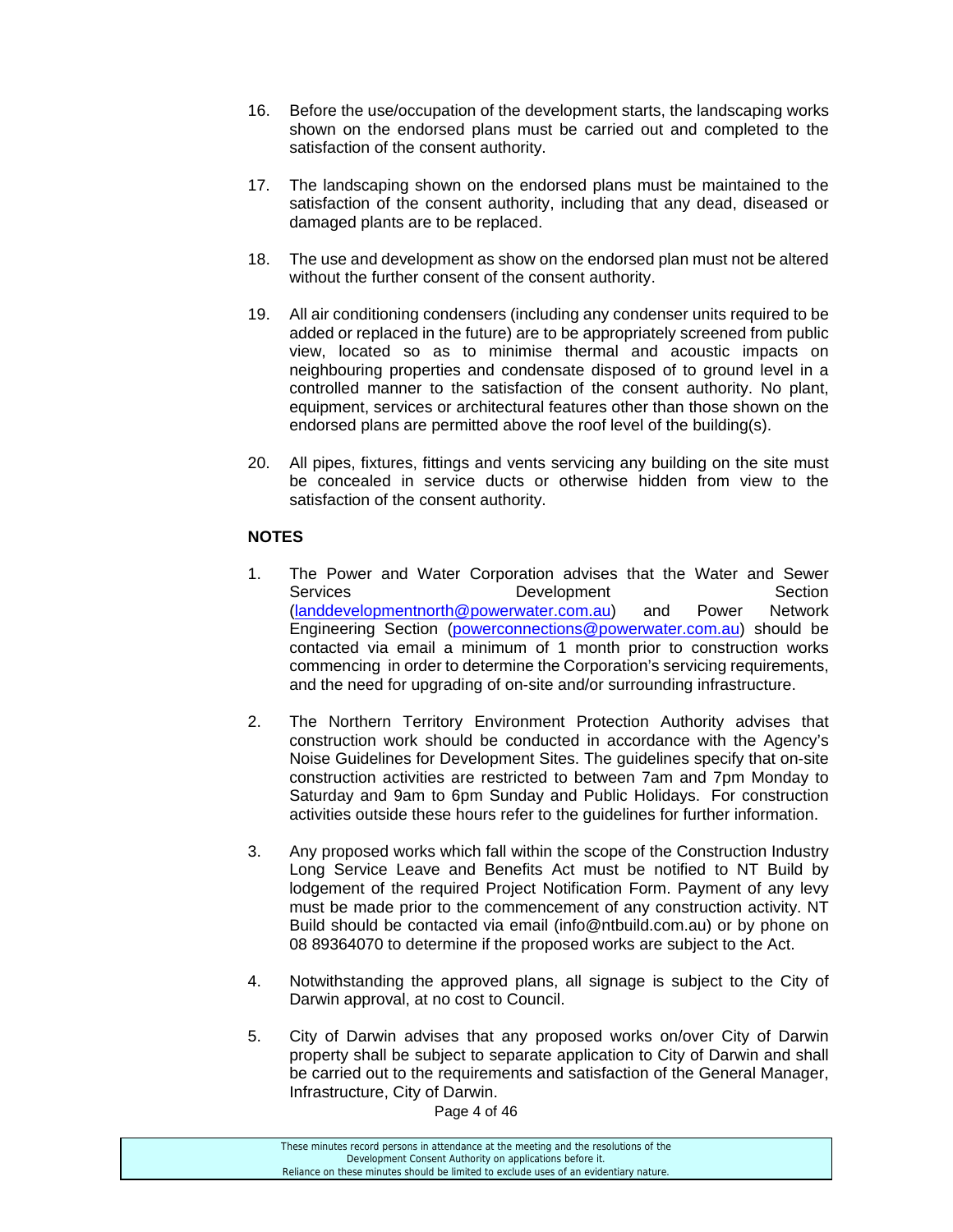# **REASONS FOR THE DECISIONS**

1. Pursuant to section 51(a) of the *Planning Act*, the consent authority must take into consideration the planning scheme that applies to the land to which the application relates.

 The NTPS applies to the land, and the site is within Zone CP (Community Purpose) of the NTPS. The primary purpose of Zone CP is to provide for community services and facilities, whether publicly or privately owned or operated, including facilities for civic and government administration. The proposal is for alterations and additions to an existing medical clinic, 'Nightcliff Renal Unit' operated by the Department of Health. Furthermore, the clause states the design is expected to incorporate landscaping that will enhance the visual appearance of the building. The development provides landscaping along the street frontage (Dick Ward Drive) and side boundaries which will enhance the visual appearance of the development. The design of the medical clinic incorporates internal courtyards gardens and breakout area for clients. As such the proposed development is considered to be consistent with the purpose of the zone. Based upon the description provided in the proposal, the development has been assessed against the relevant provisions of the Scheme. The assessment notes that the proposed development complies with Part 4 requirements for a Medical Clinic in Zone CP due to the following:

- The proposed development provide surplus of 5 car spaces. In addition the development also provide 4 motorbike parking, 1 bus drop off area (undercover beside the reception area) and one ambulance bay.
- The car parking area is located greater than 5 metres from Dick Ward Drive boundary, allows safe and efficient traffic flow, and permits vehicles to enter and exit the site in a forward gear. The car parking spaces are 2.5 by 5.5 metres, with driveways no less than 6 metres wide.
- The maximum height of the proposed building is 6.83m which is less than the permitted height in Zone CP (8.5m permitted).
- The design of the proposed building is site-responsive and contributes to a safe environment.

 The subject site abuts land Zoned MR (Medium Density Residential) to its east and Zone SD (Single Dwelling Residential) to its south. While the setback of the building to these boundaries exceeds 5m the depth of landscape buffer is less than 3m at some sections. This includes the portion of the existing car parking retained along the eastern boundary with a landscape buffer of 1.85m and portion of the southern boundary with a landscape buffer of 2.60m. It is considered that the compliance of this clause is achieved as the current arrangement pre-dates planning requirements and the site has maintained the current landscape and car parking arrangements for a number of years without detriment to the adjacent zones. As such it is considered consistent with the clause objective.

2. Pursuant to Section 51 (m) of the *Planning Act*, the consent authority must consider the public utilities or infrastructure provided in the area in which the land is situated, the requirement for public facilities and

Page 5 of 46

| These minutes record persons in attendance at the meeting and the resolutions of the  |
|---------------------------------------------------------------------------------------|
| Development Consent Authority on applications before it.                              |
| Reliance on these minutes should be limited to exclude uses of an evidentiary nature. |
|                                                                                       |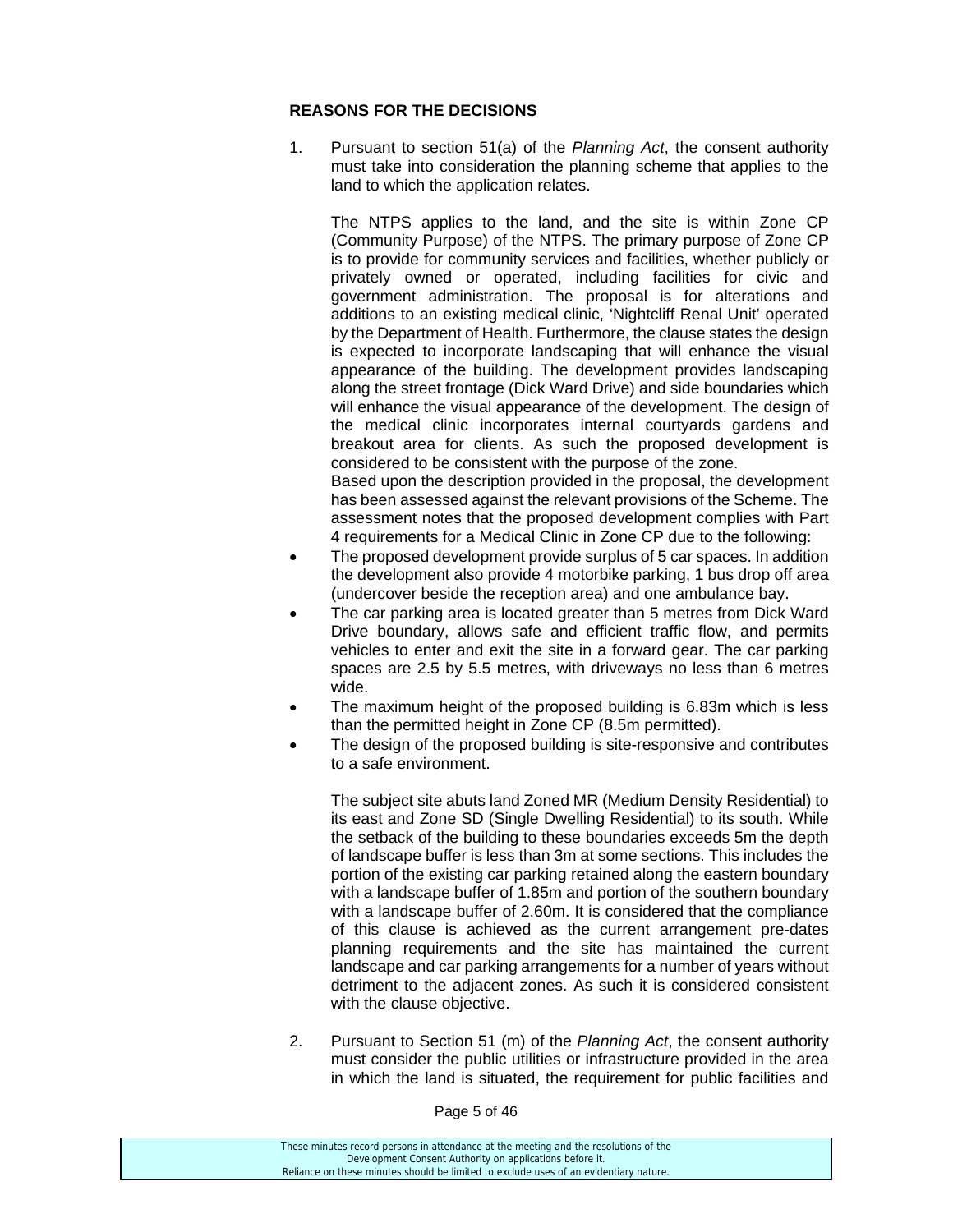services to be connected to the land and the requirement, if any, for those facilities, infrastructure or land to be provided by the developer for that purpose.

 The application was circulated to the relevant authorities and comments received from these authorities are addressed by the inclusion of conditions on the development permit. The Authority noted the applicant's request to remove condition precedent 2 but in the absence of any further advice from the City of Darwin, the Authority determined to revise the condition to give flexibility so that the condition can be cleared if Council determine that a traffic engineers' assessment report is no longer necessary.

3. Pursuant to section 51(n) of the *Planning Act*, the consent authority must take into account the potential impact on the existing and future amenity of the area in which the land is situated.

 Noting the surrounding zones comprises of residential use, the setback of the proposed building exceeds 5m to the boundary that abuts residential zones. A landscaping buffer and solid screen fence of a minimum height of 1.8m is also provided along the boundary to protect the visual and acoustic amenity of the residential areas.

**ACTION** Notice of Consent and Development Permit

#### **ITEM 2 PART CHANGE OF USE FROM WAREHOUSE TO PLACE OF WORSHIP AND PA2018/0238 A CARETAKERS RESIDENCE EXCEEDING 50M2 LOT 8641 (4) STEELE STREET, TOWN OF DARWIN APPLICANT ONE PLANNING CONSULT**

Mr Israel Kgosiemang (One Planning Consults) and Mr Savvas Savvas (Savvas Architects) attended along with their clients Mr Kamarudin Adjrun, Mr Ronya and Mr Chandra.

Submitter - Mr Brad Cunnington (Northern Planning Consultants) attended.

Mr Israel Kgosiemang tabled a signed petition in support of the proposal.

- **RESOLVED** That, pursuant to section 46(4)(b) of the *Planning Act*, the Development Consent **137/18** • Authority defer consideration of the application to develop Lot 8641(4) Steele Street, Town of Darwin for the purpose of part change of use from warehouse to place of worship, to require the applicant to provide the following additional information that the Authority considers necessary in order to enable the proper consideration of the application:
	- Further information as to why the proposal is a suitable land use in Zone GI (General Industry) and adequate justification to warrant a departure from the primary purpose of Zone GI being *to provide for general industry*.

#### **REASONS FOR THE DECISION**

1. Pursuant to section 51(a) of the *Planning Act*, the consent authority must take into consideration the planning scheme that applies to the land to which the application relates.

Page 6 of 46

These minutes record persons in attendance at the meeting and the resolutions of the Development Consent Authority on applications before it. Reliance on these minutes should be limited to exclude uses of an evidentiary nature.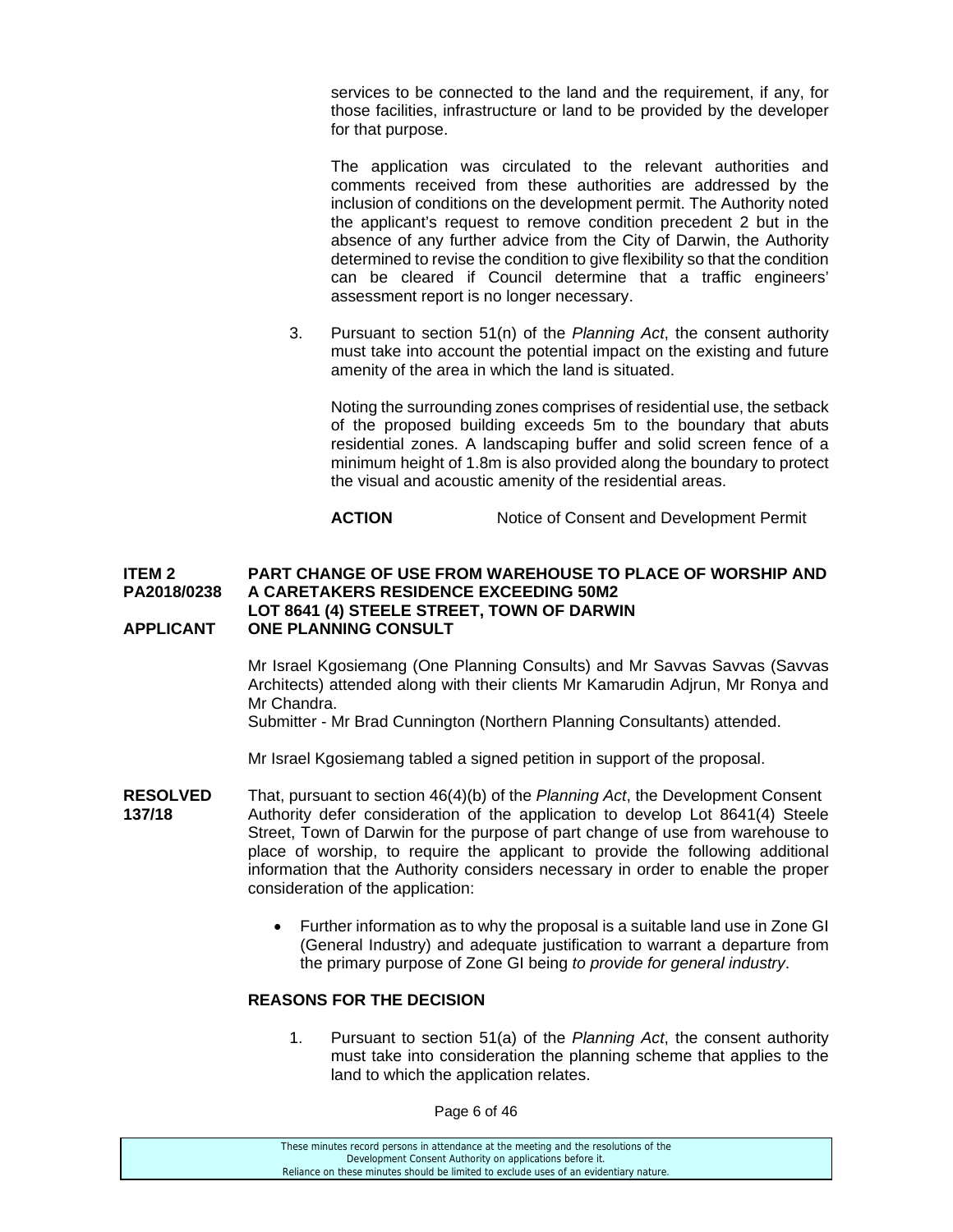The Northern Territory Planning Scheme (NTPS) applies to the land and the site is within Zone GI (General Industry). *The primary purpose of Zone GI is to provide for general industry. Offices are expected to primarily provide a service to the general industry in the zone and be of a size commensurate with the service provided. Shops are expected to be limited to those that either service the needs of the general industry in the zone or would be inappropriate in a commercial zone.* 

The application seeks consent for part change of use of an existing warehouse with an ancillary office to place of worship and caretaker's residence.

The Authority determined that the application failed to address why the proposal was a suitable land use in the proposed location, or provide adequate justification to warrant a departure from the primary purpose of the zone, and therefore require this information to enable the proper consideration of the application.

The Authority noted that while a 'place of worship' is listed as a discretionary use within Zone GI and there are no specific requirements or guidance within the NTPS relating to such use, there must be adequate justification to depart from the primary purpose of the zone and it should be demonstrated that the use is suitable for the location from a land use perspective.

The Authority raised concerns in relation to reverse sensitivity issues and acknowledged that while surrounding sites may currently be developed with uses resulting in relatively unobtrusive impacts, the zoning allows for permitted uses that could by nature of their operation adversely affect the amenity of the surrounding locality by reason of the emission of noise, vibration, smell, fumes, smoke, vapour, steam, soot, ash, dust, waste water, waste products, grit, oil or otherwise. These permitted uses include transport terminal, recycling depot, motor repair station, motor body works and general industry.

2. The proposal also seeks consent for a caretaker's residence exceeding 50m². The caretaker's residence is proposed on the first floor of the building and has a floor area of 78.5m<sup>2</sup> which is 28.5m<sup>2</sup> greater than the area permitted in the NTPS. The Authority noted that while an area of 78.5m² is identified on the plans, this area does not include a kitchen and is likely to utilise the areas shown as 'meeting room' and 'communal kitchen area' as an extension of the function of the caretaker's residence and therefore the floor area of the caretaker's residence is likely to be even greater than 78.5m².

The Authority acknowledged that the area of the caretaker's residence had been reduced in size from 117m² which was originally proposed and noted the applicant's comments that the building is existing and the proposed floor plan makes use of the current internal arrangement.

Page 7 of 46 Clause 7.10.3 (Caretaker's Residence) states *that the consent authority may approve an application for a caretaker's residence that is not in accordance with sub-clause 2 only if it is satisfied the proposed caretaker's residence is appropriate to the site having regard to the potential impact of the caretaker's residence on adjoining land and*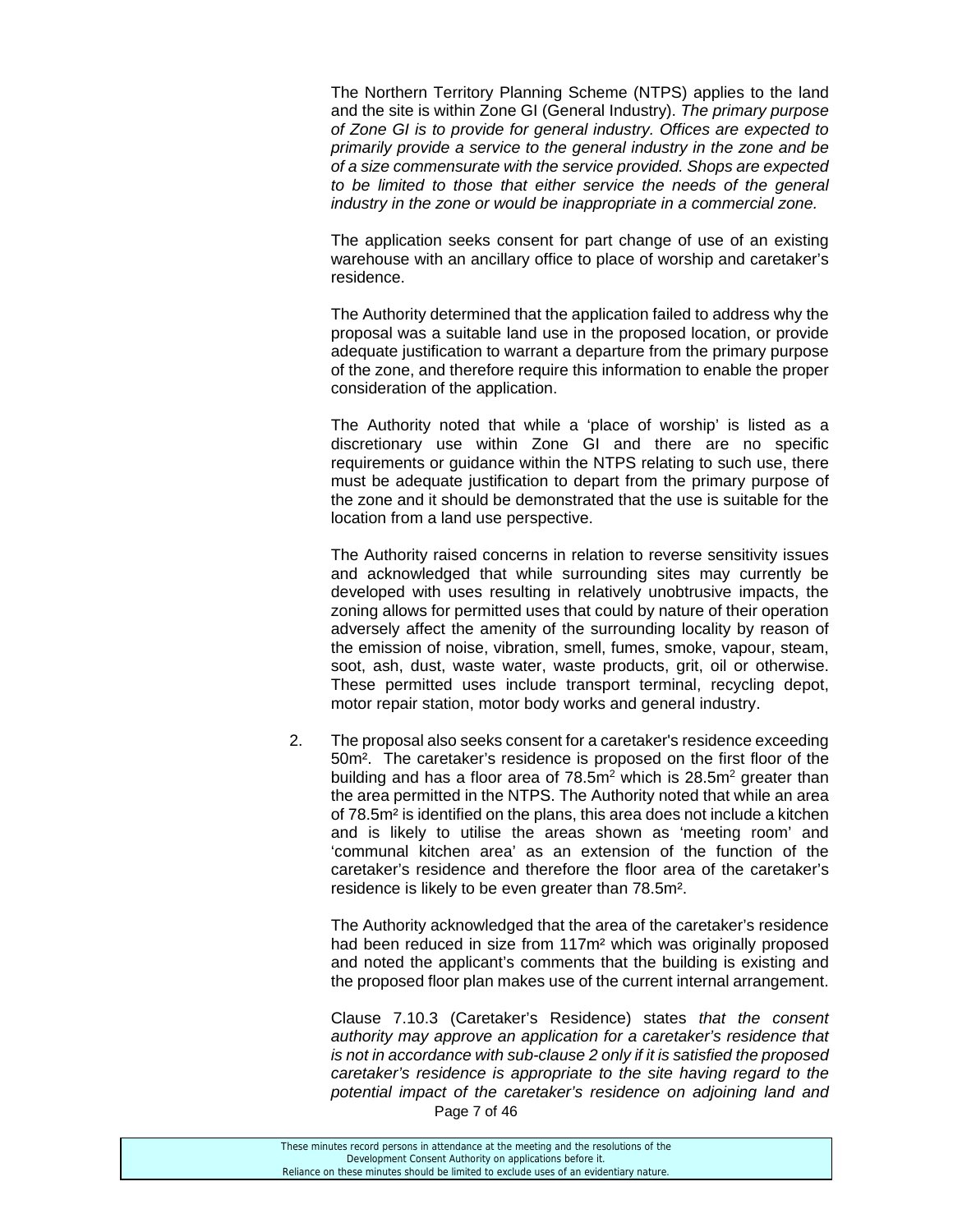*nearby property*. The Authority determined that while a 50m² caretaker's residence may be permitted on the site, the increased size of the proposed caretaker's residence was not appropriate to the site for the following reasons:

- o The definition of a caretaker's residence *means a dwelling which is ancillary to the lawful use of the land on which it is erected and which is used by the caretaker of the land.* Furthermore the purpose of Clause 7.10.3 is *to ensure that a caretaker's residence is not the primary use of the land.* The proposed caretaker's residence is currently 80% of the size of the primary use of the land (proposed place of worship) and given the place of worship proposes to operate for 12 hours per week, a caretaker's residence in excess of the permitted 50m² is not considered appropriate to the site.
- o The purpose of Clause 7.10.3 is *to ensure that a caretaker's residence is not the primary use of the land; and the caretaker's residential use does not prejudice the use of the site or adjoining land in accordance with its zoning.* The Authority considered that the increased size would provide greater opportunity for larger families to reside on the site and given the location of the site in a GI zone, this is considered inappropriate as the surrounding uses are likely to negatively impact on the residents' amenity and in turn receive complaints in relation to their operations. Limiting the size of the caretaker's residence to 50m² is likely to discourage family occupation and therefore limit the potential number of people who could be affected by the surrounding land uses. Furthermore, it is noted that the Northern Territory Environment Protection Authority (NTEPA) commented that *the proponent must be made aware that they are planning on living within a general industrial area, which may be subject to odour and noise generated from surrounding land uses* which further confirms the potential land use conflict and that any residential use of the site should be kept to a minimum.
- 3. *The consent authority may consent to the development of land that does not meet the standard set out in Parts 4 or 5 in circumstances set out in a provision of Parts 4 or 5 of the Planning Scheme. The consent authority may consent to the development of land that does not meet the standards if it is satisfied that special circumstances justify the giving of consent.*

The proposed parking layout seeks a variation to Clause 6.5.3 (Parking Layout) of the NTPS as the internal driveway widths in part do not meet the minimum dimensions and the traffic circulation relies on access through part of the existing warehouse which is secured by roller shutters.

The report by Development Assessment Services (DAS) recommended supporting a variation to this clause due to it being minor in nature and an acceptable level of vehicle access is expected to be achieved. A condition precedent requiring submission of written confirmation from a qualified traffic engineer that the car parking spaces comply with the relevant Australian Standards was also recommended to be included on any permit issued.

Page 8 of 46 When questioned by the Authority on the proposed car parking layout and whether or not the roller shutters could be removed to allow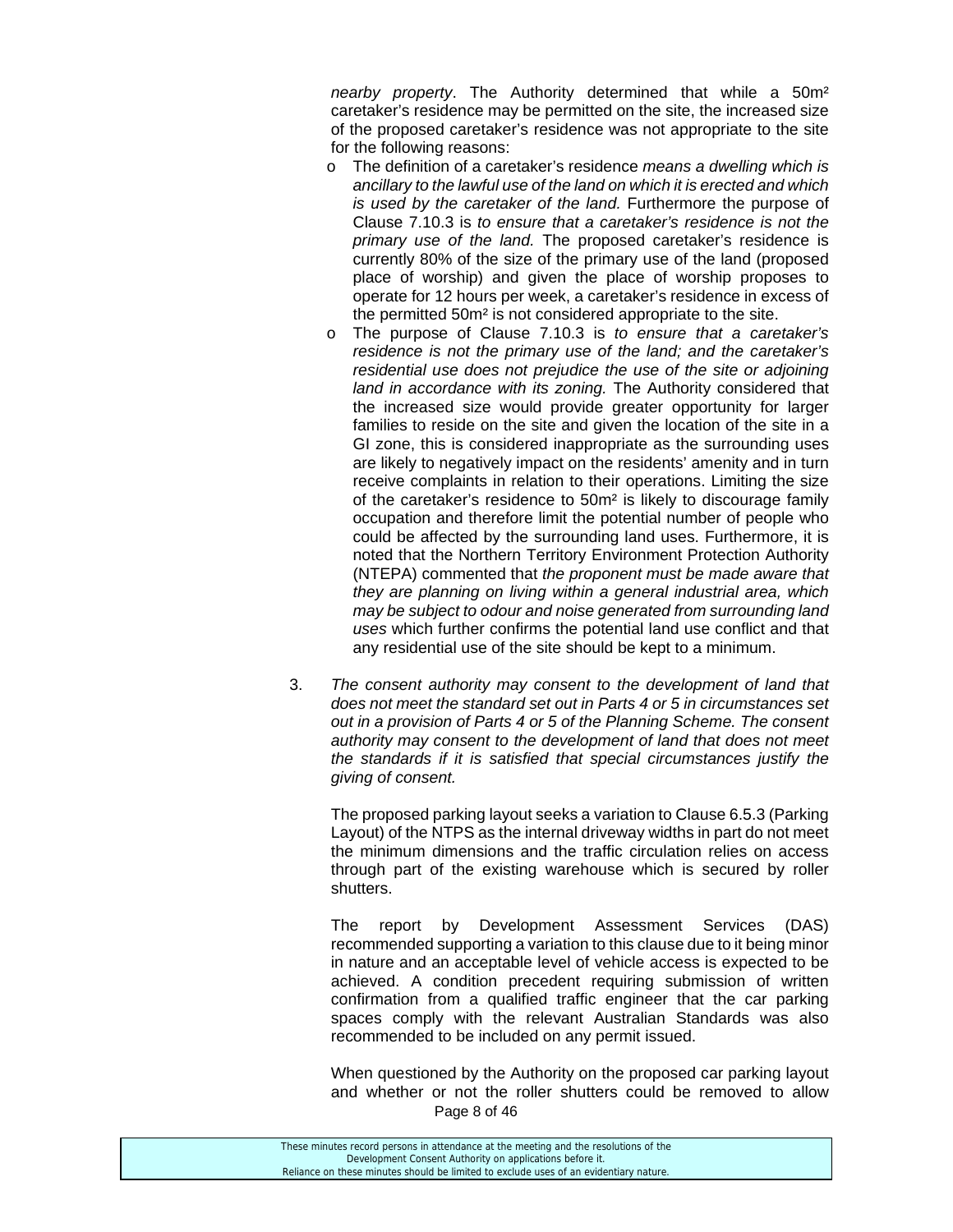permanent access to the rear of the site, the applicant admitted that this had been considered but the removal of the roller shutters would likely result in building compliance issues in terms of meeting the requirements of the *Building Code of Australia*. The applicant added that they did not consider the proposed parking layout would cause any issues as it is to service a use that has a low patronage and is able to predict vehicular movements to such an extent as they know who will be attending and at what times. A parking management plan was provided with the application to further ensure the appropriate provision of car parking on the site and this can be endorsed to form part of any permit issued.

While the Authority noted the comments from both the DAS report and the applicant, concerns in relation to the proposed parking layout and its functionality remained.

4. Pursuant to section 51(e) of the *Planning Act*, the consent authority must take into consideration any submissions made under Section 49, and any evidence or information received under section 50, in relation to the development application.

Two public submissions were received in relation to the application. Of the two submissions received one submission was received under section 49(1) of the *Planning Act* and one late submission was received after the expiry of the exhibition period.

The Authority noted the signed petition in support of the proposal which was tabled by the applicant. The petition stated that there is currently insufficient places of worship for residents who embrace Islam as their religion and while there has been an increase in residents who are Muslim there had not been an increase in places of worship for residents to practice their faith. While acknowledging the comments made on the petition and the intended use of the proposed place of worship, the Authority clarified that a place of worship as defined by the NTPS can be for the use of any religion and the application would be considered within that context.

My Brad Cunnington of Northern Planning Consultants attended the meeting and acknowledged the submission was provided late as their clients were absent during the exhibition period and only became aware of the application after the exhibition period had ended. Northern Planning Consultants represent the proprietors of Penguin Ice which is situated immediately to the east of the subject site at Lot 8643 (2) Steele Street, Town of Darwin.

Further to his written submission Mr Cunnington explained that Darwin Ice is a general industry use and operates 24 hours per day. Mr Cunnington explained that the use results in noise and odour impacts and uses chemicals such as ammonia. In relation to the proposed caretaker's residence Mr Cunnington reiterated his submission that the current building layout and existing use does not justify approval and that there is no reason to go beyond the permitted 50m². Mr Cunnington raised concern with opening up adjacent GI zoned land to more sensitive uses and that the Authority should satisfy themselves that the proposal accords with the GI zone purpose. In summary Mr

Page 9 of 46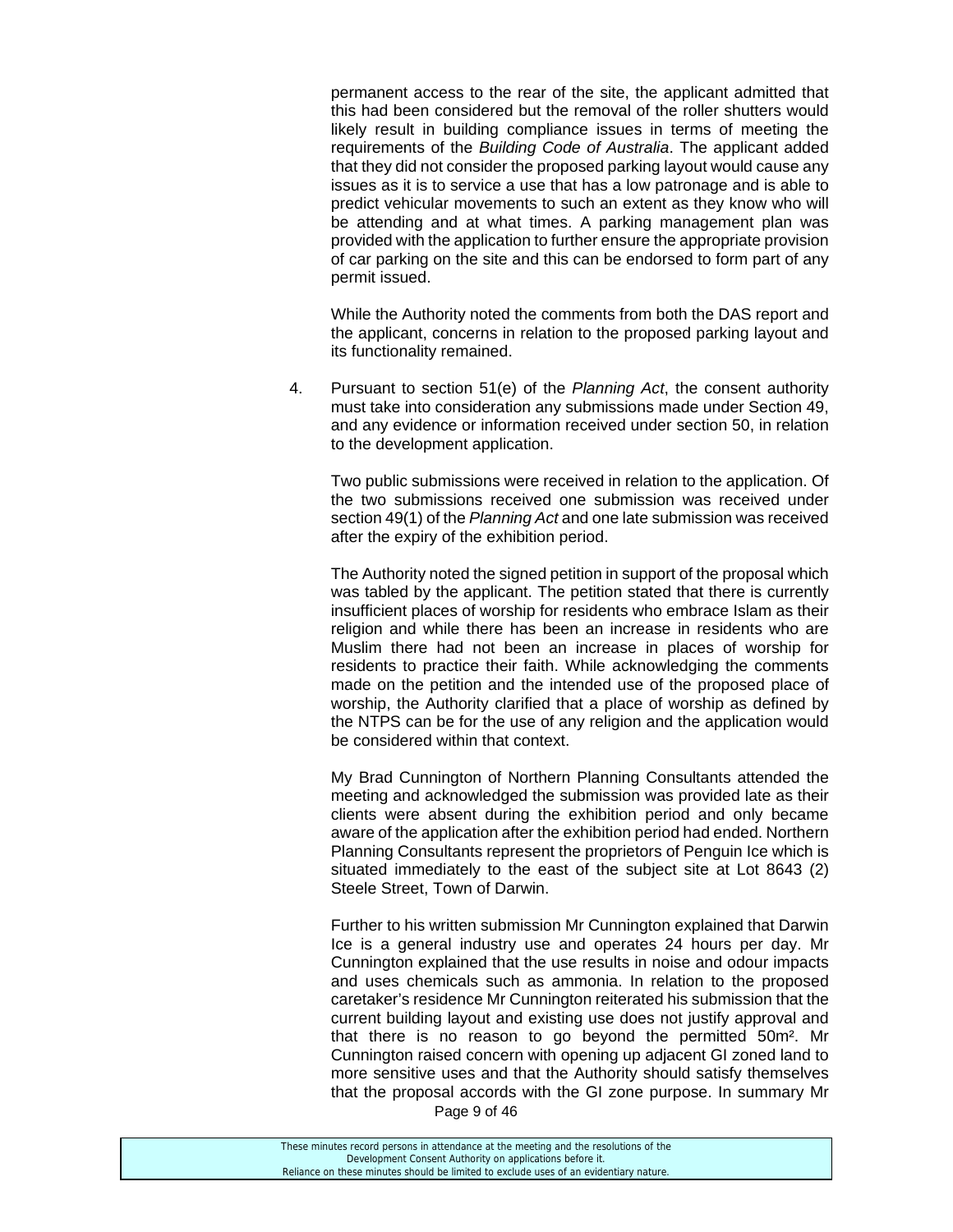Cunnington suggested that the proposed use was not appropriate in the current location within a GI zone and made reference to a notice of refusal that had been issued by the Minister for Lands and Planning in relation to a proposed leisure and recreation use which was a discretionary use within Zone DV (Development). One of the reasons for refusal was that the use did not align with the primary purpose of the zone and the application failed to demonstrate from a land use context/perspective, adequate justification to depart from the primary intent of the zone. Mr Cunnington submitted that the same reasoning applies to this proposal.

In response to the submitter's comments the applicant stated that the landowners consulted with Darwin Ice prior to purchasing the land and accepted the liability of the potential impacts from the location and surrounding land uses.

In response to the applicant's comments that Darwin Ice had been consulted, Mr Cunnington clarified that the ice business had recently been acquired by new owners and with this change in ownership will come operating changes that the proponents may not have considered.

In the written submission provided by Mr Cranley of Whittles Body Corporate for 6 Steele Street, concerns were raised regarding the provision of car parking and the potential for the proposed use to impact on adjacent land and the surrounding street network, and in particular the private property of 6 Steele Street. In response to those concerns the Authority noted that in accordance with Clause 6.5.1 (Parking Requirements) of the NTPS the proposal requires 10 car parking spaces and 10 car parking spaces are proposed to be provided on site. The Authority also note however that the current parking layout proposed requires a variation to Clause 6.5.3 (Parking Layout) of the NTPS and this is discussed further under reason 3 above. In summary while sufficient car parking spaces are proposed on site, the parking layout does not meet the required standards and this needs to be further addressed in any subsequent reconsideration of the proposal.

The Authority carefully considered the comments made within both the written and verbal submissions and have taken these comments into account when making its determination to defer consideration of the application.

5. Pursuant to section 51(n) of the *Planning Act*, the consent authority must take into account the potential impact on the existing and future amenity of the area in which the land is situated.

The Authority has concerns in relation to the proposed place of worship in terms of its own amenity in a GI zone as well as its impact on the amenity of the surrounding area as a result of reverse sensitivity issues. In relation to the proposed caretaker's residence the Authority considered that the increased size of the proposed caretaker's residence will negatively impact on the existing and future amenity of the area for the reasons given above under reason 2.

Page 10 of 46 **ACTION** Notice of Deferral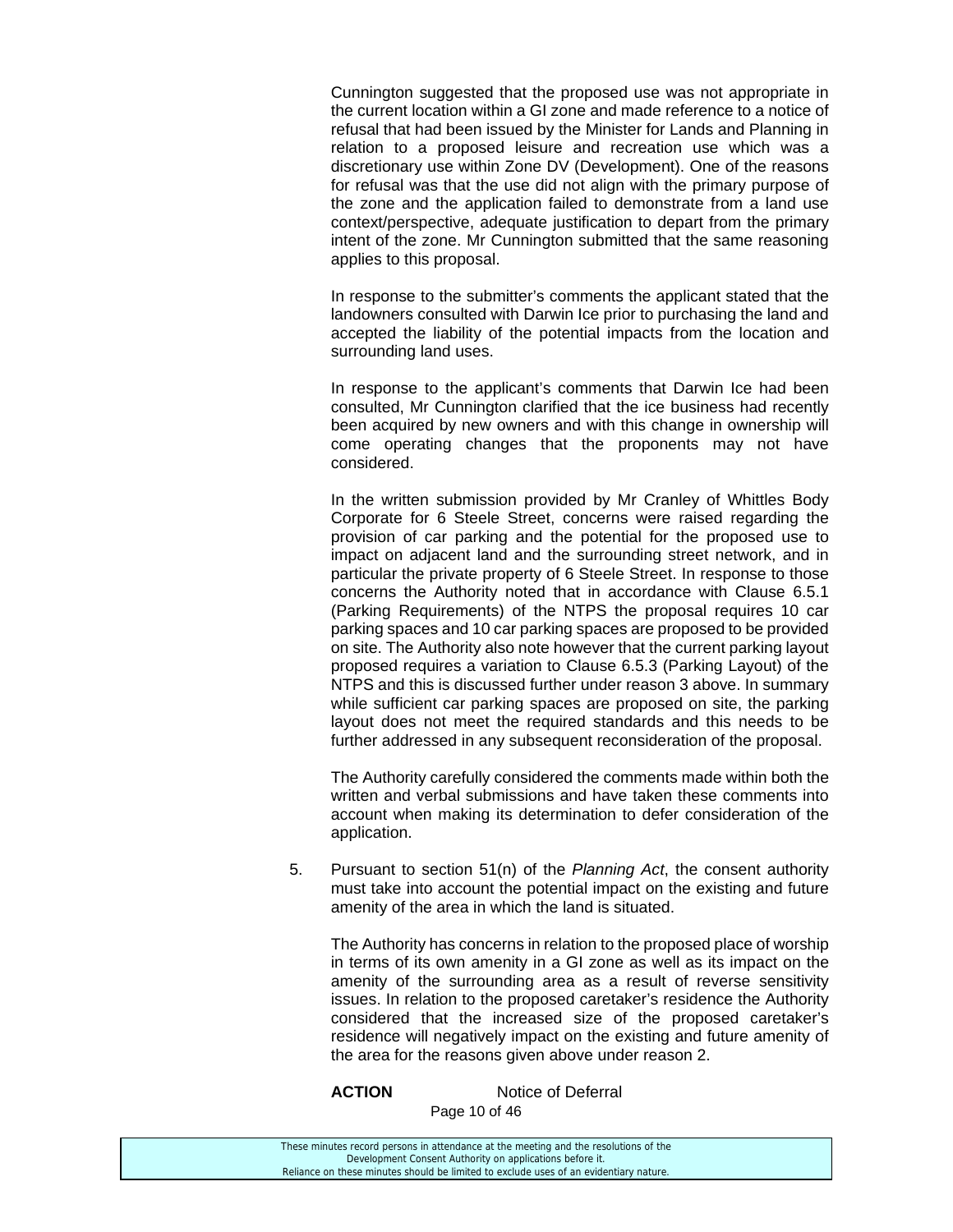#### **ITEM 3 RECONSIDERATION – OFFICES IN A TWO STOREY BUILDING PA2017/0486 SECTION 4681 (388) STUART HIGHWAY, HUNDRED OF BAGOT APPLICANT ONE PLANNING CONSULT**

That, pursuant to section 97(1) of the *Planning Act*, Mr John Gleeson a member of the Darwin Division of the Development Consent Authority declared a conflict of interest and was not present during and did not take part in any deliberation or decision in relation to this item.

Mr Israel Kgosiemang (One Planning Consult) and Mr Savvas Savvas (Savvas Architects) attended.

**RESOLVED** That, the Development Consent Authority vary the requirements of Clause 6.5.3 **139/18** (Parking Layout) of the Northern Territory Planning Scheme, and pursuant to section 53(a) of the *Planning Act*, consent to the application to develop Section 4681 (388) Stuart Highway, Hundred of Bagot for the purpose of offices in a twostorey building, subject to the following conditions:

#### **CONDITIONS PRECEDENT**

- 1. Prior to the endorsement of plans and prior to the commencement of works (including site preparation), a traffic impact assessment report is to be prepared by a suitably qualified traffic engineer with attention to vehicular, pedestrian, cyclist and public transport issues, detailing sightlines and the impact to traffic due to the location of the proposed driveway and crossover, including swept paths for waste collection vehicles, and identifying any necessary upgrades to the surrounding street network to the requirements of the City of Darwin, in consultation with Transport and Civil Services Division – Department of Infrastructure, Planning and Logistics, to the satisfaction of the consent authority.
- 2. Prior to the commencement of works (including site preparation), the applicant is to prepare a comprehensive landscape plan of the Hickman Street road reserve adjacent to the development, which shall include street trees and the removal of all bitumen from the road reserve, to the requirements of City of Darwin, to the satisfaction of the consent authority.
- 3. Prior to the commencement of works, a schematic plan demonstrating the on-site collection of stormwater and its discharge into the local underground stormwater drainage system shall be submitted to and approved by the City of Darwin and / or Transport and Civil Services Division – Department of Infrastructure, Planning and Logistics, to the satisfaction of the consent authority. The plan shall include details of site levels and Council's stormwater drain connection point/s. The plan shall also indicate how stormwater will be collected on the site and connected underground to Council's system.
- 4. Prior to the commencement of works, a Construction Environmental Management Plan (CEMP) for the management and operation of the use must be prepared to the requirements of an independent suitably qualified professional and submitted to and approved by the consent authority upon the advice of both City of Darwin and Transport and Civil Services Division – Department of Infrastructure, Planning and Logistics. When approved, the

Page 11 of 46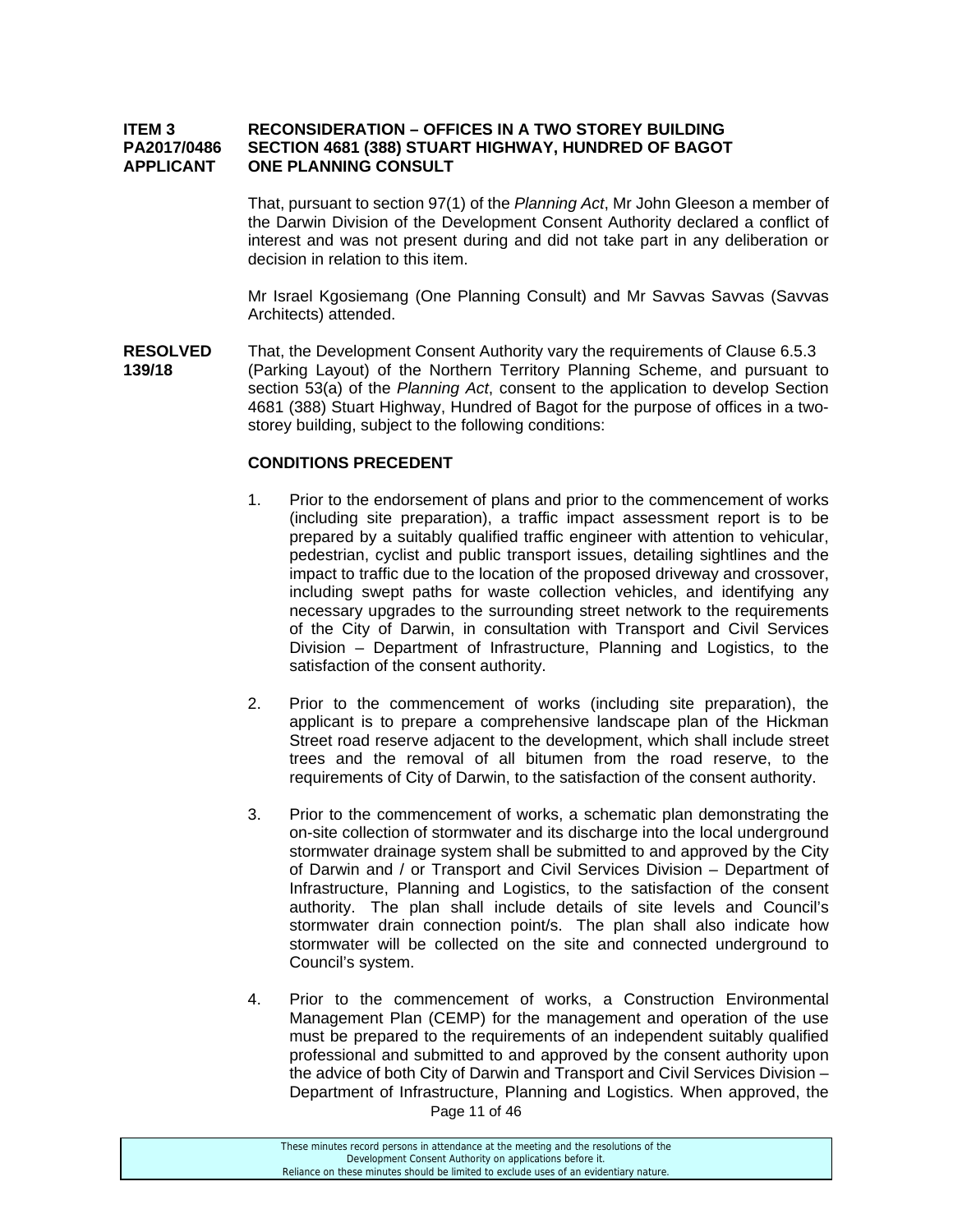CEMP will be endorsed and will then form part of the permit. The use must at all times be conducted in accordance with the endorsed plan. The CEMP must include:

- (a) waste management;
- (b) traffic control;
- (c) haulage routes;
- (d) stormwater drainage;
- (e) use of City of Darwin land; and
- (e) day to day management requirements for the use.
- 5. Prior to the commencement of works (including site preparation), a Waste Management Plan demonstrating waste disposal, storage and removal shall be submitted to and approved by the City of Darwin, to the satisfaction of the consent authority.
- 6. Prior to the commencement of works (including site preparation), the applicant is to prepare a dilapidation report covering infrastructure within the road reserve to the requirements of the City of Darwin, to the satisfaction of the consent authority.

# **GENERAL CONDITIONS**

- 7. The works carried out under this permit shall be in accordance with the drawings endorsed as forming part of this permit.
- 8. The use and/or development as shown on the endorsed plans must not be altered without the further consent of the consent authority.
- 9. All works recommended by the traffic impact assessment are to be completed to the requirements of the Transport and Civil Services Division, Department of Infrastructure, Planning and Logistics and the City of Darwin, to the satisfaction of the consent authority.
- 10. Any developments on or adjacent to any easements on site shall be carried out to the requirements of the relevant service authority to the satisfaction of the consent authority.
- 11. The owner of the land must enter into agreements with the relevant authorities for the provision of water supply, sewerage facilities, electricity, and telecommunication networks to the land shown on the endorsed plan in accordance with the authorities' requirements and relevant legislation at the time.
- 12. No fence, hedge, tree or other obstruction exceeding a height of 0.6m is to be planted or erected so that it would obscure sight lines at the junction of the driveway and the public street.
- 13. The kerb crossovers and driveways to the site approved by this permit are to meet the technical standards of City of Darwin, to the satisfaction of the consent authority. The owner shall:
- (a) remove disused vehicle and/ or pedestrian crossovers;
- (b) provide footpaths/ cycleways;
- (c) collect stormwater and discharge it to the drainage network; and
- (d) undertake reinstatement works;

Page 12 of 46

These minutes record persons in attendance at the meeting and the resolutions of the Development Consent Authority on applications before it. Reliance on these minutes should be limited to exclude uses of an evidentiary nature.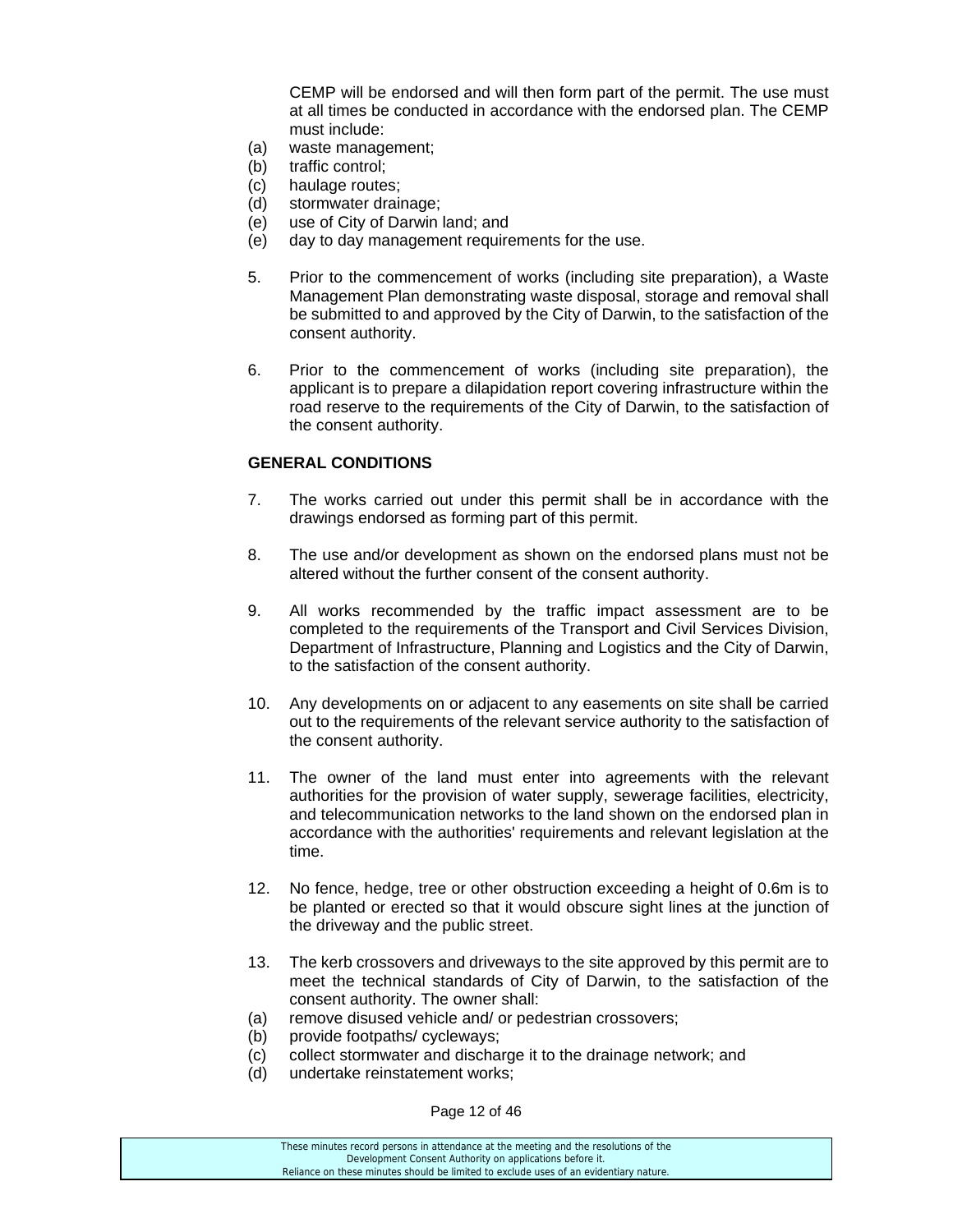all to the technical requirements of and at no cost to the City of Darwin, to the satisfaction of the consent authority.

- 14. External lights must be designed, baffled and located to the satisfaction of the consent authority to prevent any adverse effect on adjoining land, roads, and on the operation of the RAAF Base Darwin and Darwin International Airport.
- 15. Building materials must be selected so as to not create reflective glare for aircraft operations
- 16. Storage and pick-up for waste disposal bins is to be provided to the requirements of the City of Darwin, to the satisfaction of the consent authority.
- 17. Stormwater is to be collected and discharged into the drainage network to the technical standards of and at no cost to City of Darwin and/or Transport and Civil Services Division – Department of Infrastructure, Planning and Logistics, to the satisfaction of the consent authority.
- 18. All balconies are to be internally drained and discharge is to be disposed of at ground level and in a manner consistent with stormwater disposal arrangements for the site to the satisfaction of the consent authority.
- 19. "No entry/no exit" signs and arrows directing the internal traffic movement on site shall be provided at completion of building to the requirements and satisfaction of the consent authority. This includes within the existing right of way easement located on Section 4680.
- 20. All air conditioning condensers (including any condenser units required to be added or replaced in the future) are to be appropriately screened from public view and from view of neighbouring or nearby developments (or developments reasonably anticipated), located so as to minimise thermal and acoustic impacts on neighbouring properties and condensate disposed of to ground level in a controlled manner to the satisfaction of the consent authority. The use of angled louvered slats for screening purposes is acceptable, however the slat screening must be designed with a panel to gap ratio, such that the condenser units are not readily visible from any angle, to the satisfaction of the consent authority.
- 21. All roof top plant equipment (such as vents and ducting associated with requirements for stairwell pressurisation or other such ventilation purposes or similar) that will be placed on the rooftop of the development shall be appropriately screened, or designed to soften the visual impact of such equipment from view from neighbouring or nearby developments (or developments reasonably anticipated), to the satisfaction of the consent authority.
- 22. All pipes, fixtures, fittings and vents servicing any building on the site must be concealed in service ducts or otherwise hidden from view to the satisfaction of the consent authority.
- 23. Before the use/occupation of the development starts, the landscaping works shown on the endorsed plans must be carried out and completed to the satisfaction of the consent authority.

Page 13 of 46

| These minutes record persons in attendance at the meeting and the resolutions of the  |
|---------------------------------------------------------------------------------------|
| Development Consent Authority on applications before it.                              |
| Reliance on these minutes should be limited to exclude uses of an evidentiary nature. |
|                                                                                       |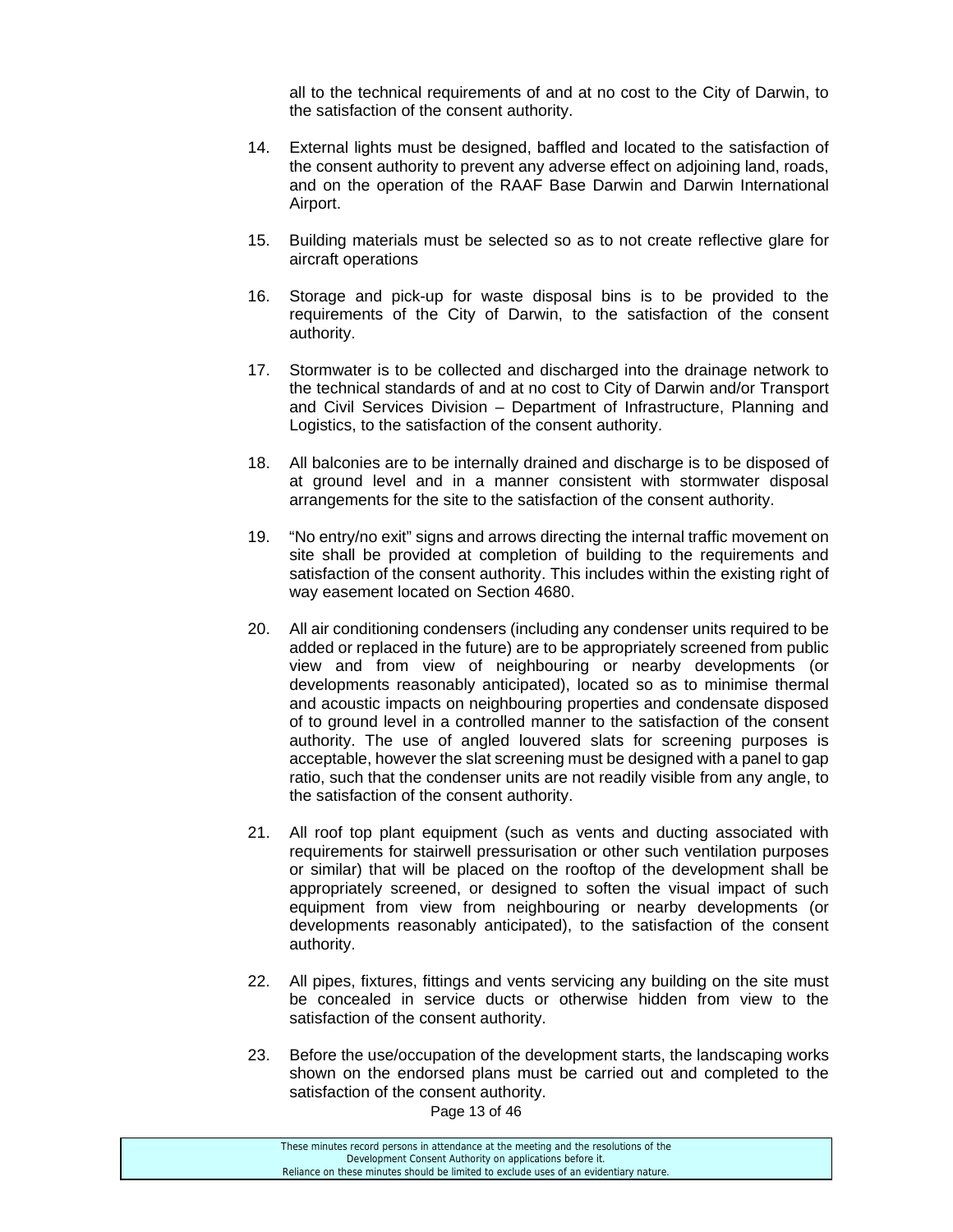- 24. The landscaping shown on the endorsed plans must be maintained to the satisfaction of the consent authority, including that any dead, diseased or damaged plants are to be replaced.
- 25. The loads of all trucks entering and leaving the site of works are to be constrained in such a manner as to prevent the dropping or tracking of materials onto streets. This includes ensuring that all wheels, tracks and body surfaces are free of mud and other contaminants before entering onto the sealed road network. Where tracked material on the road pavement becomes a potential safety issue, the Developer will be obliged to sweep and clean material off the road.
- 26. Access to Section 4681 from the Stuart Highway shall be via the existing accesses to / from, and right of way easement over Section 4680 only. No new access to / from the Stuart Highway shall be permitted.
- 27. All proposed works impacting on the Stuart Highway is to be in accordance with the standards and specifications of the Transport and Civil Services Division – Department of Infrastructure, Planning and Logistics. Drawings must be submitted to the Transport and Civil Services Division – Department of Infrastructure, Planning and Logistics for approval and no works are to commence prior to approval and receipt of a "Permit to Work Within a Road Reserve", to the satisfaction of the consent authority.
- 28. Where the existing sealed surface of Section 4681 extends into the adjacent road reserves, the pavement shall be removed and the verge area scarified, top-dressed and grassed to the Transport and Civil Services Division - Department of Infrastructure, Planning and Logistics' standards and requirements, to the satisfaction of the consent authority.
- 29. Upon completion of any works within or impacting upon the Stuart Highway road reserve, the road reserve shall be rehabilitated to the standards and requirements of the Transport and Civil Services Division – Department of Infrastructure, Planning and Logistics, to the satisfaction of the consent authority.
- 30. Soil erosion and dust control measures must be employed through the construction stage of the development to the satisfaction of the consent authority.
- 31. The finish of any Prime Identification sign, if erected, shall be such that, if illuminated, day and night readability is the same and is of constant display (i.e. not flashing or variable message). The sign shall be positioned:
- (a) so as not to create sun or headlight reflection to motorists; and
- (b) be located entirely (including foundations and aerially) within the subject lot.

 Advertising signage, either permanent or temporary, e.g. 'A' frame, vehicle or trailer mounted shall not be erected or located within the Stuart Highway road reserve.

32. Any floodlighting or security lighting provided on site should be shielded in a manner to prevent the lighting being noticeable or causing nuisance to Stuart Highway road traffic.

Page 14 of 46

These minutes record persons in attendance at the meeting and the resolutions of the Development Consent Authority on applications before it. Reliance on these minutes should be limited to exclude uses of an evidentiary nature.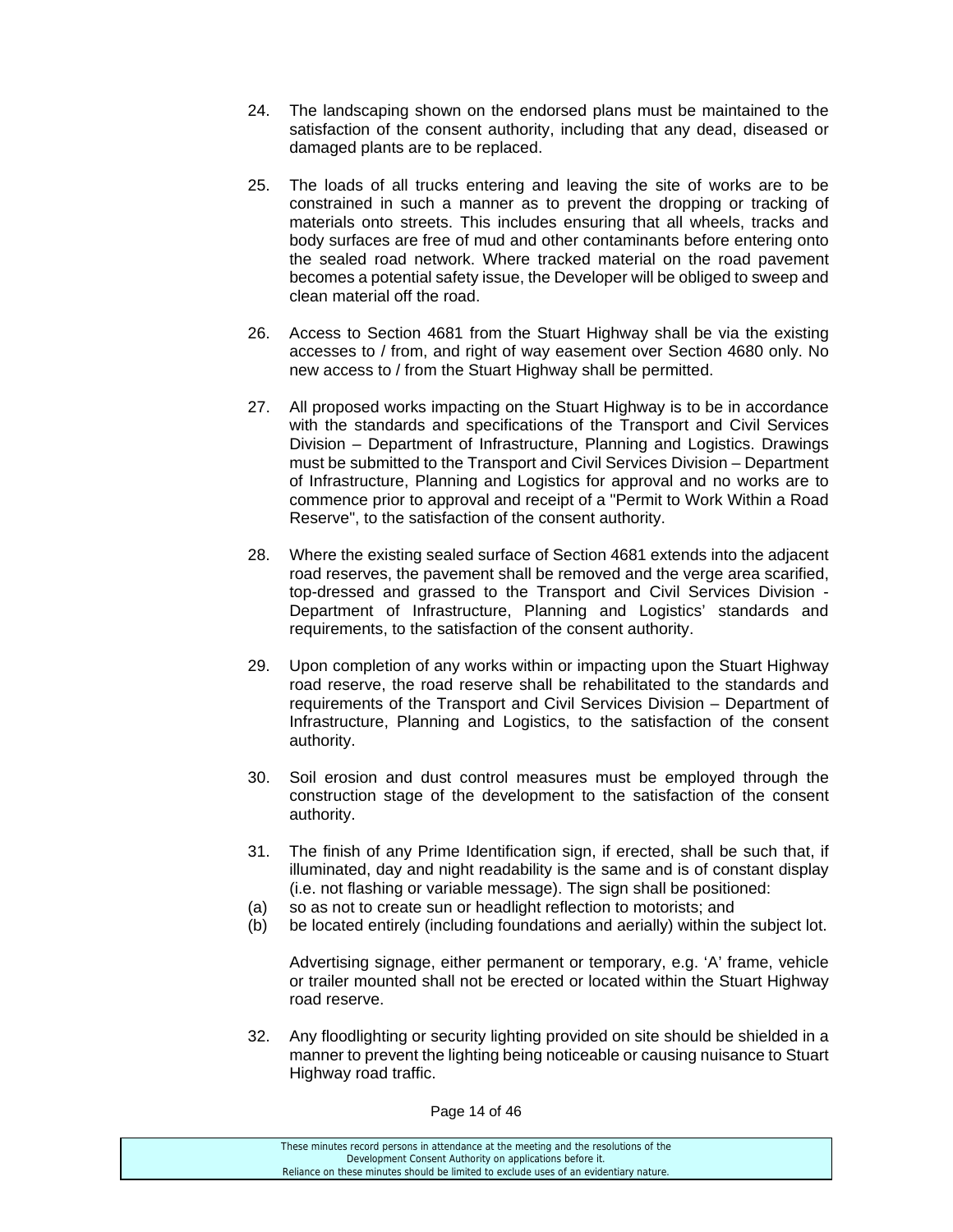# **NOTES**

- 1. Notwithstanding the approved plans, all signage is subject to City of Darwin approval, at no cost to Council.
- 2. Notwithstanding the approved plans, the construction of awnings over the Stuart Highway road reserve is subject to the Transport and Civil Services Division – Department of Infrastructure, Planning and Logistics approval and may require the execution of a "Deed of Indemnity and Release" in favour of the Northern Territory of Australia prior to construction. An application with detail drawings of the proposed structure and location in the road reserve shall be submitted to the Director Corridor Management, Transport and Civil Services Division for consideration and / or approval. Awnings proposed on Territory roads shall be in accordance with the Department's Policy "Awnings and Columns in the Road Reserve".
- 3. Any proposed works on/over City of Darwin property shall be subject to separate application to City of Darwin and shall be carried out to the requirements and satisfaction of City of Darwin.
- 4. The Power and Water Corporation advises that the Water and Sewer Services **Development** Development Section (landdevelopmentnorth@powerwater.com.au) and Power Network Engineering Section (powerconnections@powerwater.com.au) should be contacted via email a minimum of 1 month prior to construction works commencing to determine the Corporation's servicing requirements, and the need for upgrading of on-site and/or surrounding infrastructure.
- 5. An application must be submitted to the Department of Defence and Darwin International Airport for any cranes used during construction that will infringe on the Defence (Areas Control) Regulations surfaces for Darwin Airport.
- 6. External lighting installed as part of the development is to consider section 9.21 "Lighting in the Vicinity of Aerodromes" of the CASA Manual of Standards **Part** 139, available at: http://www.comlaw.gov.au/Details/F2014C01301.
- 7. NBNCo advised that they require all developments to be registered at least 3 months before any civil works commence.
- 8. Any proposed works which fall within the scope of the Construction Industry Long Service Leave and Benefits Act must be notified to NT Build by lodgement of the required Project Notification Form. Payment of any levy must be made prior to the commencement of any construction activity. NT Build should be contacted via email (info@ntbuild.com.au) or by phone on 08 89364070 to determine if the proposed works are subject to the Act.

# **REASONS FOR THE DECISIONS**

1. Pursuant to section 51(a) of the *Planning Act*, the consent authority must take into consideration the planning scheme that applies to the land to which the application relates.

Page 15 of 46

| These minutes record persons in attendance at the meeting and the resolutions of the  |
|---------------------------------------------------------------------------------------|
| Development Consent Authority on applications before it.                              |
| Reliance on these minutes should be limited to exclude uses of an evidentiary nature. |
|                                                                                       |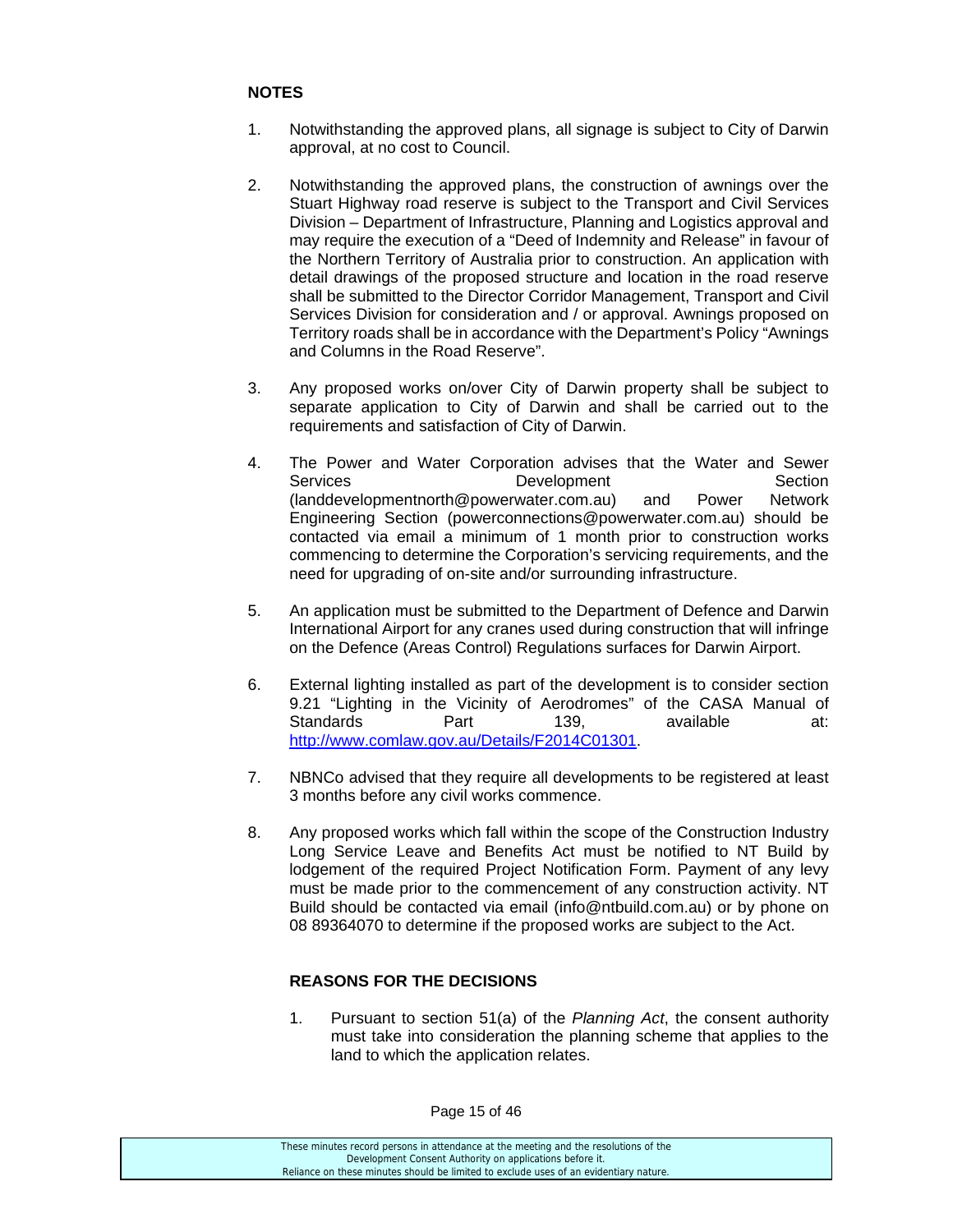The primary purpose of Zone SC (Service Commercial) is to provide for commercial activities which, because of the nature of their business or size of the population catchment, require large sites.

 The proposal is to construct a two-storey office building on an otherwise vacant site. The subject site is located in the suburb of Winnellie and fronts both the Stuart Highway and Hickman Street and is surrounded by a variety of other commercial (showroom, office, shop and warehouse) and light industrial uses. It is considered that the proposed use does not conflict with the purpose of the zone and is consistent with the surrounding established uses.

2. Clause 2.5 (Exercise of Discretion by the Consent Authority) requires that the Authority only vary requirements specified in Part 4 of the Planning Scheme where it is satisfied that special circumstances justify the granting of consent. The proposal is assessed as non-compliant with the standards of Clause 6.53 (Parking Layout) of the NT Planning Scheme:

#### Clause 6.53 - Parking Layout

 The car park spaces are located perpendicular to Hickman Street and are generally located a minimum of 3m from the road frontage, with the exception of bays 12 and 18 which are located approximately 2m-2.25m from the Hickman Street frontage. A variation to Clause 6.5.3 (Parking Layout) of the NT Planning Scheme is supported given the irregular shape of Section 4681 and the difficulties associated with achieving all of the required setbacks due to an entirely truncated boundary, given that Section 4681 is a corner site. The encroachment is relatively minor and only affects two of the 18 bays proposed and the area in-between the parking areas and the road frontages are to be landscaped with species designed to lessen the visual impact of the car parking area.

3. Pursuant to section 51(m) of the *Planning Act*, the consent authority must take into account the public utilities or infrastructure provided in the area in which the land is situated, the requirement for public facilities and services to be connected to the land and the requirement, if any, for those facilities, infrastructure or land to be provided by the developer for that purpose.

Conditions precedent on the development permit require landscaping within the road reserve, a construction management plan, a waste management plan, a stormwater management plan, a traffic impact assessment, and a dilapidation report. It is anticipated that these measures, combined with standard conditions relating to the connection and upgrade of utility services and the provision and treatment of easements, are expected to ensure that the land is developed in accordance with physical capabilities, to address concerns raised by service authorities, and to ensure that utility and infrastructure requirements are appropriately addressed.

4. Pursuant to section 51(n) of the *Planning Act*, the consent authority must take into consideration the potential impact on the existing and future amenity of the area in which the land is situated.

Page 16 of 46

| These minutes record persons in attendance at the meeting and the resolutions of the  |
|---------------------------------------------------------------------------------------|
| Development Consent Authority on applications before it.                              |
| Reliance on these minutes should be limited to exclude uses of an evidentiary nature. |
|                                                                                       |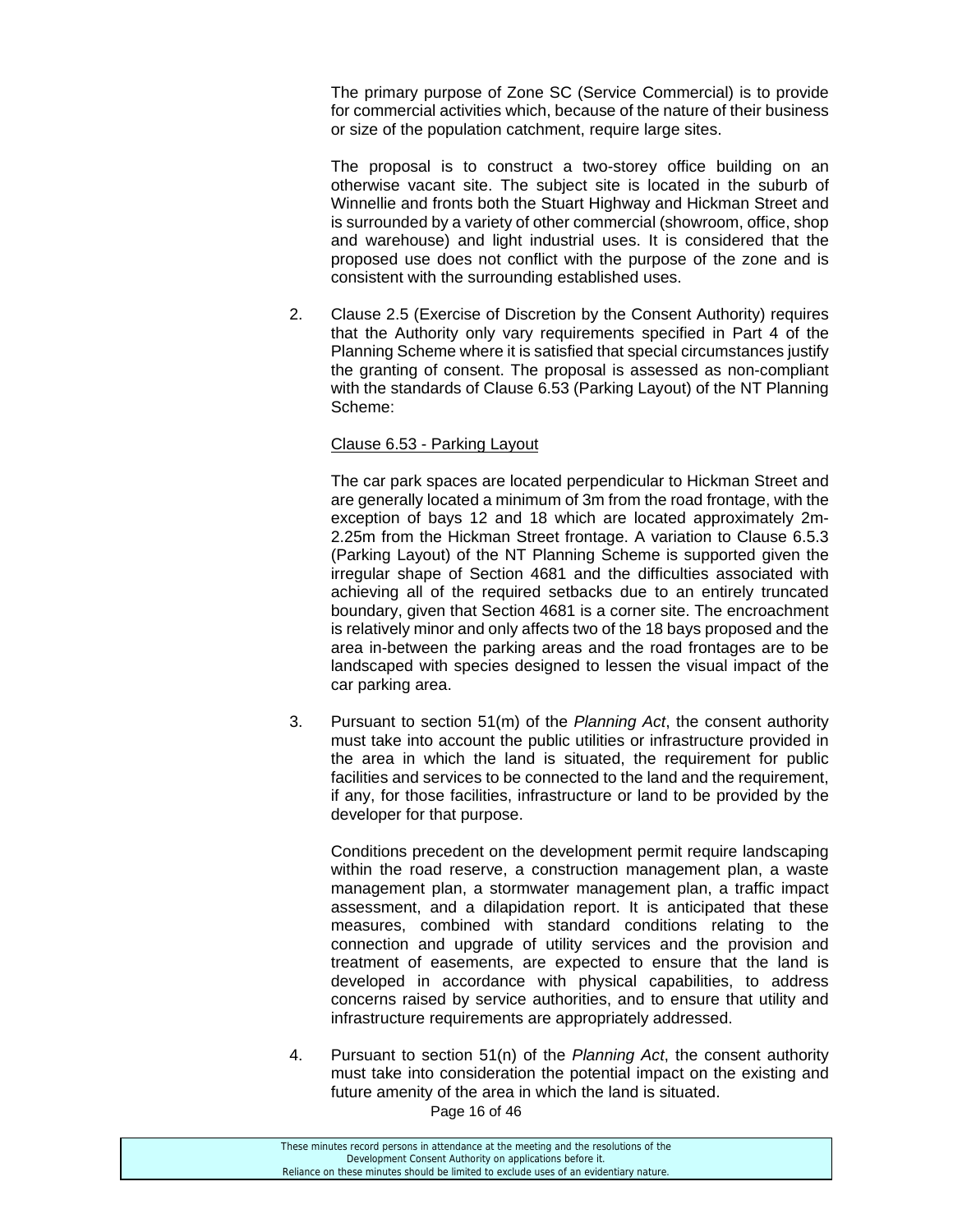Provided that the applicant adheres to all recommended conditions, the proposed use is considered appropriate for the site and unlikely to have an unreasonable amenity impact on the surrounding area.

# **ACTION:** Notice of Consent and Development Permit

#### **ITEM 4 EXTENSION OF TIME - SUBDIVISION TO CREATE SIX LOTS PA2014/0745 LOT 5182 (213) DICK WARD DRIVE, TOWN OF DARWIN APPLICANT JAPE GROUP AUSTRALIA**

Mr Terence Jape (Jape Group) Attended

**RESOLVED** That, the Development Consent Authority approve an extension of time to **139/18** Development Permit DP14/0831 for a further two years, in accordance with Section 59 of the *Planning Act*.

**ACTION** Extension of time

#### **ITEM 5 CARPORT ADDITION TO AN EXISTING SINGLE DWELLING WITH A PA2018/0258 REDUCED FRONT SETBACK LOT 1930 (3) ALICE STREET, TOWN OF NIGHTCLIFF APPLICANT BRADLEY & BRONWYN BRAY**

Mrs Bronwyn Bray (owner) attended

**RESOLVED** That, the Development Consent Authority vary the requirements of Clause 7.3 **140/18** (Building Setbacks of Residential Buildings and Ancillary Structures) of the Northern Territory Planning Scheme, and pursuant to section 53(a) of the *Planning Act*, consent to the application to develop Lot 1930 (3) Alice Street, Town of Nightcliff for the purpose of a carport addition to an existing single dwelling with a reduced front setback, subject to the following conditions:

# **CONDITIONS PRECEDENT**

- 1. Prior to the endorsement of plans and prior to commencement of works (including site preparation), amended plans to the satisfaction of the consent authority must be submitted to and approved by the consent authority. When approved, the plans will be endorsed and will then form part of the permit. The plans must be drawn to scale with dimensions and two copies must be provided. The plans must be generally in accordance with the plans submitted with the application but modified to show:
- a) The removal of the gate opening outwards onto the road verge.
- b) A landscaping schedule showing the species and quantities of existing and any proposed landscaping along the front boundary.

# **GENERAL CONDITIONS**

2. The works carried out under this permit shall be in accordance with the drawings endorsed as forming part of this permit.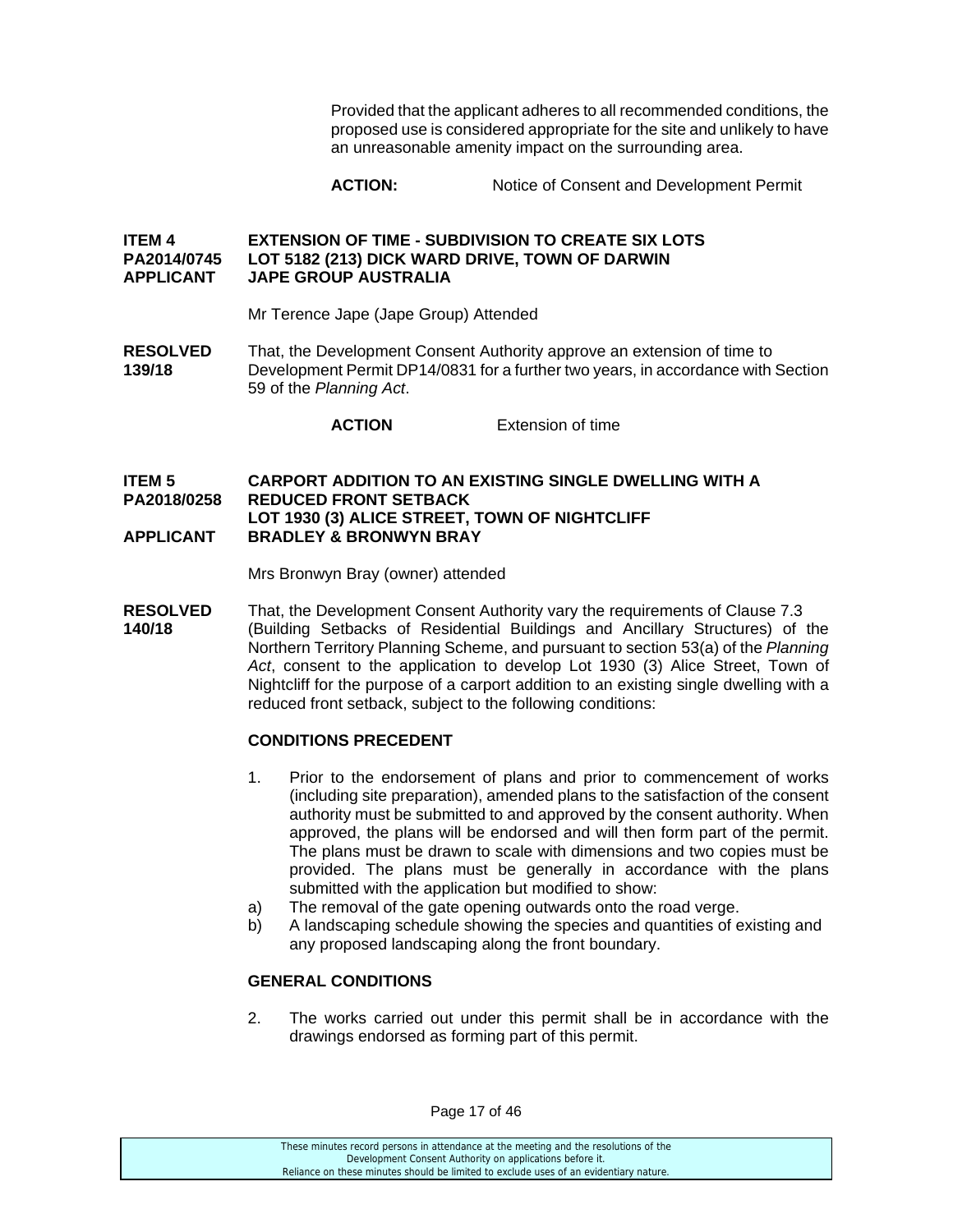- 3. The kerb crossovers and driveways to the site approved by this permit are to meet the technical standards of City of Darwin, to the satisfaction of the consent authority. The owner shall:
	- a) remove disused vehicle and/ or pedestrian crossovers;
	- b) provide footpaths/ cycleways;
	- c) collect stormwater and discharge it to the drainage network; and
	- d) undertake reinstatement works;

all to the technical requirements of and at no cost to the City of Darwin, to the satisfaction of the consent authority.

- 4. No fence, hedge, tree or other obstruction exceeding a height of 0.6m is to be planted or erected so that it would obscure sight lines at the junction of the driveway and the public street.
- 5. The owner of the land must enter into agreements with the relevant authorities for the provision of drainage and electricity facilities to the development shown on the endorsed plans in accordance with the authority's requirements and relevant legislation at the time.
- 6. Any developments on or adjacent to any easements on site shall be carried out to the requirements of the relevant service authority to the satisfaction of the consent authority.
- 7. Before the use/occupation of the development starts, the landscaping works shown on the endorsed plans must be carried out and completed to the satisfaction of the consent authority.
- 8. The landscaping shown on the endorsed plans must be maintained to the satisfaction of the consent authority, including that any dead, diseased or damaged plants are to be replaced.

# **NOTES**

- 1. The Northern Territory Environment Protection Authority advises that construction work should be conducted in accordance with the Authority's Noise Guidelines for Development Sites in the Northern Territory. The guidelines specify that on-site construction activities are restricted to between 7am and 7pm Monday to Saturday and 9am to 6pm Sunday and Public Holidays. For construction activities outside these hours refer to the guidelines for further information.
- 2. Any proposed works on/over City of Darwin property shall be subject to separate application to City of Darwin and shall be carried out to the requirements and satisfaction of City of Darwin.

# **REASONS FOR THE DECISIONS**

1. Pursuant to section 51(a) of the *Planning Act,* the consent authority must take into consideration the planning scheme that applies to the land to which the application relates.

 *The primary purpose of Zone SD is to provide single dwellings on individual lots*. The proposed carport is considered ancillary to the existing single dwelling.

Page 18 of 46

These minutes record persons in attendance at the meeting and the resolutions of the Development Consent Authority on applications before it. Reliance on these minutes should be limited to exclude uses of an evidentiary nature.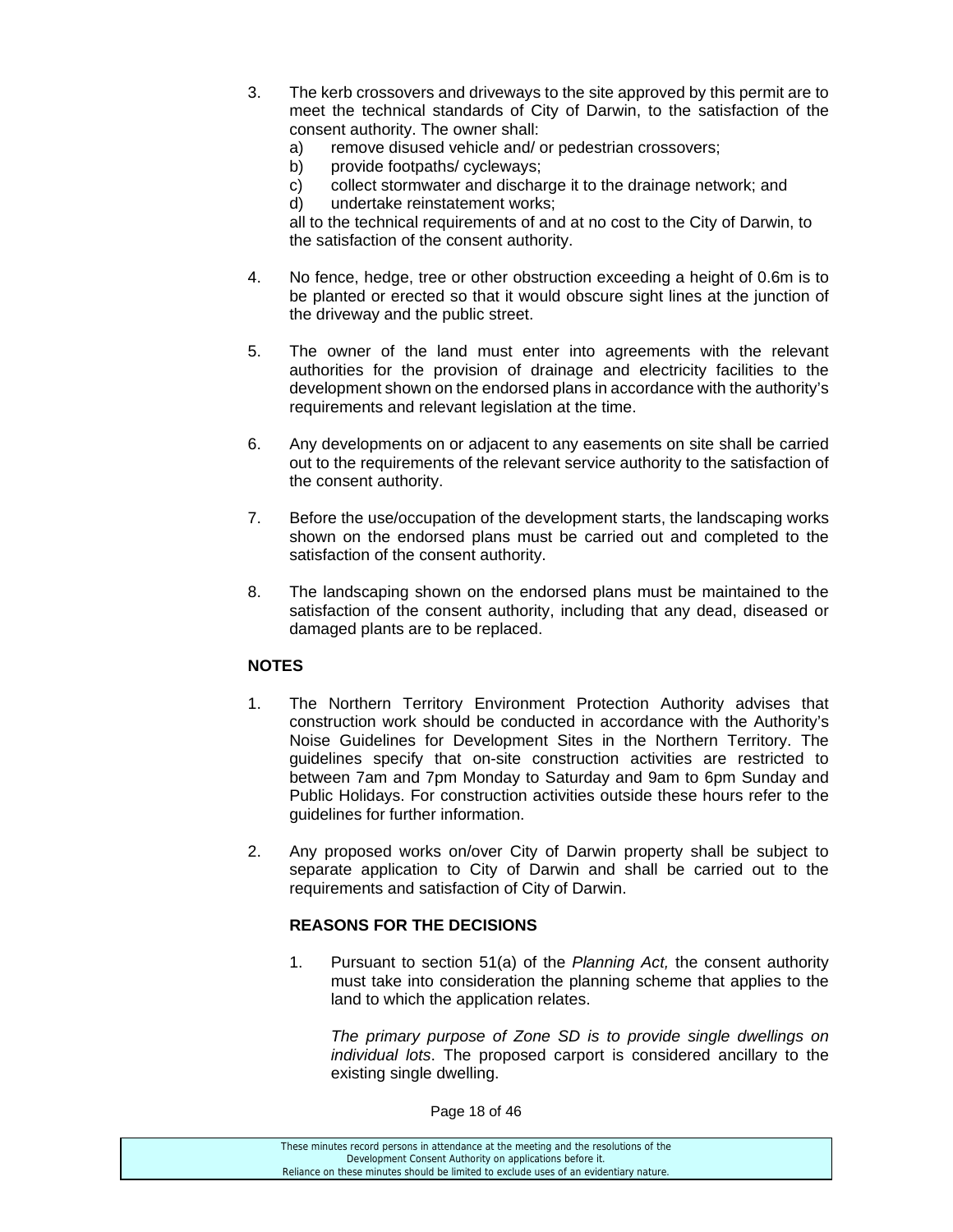The proposal is compliant will the relevant clauses of the Northern Territory Planning Scheme apart from Clause 7.3 (Building Setbacks of Residential Buildings and Ancillary Structures) as the application proposes a 2.5m setback to the front boundary where a 4.5m setback is required.

 *The purpose of this clause is to ensure residential buildings and ancillary structures are located so:* 

- *a) they are compatible with the streetscape and surrounding development including residential buildings on the same site;*
- *b) as to minimise any adverse effects of building massing when viewed from adjoining land and the street;*
- *c) as to avoid undue overlooking of adjoining properties; and*
- *d) as to encourage breeze penetration through and between buildings.*

 Although a non-compliance to Clause 7.3 exists, the proposal is considered to still achieve the purpose of the clause as:

- established dense vegetation on site and along the street will minimise any impact the carport will have on the consistency of the streetscape;
- the carport will be 2.5m high and open so building massing and overlooking are not expected; and
- the carport does not propose any walls so breeze penetration will not be inhibited.

 In accordance with Clause 2.5 (4) (Exercise of Discretion by the Consent Authority), *the consent authority can only vary Part 4 of 5 of the Northern Territory Planning Scheme if it is satisfied that special circumstances exist*.

 Special circumstances are considered to be established given the existing easements, which when considered in conjunction with the existing dwelling, pool and landscaping on site, heavily restrict the location of any new development.

2. Pursuant to section 51(m) of the *Planning Act*, the consent authority must take into consideration the public utilities or infrastructure provided in the area in which the land is situated, the requirement for public facilities and services to be connected to the land and the requirement, if any, for those facilities, infrastructure or land to be provided by the developer for that purpose.

 No objections were made against the application by the relevant service authorities. Service authority comments have been addressed through the inclusion of relevant conditions and/or notations on the permit.

3. Pursuant to section 51(n) of the *Planning Act*, the consent authority must take into consideration the potential impact on the existing and future amenity of the area in which the land is situated.

 Given the existing, dense landscaping along the street which will partially screen the proposed carport, and given the structure is open and does not include any walls, the proposal is not expected to have any impact on the existing and future amenity of the area. General

Page 19 of 46

| These minutes record persons in attendance at the meeting and the resolutions of the  |
|---------------------------------------------------------------------------------------|
| Development Consent Authority on applications before it.                              |
| Reliance on these minutes should be limited to exclude uses of an evidentiary nature. |
|                                                                                       |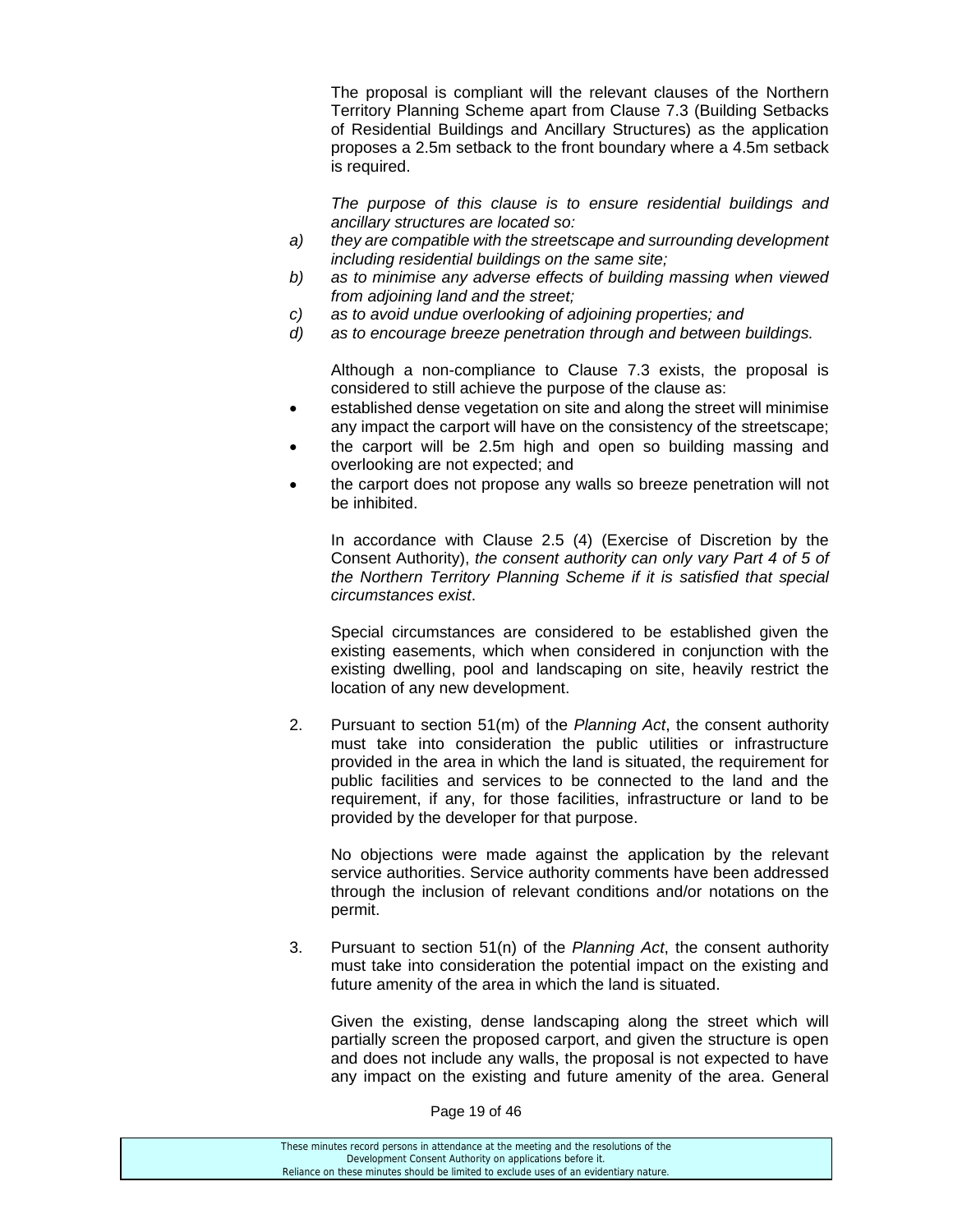conditions requiring the landscaping shown on the endorsed plans to be planted and maintained for the life of the development have been included on the permit.

# **ACTION** Notice of Consent and Development Permit

#### **ITEM 6 OFFICE AND GROUND LEVEL COMMERCIAL TENANCIES IN A 10 STOREY PA2018/0158 BUILDING PLUS TWO LEVELS OF BASEMENT CAR PARKING LOT 2365 (38) CAVENAGH STREET, TOWN OF DARWIN APPLICANT MASTERPLAN NT**

Mr Jack Priestley, Ms Kelsey Fetherstonhaugh and Mr Joseph Sheridan (MasterPlan), Mr William Phillips and Ms Kirby Dickenson (Sandran), and Mr Michael Grassi (Podia) attended.

**RESOLVED** That, the Development Consent Authority vary the requirements of Clause 6.3.2 **141/18** (Volumetric Control in Central Darwin), Clause 6.5.1 (Parking Requirements), Clause 6.5.3 (Parking Layout), and Clause 6.6 (Loading Bays) of the Northern Territory Planning Scheme, and pursuant to section 53(a) of the *Planning Act*, consent to the application to develop Lot 2365 (38) Cavenagh Street, Town of Darwin for the purpose of office and ground level commercial tenancies in a 10 storey building plus two levels of basement car parking, subject to the following conditions:

#### **CONDITIONS PRECEDENT**

- 1. Prior to the endorsement of plans and prior the commencement of works (including site preparation), amended plans to the satisfaction of the consent authority must be submitted to and approved by the consent authority. When approved, the plans will be endorsed and will then form part of the permit. The plans must be drawn to scale and dimensions and must be generally in accordance with the plans submitted with the application but modified to show:
- (a) extension of the awning to the full length of the Cavenagh and Litchfield Street frontages; and
- (b) stairwell door openings internal to the site boundary or otherwise the written consent from the City of Darwin for doors that open into the road reserve.
- 2. Prior to the endorsement of plans and prior to the commencement of works (including site preparation), approval is required for the awnings to the three street frontages to the requirements of the City of Darwin and Power and Water Corporation, to the satisfaction of the consent authority. The awnings shall not reduce the achievement of active frontages below 77% of the total length of the site boundary to the street.
- 3. Prior to the endorsement of plans and prior to the commencement of works (including site preparation), in principal approval is required for any element of the building design (separate to awnings) that is designed to be constructed or installed over the City of Darwin road reserve, to the satisfaction of the consent authority.
- Page 20 of 46 4. Prior to the endorsement of plans and prior to the commencement of works, a schematic plan demonstrating the on-site collection of stormwater and its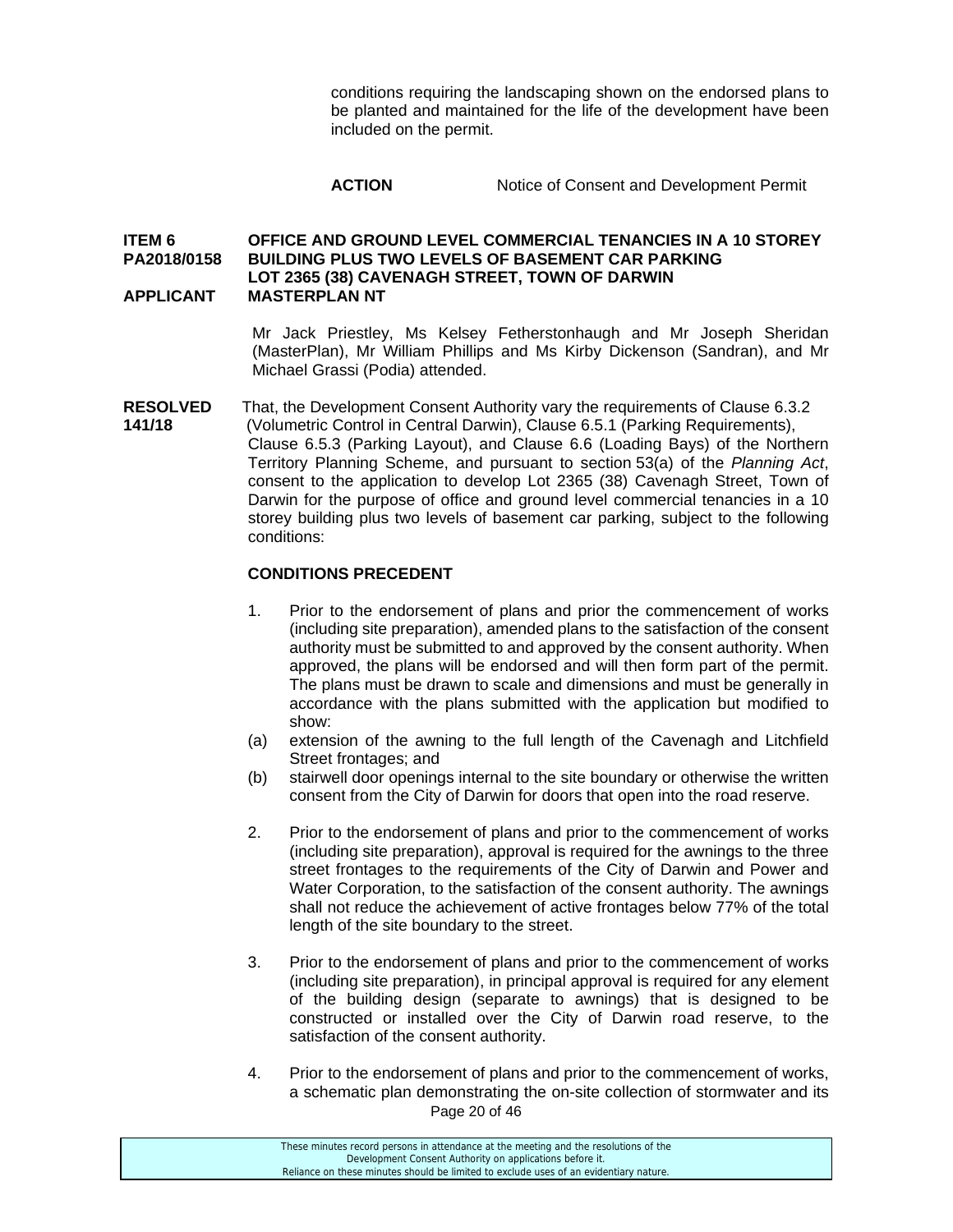discharge into the underground drainage system shall be submitted to and approved by the City of Darwin, to the satisfaction of the consent authority. The plan shall include details of site levels and connection point/s. The plan shall also indicate how stormwater will be collected on the site and connected to the underground or an alternate approved connection.

- 5. Prior to the endorsement of plans and prior to the commencement of works (including site preparation), a traffic impact assessment report is to be prepared by a suitably qualified person, identifying any necessary upgrades to the surrounding street network to the requirements of the City of Darwin, to the satisfaction of the consent authority. The traffic impact assessment report is to detail a pedestrian and vehicle warning system for the reversing movements associated with the on-site loading bay. The traffic impact assessment report is also to confirm that waste collection from the site can occur within the designated loading area.
- 6. Prior to the endorsement of plans and prior to the commencement of works (including site preparation), in principle approval is required for the crossover and driveway to the site from the City of Darwin road reserve, to the satisfaction of the consent authority.
- 7. Prior to the endorsement of plans and prior to the commencement of works (including site preparation), in principle approval is required for the landscaping works within the City of Darwin road reserve, to the satisfaction of the consent authority.
- 8. Prior to the endorsement of plans and prior to the commencement of works (including site preparation), a suitably qualified person must confirm that the land is suitable for the intended use. This clearance will form part of this permit and must be provided to the NT Environment Protection Authority, to the satisfaction of the consent authority.
- 9. Prior to the commencement of works (including site preparation), the applicant is to prepare an environmental and construction management plan to the requirements of the City of Darwin, to the satisfaction of the consent authority. The plan is to address construction access, haulage routes, public access, waste management and the use of Council land during construction.
- 10. Prior to the commencement of works (including site preparation), the applicant is to prepare a dilapidation report covering infrastructure within the road reserve to the requirements of the City of Darwin, to the satisfaction of the consent authority.
- 11. Prior to the commencement of works (including site preparation), a waste management plan shall be submitted to and approved by the City of Darwin to the satisfaction of the consent authority. The waste management plan is to confirm that waste collection from the site can occur within the designated loading area.

# **GENERAL CONDITIONS**

12. The works carried out under this permit shall be in accordance with the drawings endorsed as forming part of this permit.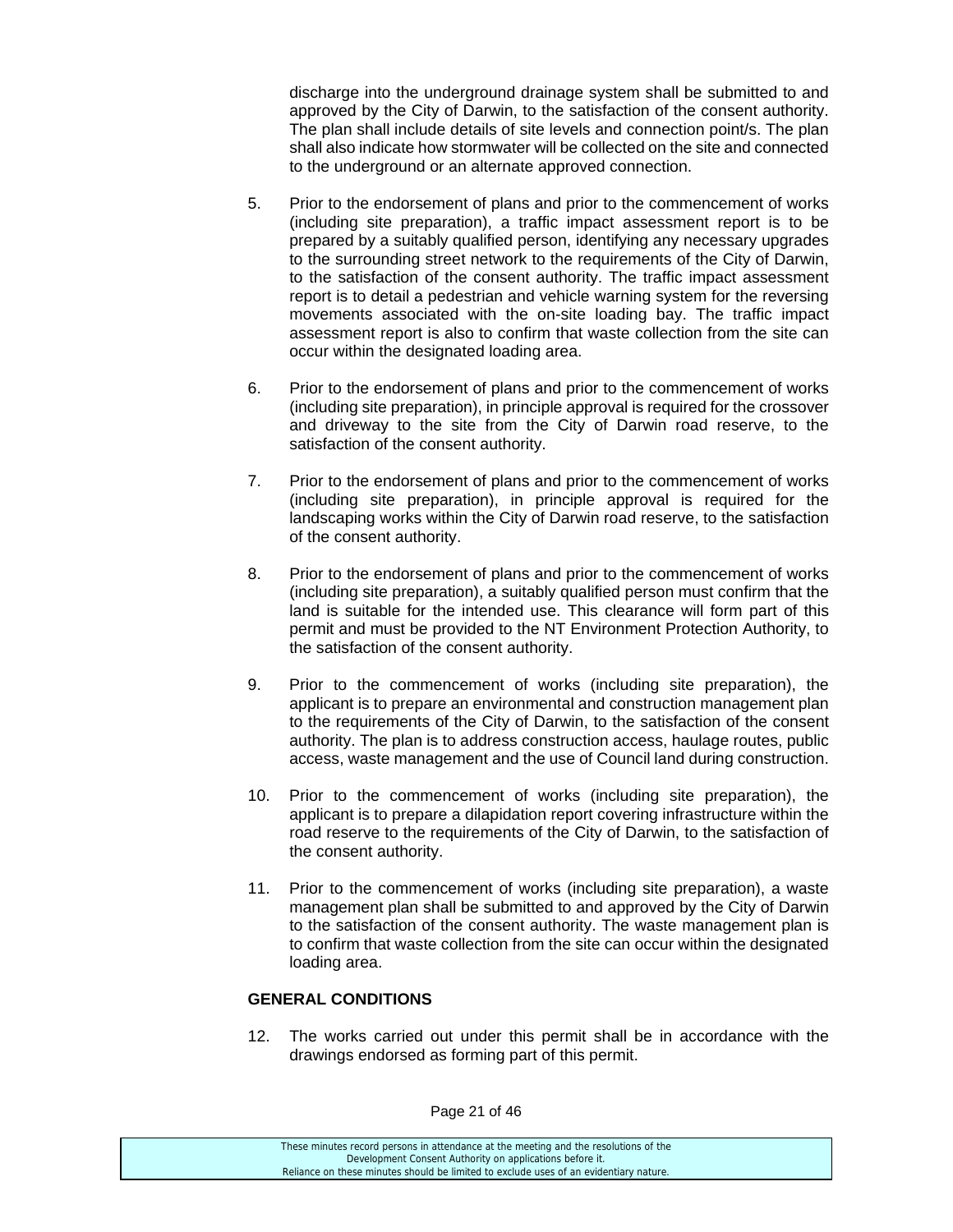- 13. The owner of the land must enter into agreements with the relevant authorities for the provision of water supply, drainage, sewerage, electricity facilities and telecommunication networks to the development shown on the endorsed plan in accordance with the authorities' requirements and relevant legislation at the time.
- 14. Any developments on or adjacent to any easements on site shall be carried out to the requirements of the relevant service authority to the satisfaction of the consent authority.
- 15. All existing and proposed easements and sites for existing and required utility services must be vested in the relevant authority for which the easement or site is to be created.
- 16. The kerb crossovers and driveways to the site approved by this permit are to meet the technical standards of the City of Darwin, to the satisfaction of the consent authority. The owner shall:
- (a) remove disused vehicle and/ or pedestrian crossovers;
- (b) provide footpaths/ cycleways;
- (c) collect stormwater and discharge it to the drainage network; and
- (d) undertake reinstatement works; all to the technical requirements of and at no cost to the City of Darwin, to the satisfaction of the consent authority.
- 17. The area(s) set-aside for the parking of vehicles and access lanes as shown on the endorsed plans must be:
- (a) constructed;
- (b) properly formed to such levels that they can be used in accordance with the plans;
- (c) surfaced with an all-weather-seal coat;
- (d) drained;
- (e) line marked to indicate each car space and all access lanes; and
- (f) clearly marked to show the direction of traffic along access lanes and driveways to the satisfaction of the consent authority. Car spaces, access lanes and driveways must be kept available for these purposes at all times.
- 18. All substation, fire booster and water meter arrangements are to be appropriately screened to soften the visual impact of such infrastructure on the streetscape, to ensure that the infrastructure is sympathetic to and blends in with the design of the building. Details will need to be resolved to the satisfaction of the consent authority in consultation with the Power and Water Corporation, and NT Fire and Emergency Services.
- 19. Storage for waste disposal bins is to be provided to the requirements of City of Darwin, to the satisfaction of the consent authority.
- 20. All works recommended by the traffic impact assessment report are to be completed to the requirements of the City of Darwin, to the satisfaction of the consent authority.
- Page 22 of 46 21. Before the use commences the owner must, in accordance with Part 6 of the *Planning Act*, provide 368 car parking bays. In accordance with section 70(5) of the *Planning Act*, 68 of the required parking bays may be provided through a monetary contribution to the City of Darwin. The contribution is to be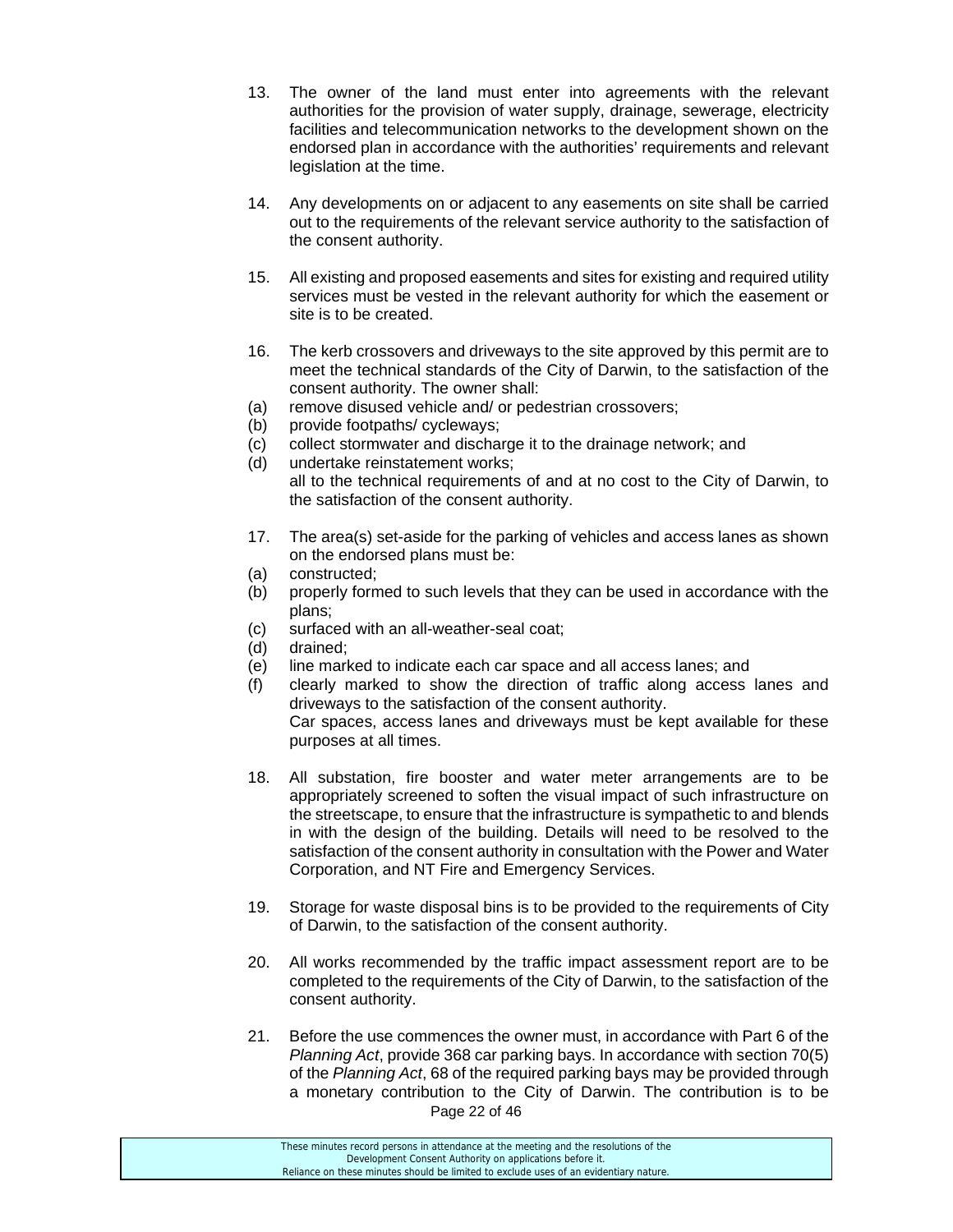calculated in accordance with the requirements of section 70(6) of the *Planning Act*.

- 22. A Certificate of Compliance for this development will not be granted until the Certificate of Compliance has been issued for the related development at Lots 2396 & 2397 Town of Darwin as shown on Development Permit DP18/0298. At the time of completion for this development, if the related development at Lots 2396 & 2397 Town of Darwin is not completed, then the owner may instead, in accordance with Part 6 of the *Planning Act*, provide 368 car parking bays. In accordance with section 70(5) of the *Planning Act*, 302 of the required parking bays may be provided through a monetary contribution to the City of Darwin. The contribution is to be calculated in accordance with the requirements of section 70(6) of the *Planning Act*.
- 23. If the car park at Lots 2396 & 2397 Town of Darwin ceases to be available, then the owner must supply 302 car parking bays off-site for the duration and benefit of Lot 2365 Town of Darwin at a place or places proximate to the site to the satisfaction of the consent authority. The owner of Lot 2365 may instead, in accordance with Part 6 of the *Planning Act*, provide 302 parking bays through a monetary contribution to the City of Darwin. The contribution is to be calculated in accordance with the requirements of section 70(6) of the *Planning Act*.
- 24. Before the use commences the owner must, in accordance with Part 6 of the *Planning Act*, pay a monetary contribution to the City of Darwin for the upgrade of local infrastructure, in accordance with its Development Contribution Plan.
- 25. Written confirmation from a qualified traffic engineer that the car parking spaces and access lanes associated with the development comply with the relevant Australian Standards for car parking must be provided in instances where the car parking does not comply with the minimum requirements of Clause 6.5.3 (Parking Layout) of the Northern Territory Planning Scheme, to the satisfaction of the consent authority.
- 26. Confirmation shall be provided to Development Assessment Services (in the form of an email addressed to the Power and Water Corporation) from a suitable qualified professional confirming that all new number labels have been correctly installed at the Customer's Metering Panel(s) and water meters (where applicable). Please provide a copy of an email addressed to both landdevelopmentnorth@powerwater.com.au and powerconnections@powerwater.com.au.
- 27. Prior to the use/occupation of the development and connection of services (i.e. power and water), the owner of the land must apply for street addressing from the Surveyor-General of the Northern Territory. This will form the legal address and will be required to be placed on the meters within the development in accordance with the allocation. An Occupancy Permit will not be able to be granted until such time as addressing is obtained.
- Page 23 of 46 28. All air conditioning condensers (including any condenser units required to be added or replaced in the future) are to be appropriately screened from public view and from view of neighbouring or nearby developments (or developments reasonably anticipated), located so as to minimise thermal and acoustic impacts on neighbouring properties and condensate disposed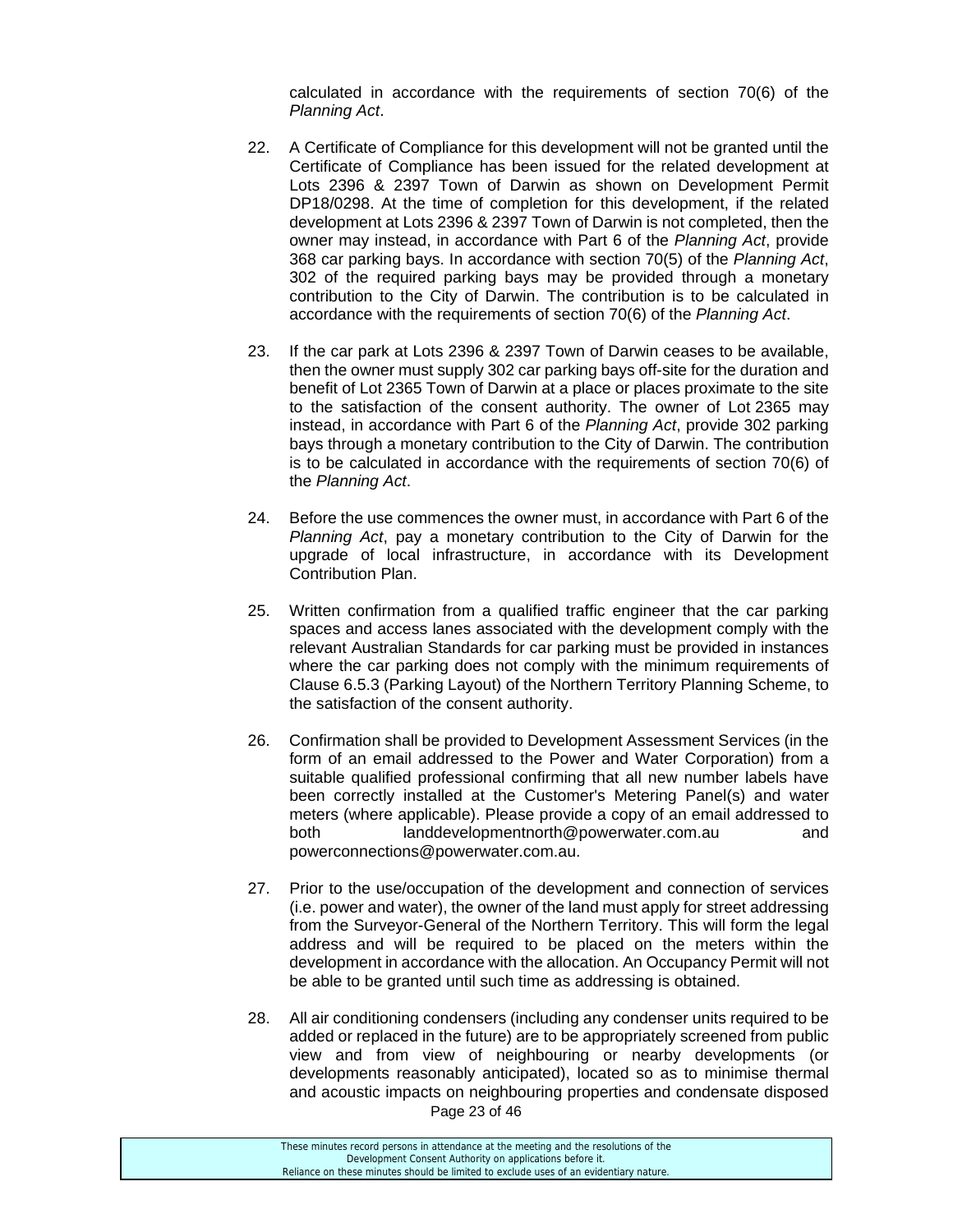of to ground level in a controlled manner to the satisfaction of the consent authority. The use of angled louvered slats for screening purposes is acceptable, however the slat screening must be designed with a panel to gap ratio, such that the condenser units are not readily visible from any angle.

- 29. All roof top plant equipment, equipment relating to the operation of the lift and any other equipment (such as any vents and ducting associated with requirements for stairwell pressurisation or other such ventilation purposes or similar) that will placed on the rooftop of the development shall be appropriately screened, or designed to soften the visual impact of such equipment from view from neighbouring or nearby developments (or developments reasonably anticipated).
- 30. All balconies are to be internally drained and discharge is to be disposed of at ground level and in a manner consistent with stormwater disposal arrangements for the site to the satisfaction of the consent authority.
- 31. All pipes, fixtures, fittings and vents servicing any building on the site must be concealed in service ducts or otherwise hidden from view to the satisfaction of the consent authority
- 32. Any security boom, barrier or similar device controlling vehicular access to the premises must be located a minimum of six metres inside the property to allow vehicles to stand clear of the Litchfield Street pavement and footpath.
- 33. General building lighting must be designed, baffled and located so as to prevent any adverse effect on adjoining land to the satisfaction of the consent authority.
- 34. The car parking shown on the endorsed plan(s) must be available at all times for the exclusive use of the occupants of the development and their visitors.
- 35. Appropriate soil erosion, sediment and dust control measures must be effectively implemented throughout the construction stage of the development and all disturbed soil surfaces must be suitably stabilised against erosion at completion of works, to the satisfaction of the consent authority.
- 36. The loading and unloading of goods from vehicles, including the loading of waste must only be carried out on the land within the designated loading bay and must not disrupt the circulation and parking of vehicles on the land.
- 37. The use and development must be managed so that the amenity of the area is not unduly affected, through the:
- (a) transport of materials, goods or commodities to or from the land;
- (b) loading of waste from the land;
- (c) appearance of the building; or
- (d) emission of noise or smells from the land.
- 38. The landscaping works shown on the endorsed plans must be carried out and completed to the satisfaction of the consent authority.
- 39. The landscaping shown on the endorsed plans must be maintained to the satisfaction of the consent authority, including that any dead, diseased or damaged plants are to be replaced.

Page 24 of 46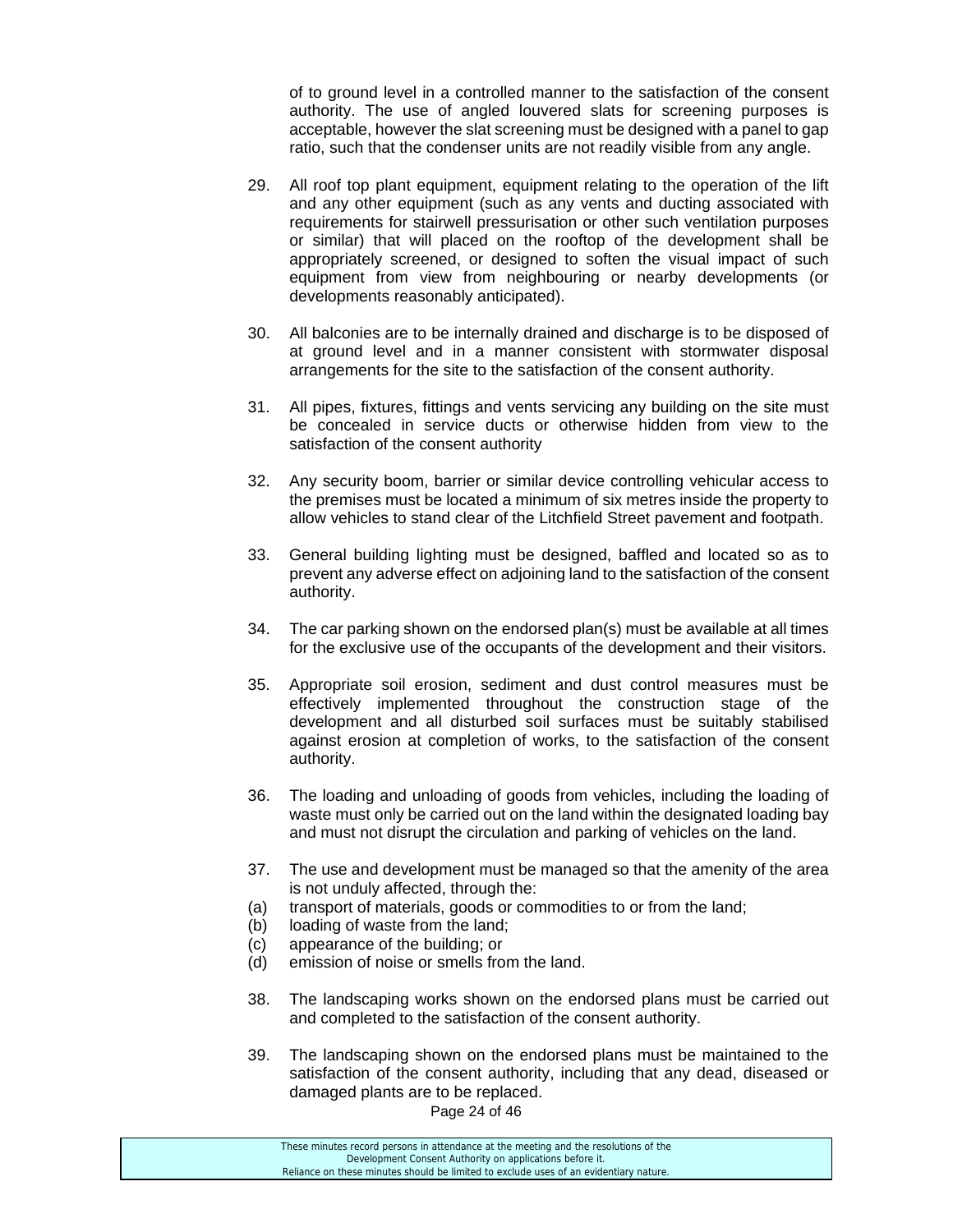# **NOTES**

- 1. Notwithstanding the approved plans, the demonstrated awning in the City of Darwin road reserve is subject to Council approval at no cost to Council.
- 2. Notwithstanding the approved plans, any proposed works (including landscaping and awnings) within the City of Darwin's road reserve is subject to approval and shall meet all requirements to the satisfaction of the City of Darwin, at no cost to Council.
- 3. Notwithstanding the approved plans, all signage is subject to City of Darwin approval, at no cost of Council.
- 4. The City of Darwin advises that all street trees shall be protected at all times during construction. Any tree on a footpath, which is damaged or removed during construction, shall be replaced, to the satisfaction of the General Manager Infrastructure, City of Darwin. A Tree Protection Zone (TPZ) shall be constructed for all existing trees to be retained within the development, in accordance with Australian Standards – AS 4970-2009 "Protection of Trees on Development Sites".
- 5. A "Permit to Work Within a Road Reserve" will be required from the City of Darwin before commencement of any work within the road reserve.
- 6. The City of Darwin advises that the applicant shall ensure that a building number is displayed in position clearly visible from the street in accordance with Council's by- laws.
- 7. The City of Darwin advises that the developer must protect and support adjacent properties and pedestrians during the basement excavation, and where necessary, underpin the adjoining premises to prevent any damage.
- 8. The City of Darwin advises that Energy House at 18 20 Cavenagh Street requires 255 car parking spaces for which 94 bays are located at 12 – 14 Litchfield Street. The remaining shortfall attracts a levy which is currently charged by the City of Darwin under the *Local Government (Darwin Parking Local Rates) Regulations,* and that the City of Darwin will adjust the levy amount for Energy House as a result of any permit issued.
- 9. Darwin International Airport advises that separate requests for assessment and approval must be submitted to Darwin International Airport and the Department of Defence for any cranes used during construction that will infringe on either the Obstacle Limitation Surfaces (OLS) or Procedures for Air Navigation Services – Operations (PANS-OPS) surfaces for Darwin Airport.
- 10. Water Services advice that essential infrastructure is located in the road reserve adjacent to the property and that a separate approval for the use of cranes during construction should be submitted.
- Page 25 of 46 11. The Power and Water Corporation advises that the Water and Sewer Services **Development** Development Section (landdevelopmentnorth@powerwater.com.au) and Power Network Engineering Section (powerconnections@powerwater.com.au) should be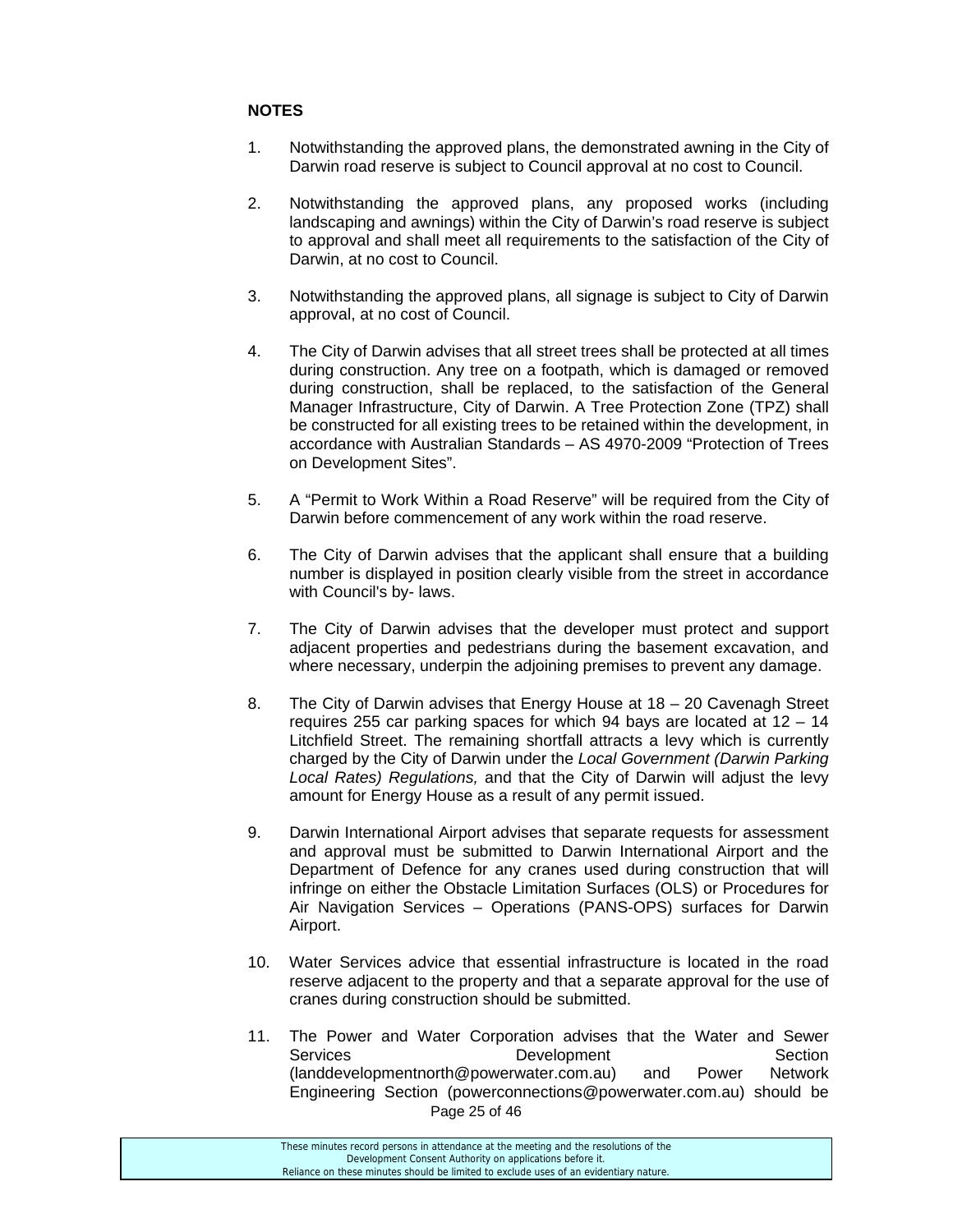contacted via email a minimum of 1 month prior to construction works commencing in order to determine the Corporation's servicing requirements, and the need for upgrading of on-site and/or surrounding infrastructure.

- 12. The Environment division of the Department of Environment and Natural Resources advises that during the excavation, the basement may fill with turbid sediment laden stormwater. The proponent should ensure that any pitwater discharged from the development is in accordance with their document Guidelines to prevent pollution from building sites.
- 13. The Environment division of the Department of Environment and Natural Resources advises that construction work should be conducted in accordance with the Authority's Noise Guidelines for Development Sites. The guidelines specify that on-site construction activities are restricted to between 7am and 7pm Monday to Saturday and 9am to 6pm Sunday and Public Holidays. For construction activities outside these hours refer to the guidelines for further information.
- 14. The Surveyor-General advises you should immediately make application for unit/street addresses to the Survey and Land Records unit on (08) 8995 5354 (surveylandrecords@nt.gov.au). The Power and Water Corporation should also be contacted to discuss multi-metering if unit tiling is intended.
- 15. Any proposed works which fall within the scope of the Construction Industry Long Service Leave and Benefits Act must be notified to NT Build by lodgement of the required Project Notification Form. Payment of any levy must be made prior to the commencement of any construction activity. NT Build should be contacted via email (info@ntbuild.com.au) or by phone on 08 89364070 to determine if the proposed works are subject to the Act.
- 16. If you choose nbn to service your development, you will need to enter into a development agreement with nbn. The first step is to register the development via http://www.nbnco.com.au/develop-or-plan-with-thenbn/ newdevelopments.html once registered nbn will be in contact to discuss the specific requirements for the development. Nbn requires you to apply at least 3 months before any civil works commence. All telecommunications infrastructure should be built to nbn guidelines found at http://www.nbnco.com.au/develop-or-plan-withthe-nbn/newdevelopments/ builders-designers.html.
- 17. The permit holder is advised that the proposal may have assessment implications under the Waste Management and Pollution Control Act. More information can be found on the Northern Territory Environment Protection Authority website at: https://ntepa.nt.gov.au/waste-pollution. The applicant is encouraged to contact the NT EPA on (08) 89244218 or ntepa@nt.gov.au.

 Also, construction noise has the potential to generate noise nuisance and impact the amenity of the surrounding commercial properties. Consideration should be given to the Noise guidelines for development sites in the Northern Territory. Noise emissions causing environmental nuisance may lead to compliance action under the Waste Management and Pollution Control Act.

Page 26 of 46 18. The Environment division of the Department of Environment and Natural Resources advises that for fill material being relocated off-site, waste classification assessment in accordance with NSW Environment Protection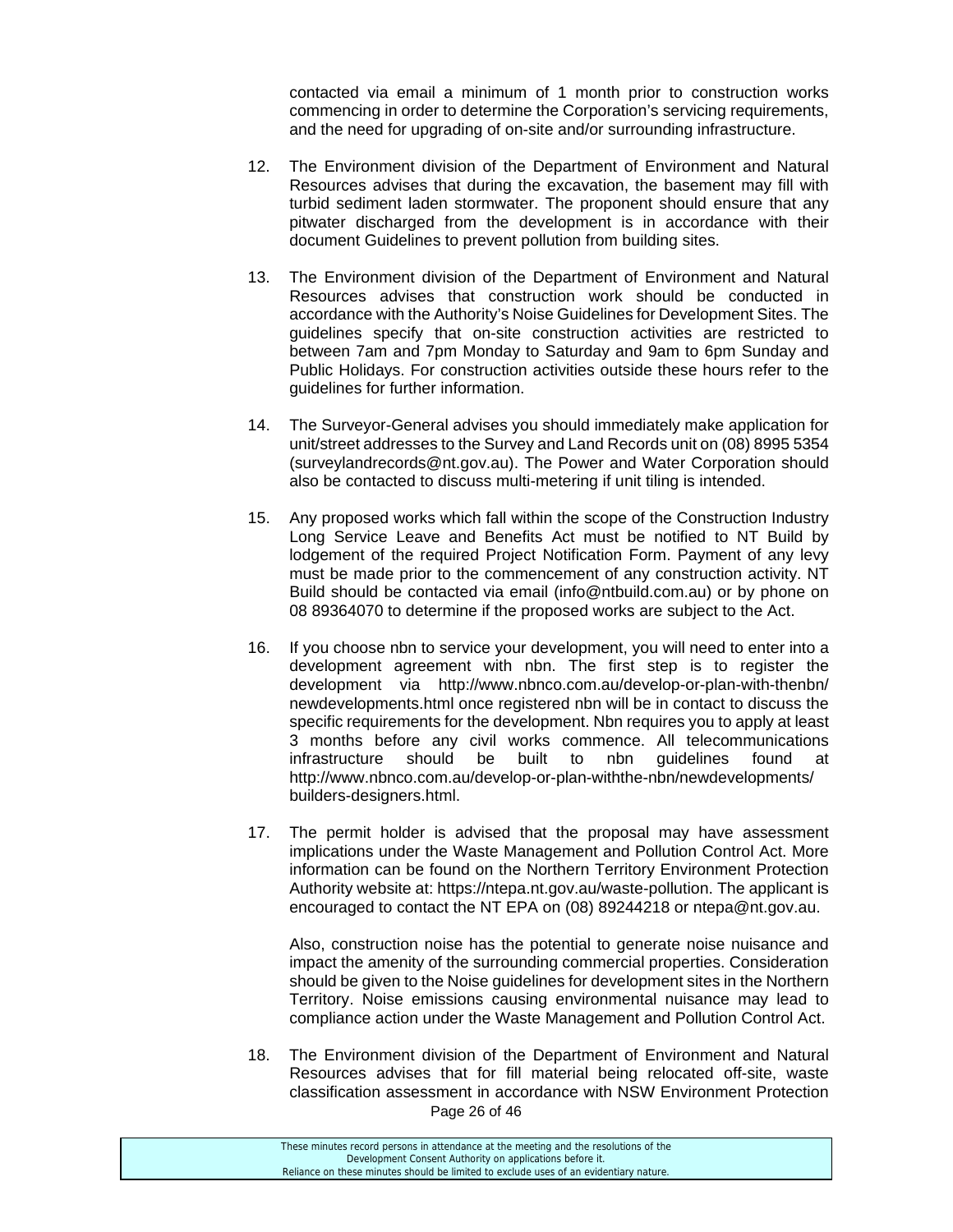Authority's Waste Classification Guidelines, Part 1: Classifying Waste. The fill material must only be disposed of at a location legally able to accept it. Development Assessment Services should be contacted with regards to whether planning consent is required for any stockpiling of fill proposed offsite.

- 19. The Transport and Civil Services division of the Department of Infrastructure, Planning and Logistics advise that 'U' rail bicycle racks are preferred in preference to other styles. Also, that consideration be given to charging points to support electric vehicles in the basement car park. The applicant has confirmed to the consent authority that the cabling infrastructure will be incorporated as part of the development.
- 20. The development and use hereby permitted should be designed, constructed, registered and operate in accordance with the National Construction Code of Australia, the *NT Public Health Act* and Regulations, the *NT Food Act* and National Food Safety Standards.

#### **REASONS FOR THE DECISION**

1. Pursuant to section 51(a) of the *Planning Act*, the consent authority must take into consideration the planning scheme that applies to the land to which the application relates.

The purpose of Zone CB (Central Business) is to provide for a diversity of activities with a commitment to the separation of incompatible activities, and building form and design is expected to be sensitive to the needs to pedestrian movement and facilitate the creation of safe and active street frontages and public places and a vibrant commercial precinct. The building aligns with the broader intent of Zone CB in providing development which is of high architectural quality and presents well to the street frontages in terms of pedestrian amenity and activation, particularly the Cavenagh Street and Knuckey Street frontages. Variations to Clause 6.5.2 (Volumetric Controls in Central Darwin) are discussed below however overall the building provides an overall height and scale comparable to a complying design expected in Zone CB.

2. The application was initially deferred by the consent authority to request further information and lodgement of a variation application to ensure that the related development of Lots 2396 & 2397 Town of Darwin addresses the parking requirements for the existing development at Lot 5396 Town of Darwin (Energy House), having regard to the previous determinations of the consent authority and the development permits issued under the *Planning Act*. A variation application has been lodged and subsequently approved by the Authority and amends the conditions of the existing development permits to ensure the ongoing provision of 88 car parking spaces for Lot 5396 (Energy House) and if the 88 spaces designated for Energy House cease to be available at any time in the future, then the owner of Energy House must supply 88 car parking bays for the duration and benefit of Energy House at a place or places proximate to the site or instead pay a monetary contribution for the same number of spaces.

Development Consent Authority on applications before it. Reliance on these minutes should be limited to exclude uses of an evidentiary nature.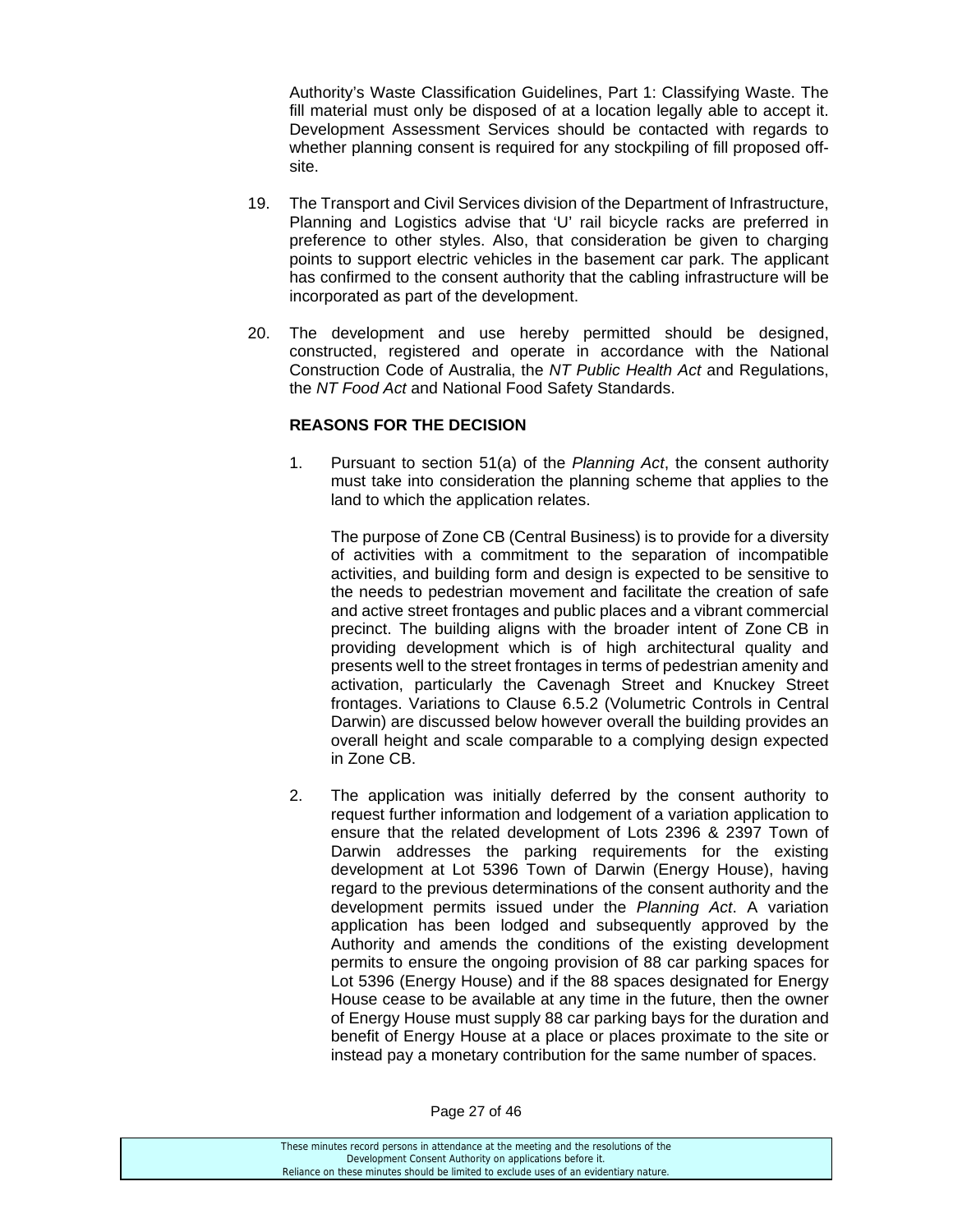3. The purpose of Clause 6.5.1 (Parking Requirements) is to ensure that sufficient off-street car parking is constructed to a standard and conveniently located to service the proposed use of a site. The development is calculated with a shortfall of 306 spaces based on the table to Clause 6.5.1 requiring commercial tenancies provide 3 spaces per 100m2 of net floor area.

 The application accounts for the shortfall of spaces through a related development at 12-14 Litchfield Street, being a public car park of 324 spaces. The 324 spaces would replace the existing surface level car park, which was originally approved to service nearby Energy House at 18-20 Cavenagh Street, including an allocation of 88 spaces. The overall development as a result of the Energy House allocation results in a shortfall of 74 spaces.

 Clause 6.5.2 (Reduction in Parking Requirements) allows the Authority to approve a use or development with fewer car parking spaces than required if it is satisfied that a reduction is appropriate, having considered matters including the zoning of the land, the use or development and the possible future use or development, and the provision of car parking spaces in the vicinity.

 The simultaneous construction of both the office development and the related car park development at 12-14 Litchfield Street enables the provision of public car parking in the vicinity, and in a similar manner which would occur if a monetary contribution would be required to Council for the provision of public car parking.

 The provision of motorcycle parking as part of the development and the nature as a large scale commercial development are such that a proportion of visitors are likely to use motorcycles to access the development which equates for an equivalent proportion of 6 car parking spaces, reducing the shortfall to an equivalent of 68 spaces which is reflected as a condition for payment in lieu to the City of Darwin. Conditions are included on the permit such that if the car park development is not available at any time now or into the future, then the owner of the office development must either supply 302 car parking spaces for the duration and benefit of the office development, or instead pay a monetary contribution for the same number of spaces. The 302 spaces is calculated as the shortfall of 306 spaces for the office development minus 4 additional car parking spaces accounting for the motorcycle parking spaces provided in the office development.

4. The purpose of Clause 6.3.3 (Urban Design Requirements in Central Darwin) is to promote exemplary urban design in Central Darwin and requires active street frontages, providing awnings, and limiting services at street level. The building responds to requirements of this clause including in providing a covered pedestrian colonnade to the full length of Knuckey Street and for the majority of the Cavenagh Street frontage, which enables an area within the site which is attractive, safe and functional for pedestrians, in providing basement car parking, and in providing building entrances and clear glass windows to the Cavenagh Street and part of the Knuckey Street frontages. The design of the building at ground level was amended during assessment to

Page 28 of 46

| These minutes record persons in attendance at the meeting and the resolutions of the  |
|---------------------------------------------------------------------------------------|
| Development Consent Authority on applications before it.                              |
| Reliance on these minutes should be limited to exclude uses of an evidentiary nature. |
|                                                                                       |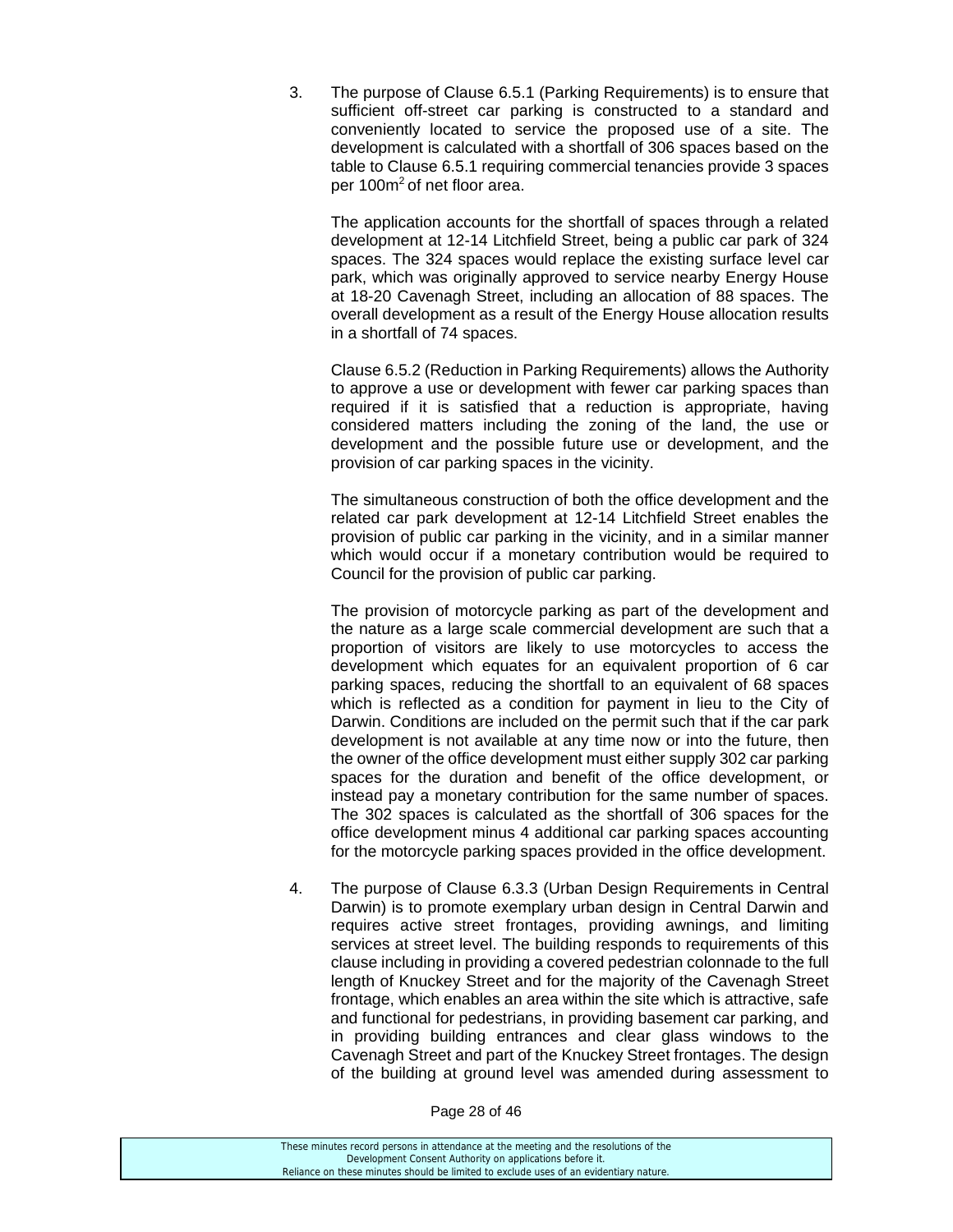reduce the extent of crossovers to the Litchfield Street frontage and the building now exceeds the 75% active street frontage requirements.

 The applicant sought a variation to the part of this clause that requires full length awnings to each street frontage. The Authority determined that the development will be required to extend the street awning along the Cavenagh and Litchfield Street frontages through a condition of the development permit, such that full length awnings are provided to all street frontages as required by Clause 6.3.3. The circumstances suggested by the applicant to vary this part of the clause have been noted, including there being architectural merit in separating the stairwell core, that the adjacent site does not provide an awning, and that the ground level colonnade provides additional shelter beyond that which would normally be expected within the site boundary. The Authority failed to find special circumstances to vary this part of the clause. The extension of awnings to the Cavenagh and Litchfield Street frontages will allow for a continuous pedestrian shelter as the development of the adjacent site can one day be anticipated and will also require a full length awning. The site is also centrally located within the Darwin CBD with a high level of pedestrian traffic along all street frontages.

- 5. Pursuant to Clause 2.5 (Exercise of Discretion by the Consent Authority) of the Planning Scheme, the consent authority may consent to a development that does not meet the standard set out in Parts 4 and 5 of the Planning Scheme where it is satisfied that special circumstances justify the granting of consent. Clause 6.3.2 (Volumetric Control in Central Darwin) ensures that the siting and mass of buildings within Central Darwin promote:
- *(a) a built form that maximises the potential for view corridors to Darwin harbour;*
- *(b) the penetration of daylight and breeze circulation between buildings;*
- *(c) privacy for residents of adjoining properties; and*
- *(d) a built form that reasonably anticipates the future development of adjoining sites.*

 The clause requires that development be constructed with a Tier 1 / podium up to 25m with 6m setbacks applying to windows to habitable rooms, balconies and verandahs only, and a Tier 2 / tower above with a maximum floor area of 1,200m<sup>2</sup> per tower, setback 6m from each boundary with building lengths of not more than 75% of the total length of each adjacent boundary. Levels  $6 - 9$  of the building form part of Tier 2 as they are above the 25m height with non-compliances to the floor area, setbacks and dimensions. These levels form the extension of a taller Tier 1, up to a maximum height of 41m. Levels 6 - 8 extend boundary to boundary with the extent of non-compliance being less at level 8 given the location of balcony, and also less at level 9 given the larger setback to the screened plant enclosure. The building also includes a stairwell core along the north-west boundary at all levels.

 The applicant presented special circumstances to the consent authority which satisfied the identification of special circumstances pursuant to Clause 2.5 (Exercise of Discretion by the Consent Authority), being:

Page 29 of 46 With respect to maximising the potential for view corridors to Darwin harbour, the applicant has demonstrated that the development is of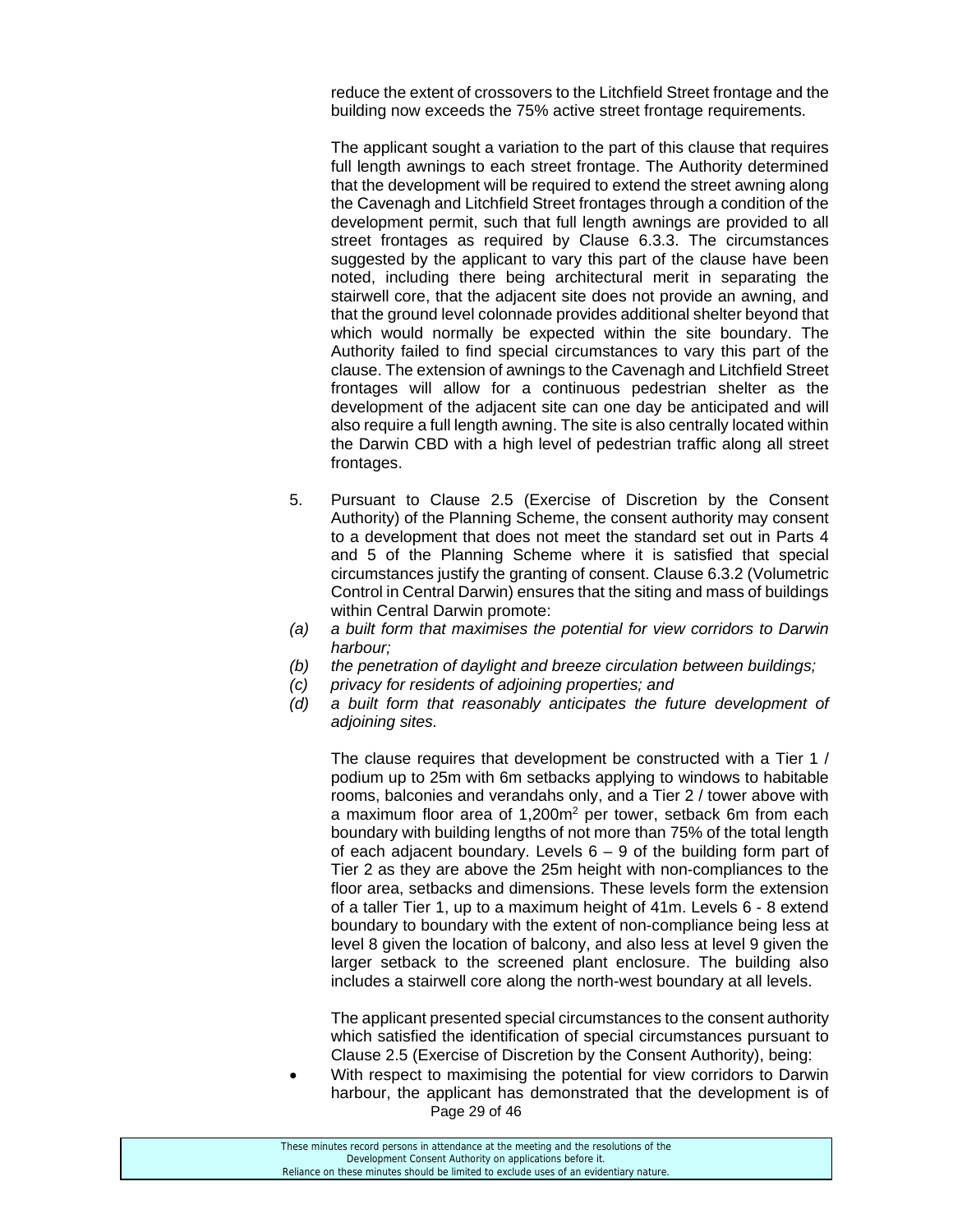relatively modest scale, with the impact of the volumetric controls affecting levels 6 – 9 only, and the building having a total height of 41m. The applicant has prepared comparison drawings indicating a building with the same net floor area with compliant car parking and volumetric controls demonstrating a striking impact on views of this comparison building.

 The main opportunity for views are from the upper levels of buildings, along road corridors. Analysis of the road layout in the CBD shows that view corridors from the adjacent Lot 2364 Town of Darwin towards the south-east along Cavenagh Street from the site terminate, due to the existing developments at 13 & 15 the Esplanade (Harry Chan Avenue), which are developed as 9 storey buildings. Also, the potential for views along the upper levels of the Litchfield Street corridor terminate due to the road layout. The greatest impact for views from adjacent sites towards the Darwin harbour are along Knuckey Street, both towards the south-west and towards the north-east. The existing Mantra Pandanas building, and also the Evolution building predate the current Planning Scheme volumetric requirements and have narrow/nil setbacks to Knuckey Street. Having regard to (d) and the reasonable/future development of nearby development sites along the same side of Knuckey Street further to the south-west, views are already impacted by the existing buildings and are unlikely to be worsened. The applicant has prepared view perspectives of the impacted levels of the Mantra Pandanas building which demonstrate the very thin harbour aspect impacted and marginal impacts as a result of the reduced setbacks and larger floor area for levels  $6 - 9$ . The perspectives also demonstrate that the lower building form results in a vastly improved amenity outcome from the residents of the adjacent Mantra Pandanas building. The design of the building is also noted as including larger setbacks to level 8 and 9 along the Knuckey Street view corridor.

 The design includes internal atriums which whilst contributing to a larger non-compliance with the volumetric controls, provide an important amenity feature in a high quality commercial building, including for the provision of light and airflow.

- With respect to the penetration of daylight and breeze circulation, the applicant acknowledged that the existing 2 storey building at Lot 2364 to the north-west may one day be developed. The applicant undertook a breeze study to determine the impacts on the adjacent Lot 2364 Town of Darwin. The applicant identified that the design would not impact on the prevailing afternoon breezes from the north-west given the breezes would reach the adjacent site first. The applicant also identified that the design would have a modest impact on breezes at the four levels impacted by the volumetric controls (levels  $6 - 9$ ) for the prevailing morning breezes from the south-east, however that the benefits of a shorter building overall which does not interrupt breeze circulation at higher levels being a superior design outcome to that of a complying proposal. The applicant also presented that the effect of daylight would be most noticeable to lots to the south, however the building is separated by road frontages in this direction and the impact of the volumetric variations not likely to be undue on the penetration of daylight.
- The inclusion of the basement car park in reducing the overall building height, which reduces the overall mass of the building and also

Page 30 of 46

| These minutes record persons in attendance at the meeting and the resolutions of the  |
|---------------------------------------------------------------------------------------|
| Development Consent Authority on applications before it.                              |
| Reliance on these minutes should be limited to exclude uses of an evidentiary nature. |
|                                                                                       |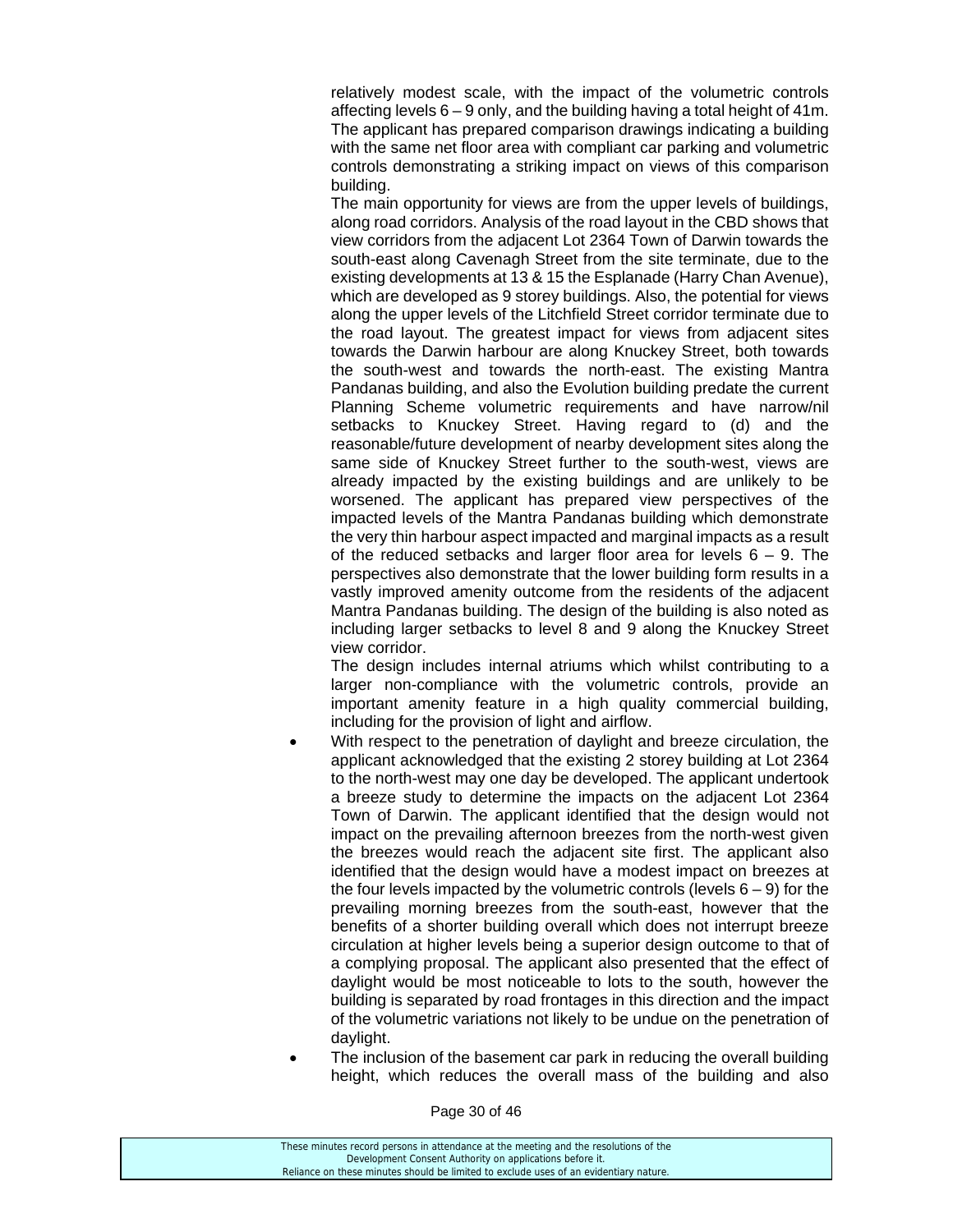improves the appearance of the building in terms of its interaction with the public realm and the benefit of encouraging passive surveillance over surrounding public spaces through the office floors (rather than above ground car parking levels).

- That privacy is not impacted by the design due to the building having three street frontages and the north-west boundary wall preventing any impacts to any future development on the adjacent Lot 2364.
- The height of the ground floor extending above a typical storey, which marginally increases the height of the overall building, however has merit in achieving the objectives of Clause 6.3.3 which encourage the use of full height clear glass frontages and alfresco dining in order to generate a greater interaction with the street. This is particularly important given the location of the building centrally within the Darwin CBD and having a high level of pedestrian activity. The building provides an excellent design outcome including an exceptional design standard, addressing the siting and mass of the building through coordinated facades, the variation of materials, colours and finishes and the banding of the overall form. This is particularly given the location of the building centrally located within the Darwin CBD.

 Overall the Authority was satisfied that the impact of the noncompliances on the design is equal to that of a complying building and special circumstances identified to address the extent of variation sought.

- 6. Clause 6.6 (Loading Bays) provides for the loading and unloading of vehicles associated with the use of the land. The clause requires 7 loading bays be provided for an office development of this size however a single loading dock is provided. The provision of a single loading bay is considered acceptable given the predominant use of the building as offices and as the expected delivery needs for offices is lower than other retail uses. The applicant has outlined that the loading is sufficient to service the building with the design accepted by the City of Darwin. The Authority also noted that the applicant has investigated the provision of basement loading however this would have impacts on the achievement of active frontages at street level due to access requirements. Conditions are included on the development permit to require that all loading and unloading must occur on site including waste collection, and that the use and development of the land must be managed such that the amenity of the area is not detrimentally affected, through the transport of goods to/from the site, the appearance of the building, or the undue emission of noise or smells.
- 7. Clause 6.5.3 (Parking Layout) ensures that a car parking area is appropriately designed, constructed and maintained for its intended purpose. The design is functional, however a non-compliance identified where 2 x spaces are provided as the last space at the end of an aisle but the driveway adjacent does not extend 1m beyond the last space. A condition is included on the development permit requiring a suitably qualified person to confirm the parking design meets the applicable Australian Standard where it varies from the Clause requirements.
- 8. Pursuant to section 51(m) of the *Planning Act*, the consent authority must take into account any submissions made under section 49, and

Page 31 of 46

| These minutes record persons in attendance at the meeting and the resolutions of the  |
|---------------------------------------------------------------------------------------|
| Development Consent Authority on applications before it.                              |
| Reliance on these minutes should be limited to exclude uses of an evidentiary nature. |
|                                                                                       |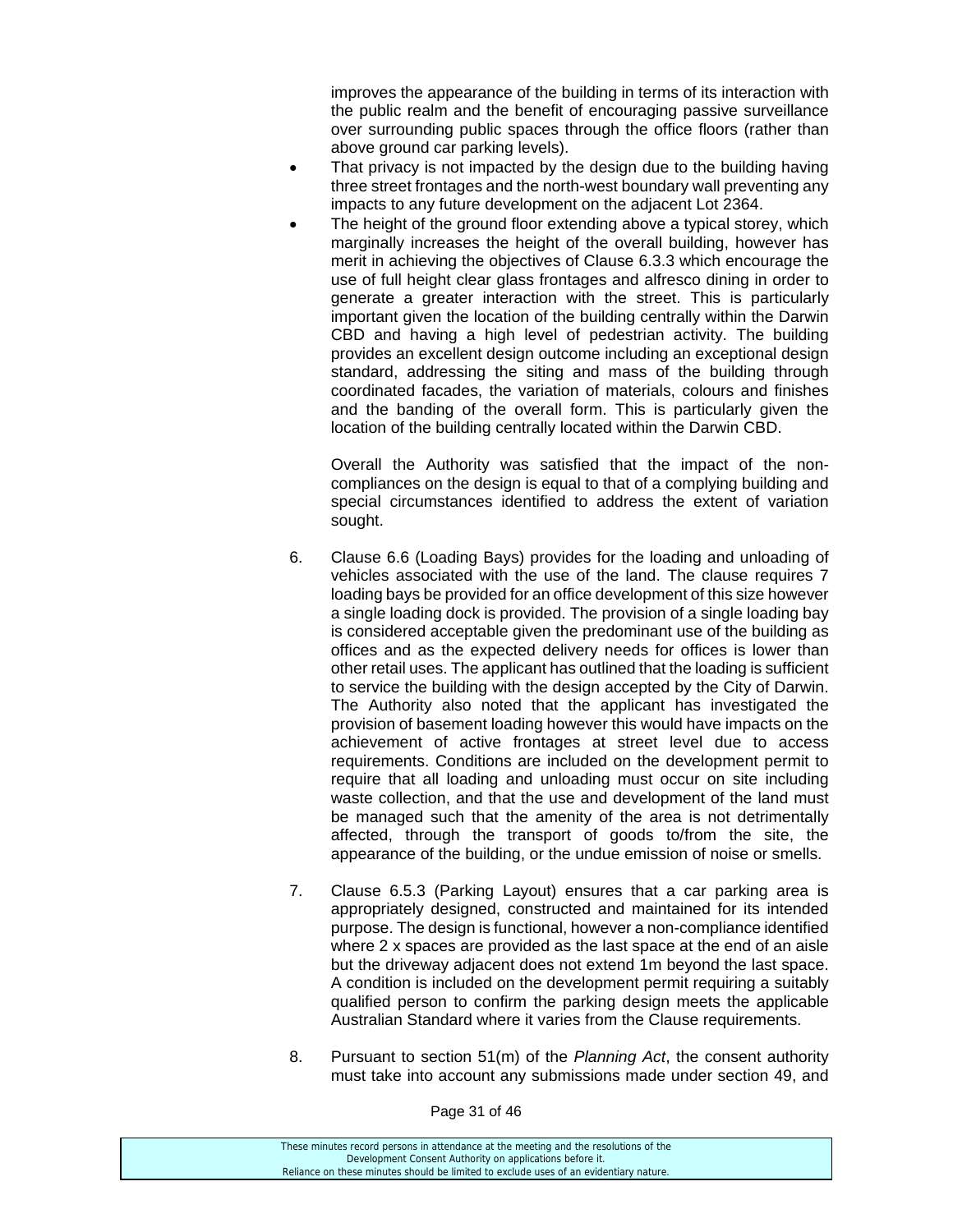any evidence or information received under section 50, in relation to the development application. The application was initially deferred by the consent authority to allow additional time in which public submissions could be received in relation to further material provided during assessment, to ensure an adequate time for review for interested persons and consideration by the consent authority of those submissions. During the original exhibition of the proposal, 3 public submissions were received, plus 1 late submission. Prior to the public hearing, 2 further submissions were received citing that insufficient notice had initially been provided to accept public comments.

 Of the original submissions received and of those submissions made in person at the public hearing, the consent authority has taken into account the matters raised. The concerns include negative impacts to Mantra Pandanas including during demolition and construction, including traffic and noise impacts, the location of the driveway entrance on Litchfield Street, the proximity of the loading bay to an alfresco dining area on the adjacent land, the impacts of dust during construction, concern regarding asbestos removal, safety concerns including construction of the basement, the noise of air conditioning equipment, plus the impact of property values and matters concerning government spending on development projects.

 The Authority considered the submissions made and found that a number of the issues raised relate to the demolition of the existing building, which is not subject to approvals under the *Planning Act*. Conditions are included on the development permit relating to traffic management and dust as part of building construction. The City of Darwin has requested a traffic impact assessment be prepared with respect to the development and has confirmed that turning paths have been provided and allow for appropriate access for service vehicles using the loading bay. Conditions are included on the development permit such that the traffic impact assessment and the waste management plan confirm that waste collection from the site can occur within the designated loading area, also requiring that all loading and unloading must occur on site including waste collection, and that the use and development of the land must be managed such that the amenity of the area is not detrimentally affected, through the transport of goods to/from the site, the appearance of the building, or the undue emission of noise or smells. The developer would have obligations under the *Waste Management and Pollution Control Act* if any asbestos was uncovered. Shoring and hording requirements for basement excavation, including for any seismic activity would be covered as part of building and structural certification requirements. A roof and screens are proposed to the plant level where air conditioning will be located which will assist in reduce noise transfer between buildings.

 Further issues made at the initial public hearing related to a commitment of construction times. The Noise Guidelines for Development Sites produced by the Department of Environment and Natural Resources provides that construction can occur from 7am Monday to Saturday and 9am on Sunday and public holidays. The Authority noted that the applicant has made a commitment beyond this

| These minutes record persons in attendance at the meeting and the resolutions of the  |
|---------------------------------------------------------------------------------------|
| Development Consent Authority on applications before it.                              |
| Reliance on these minutes should be limited to exclude uses of an evidentiary nature. |
|                                                                                       |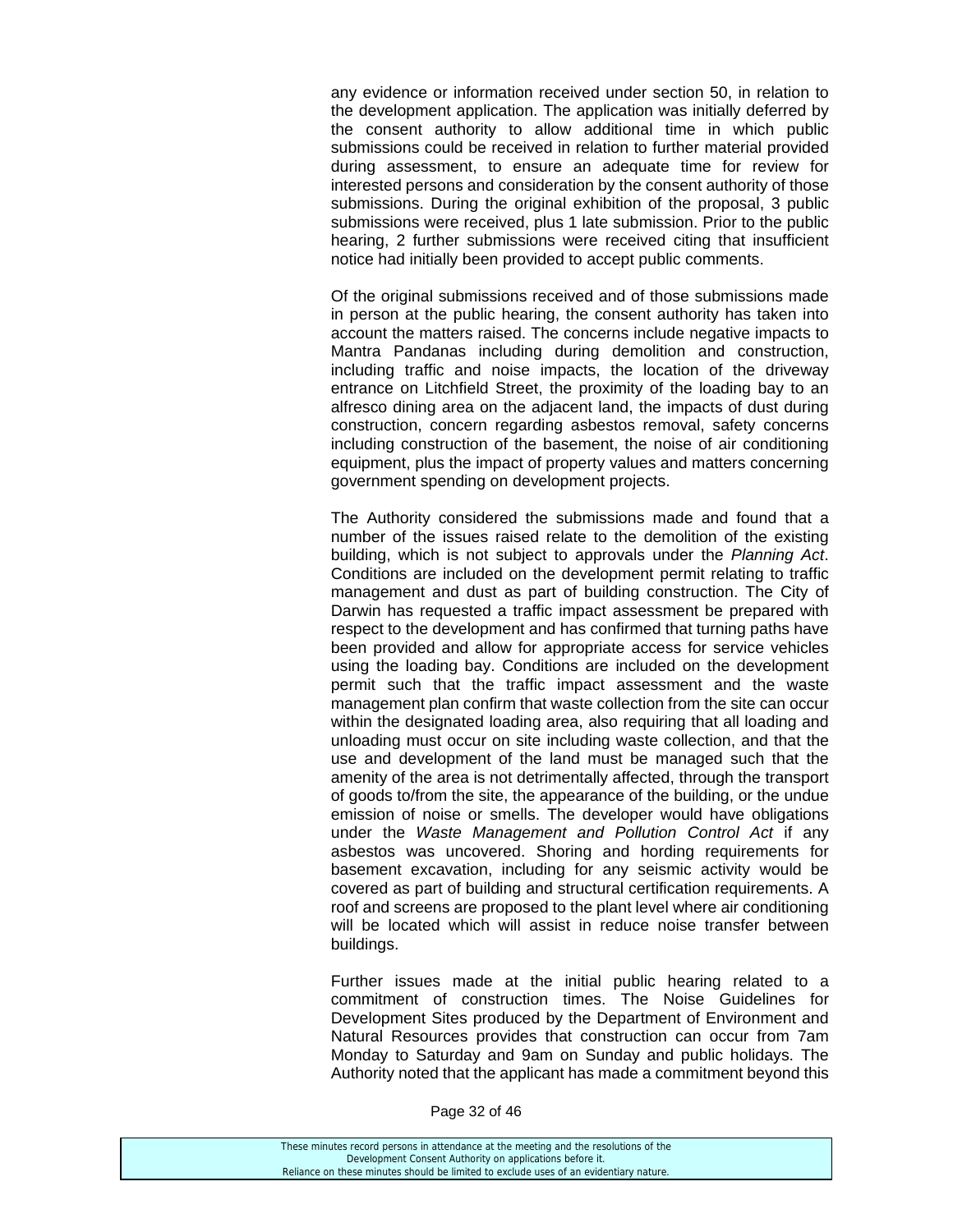such that construction works will not commence until 8am on site Monday to Saturday.

 A concern also related to the design of the awning at street level with regard to the cantilevered design and glass materials. The Authority noted the location of the colonnade at ground level providing an additional pedestrian accessible area for shelter and that the City of Darwin has requested the glass be appropriately tinted. Building certification will ensure the awning is appropriately designed to withstand cyclonic conditions.

 There was also a concern that the application was submitted in two parts (office and car park developments), and whilst each could be separately determined, the Authority has chosen to proceed with considering both applications in parallel.

9. Pursuant to section 51(j) of the *Planning Act*, the consent authority must take into consideration the capability of the land to which the proposed development and the effect of the development on land and on other land, the physical characteristics of which may be affected by the development. Also, pursuant to section 51(m) of the *Planning Act*, the consent authority must take into consideration the public utilities or infrastructure provided in the area in which the land is situated.

 The application was initially deferred by the consent authority to ensure that the related development of Lots 2396 & 2397 is capable of being accommodated within the road network, plus requiring a greater level of understanding as to the likely changes required to the road network to enable the proper consideration of the application including to appreciate the impact of the development on the site and surrounding area.

 The consent authority received confirmation from the City of Darwin that the Litchfield/Cavenagh Street intersection would be incapable of accommodating the development unless/until such time that the Barneson Boulevard extension had been completed. If the Barneson Boulevard extension had not occurred at the time, then the developer would be required to make Litchfield Street two-way between Knuckey Street and the car park to ensure the development is suitably accommodated. The consent authority imposed conditions on the related development to ensure this requirement is clear on the development permit.

 The overall height and scale of the development is largely consistent with that anticipated in the Darwin CBD with respect to the capability of the land and the effect on surrounding properties. Comments by the City of Darwin, Power and Water Corporation, Transport and Environment divisions of the Northern Territory Government, the Department of Defence and Darwin International Airport have been sought in relation to the capability of the land including with regards to servicing requirements, easements, and building heights. Service authority comments are addressed through the inclusion of appropriate conditions and/or notations on the development permit.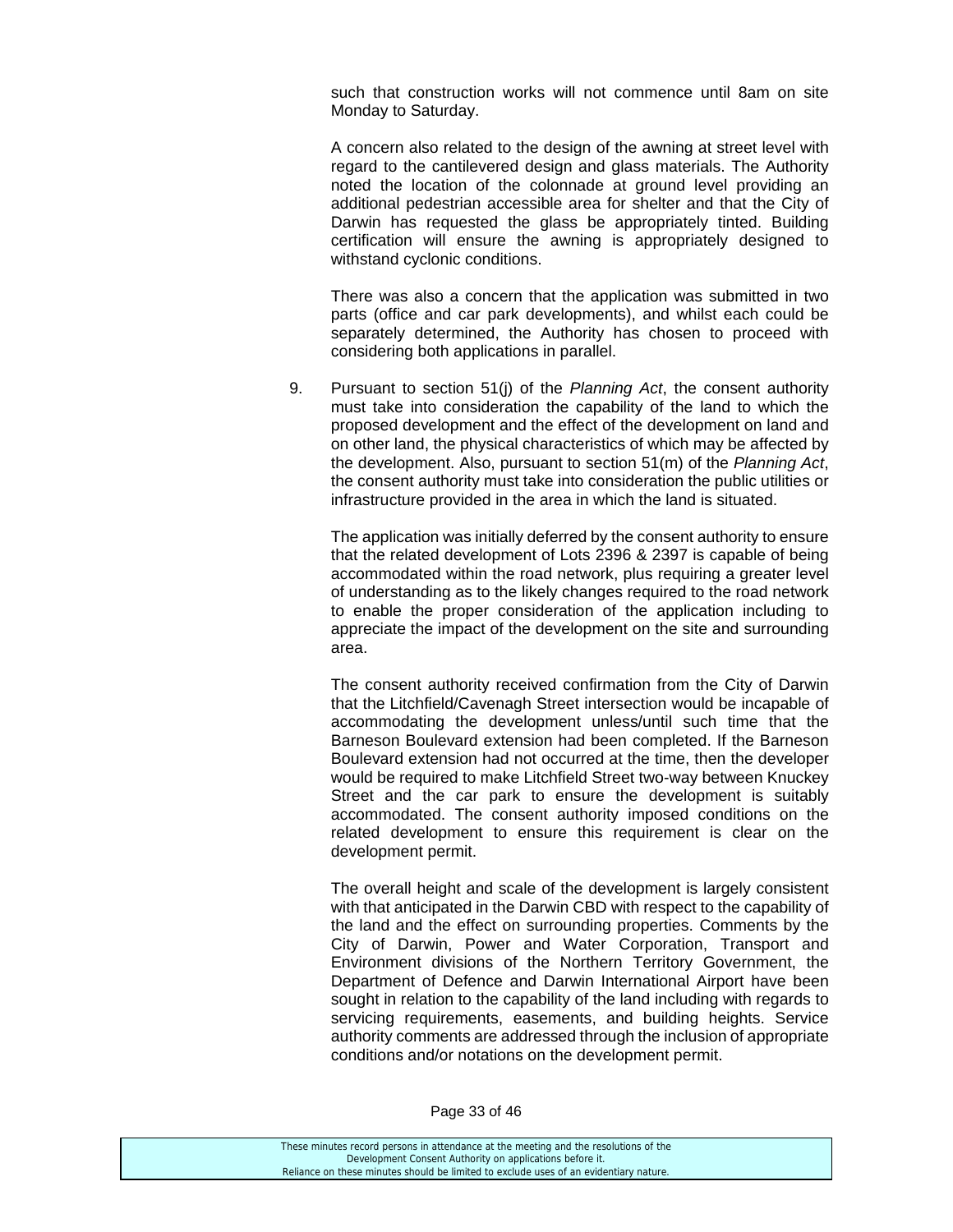10. Pursuant to section 51(n) of the *Planning Act*, the consent authority must take into consideration the potential impact on the existing and future amenity of the area in which the land is situated.

The impact on amenity should be considered in context of the site and its surrounds, with the development being consistent with the broader intent of Zone CB (Central Business) and applicable clauses, including the overall height and scale of the building. The building is of a high architectural quality and presents to the Knuckey and Cavenagh Street frontages in terms of pedestrian amenity and activation. The development includes a variation to Clause 6.3.2 (Volumetric Controls in Central Darwin), and the assessment has found that the siting and mass of the building does not impact on existing or future view corridors to Darwin harbour, the penetration of daylight and breeze circulation between buildings, nor the privacy for residents of adjoining properties, beyond that of a compliant design.

# **ACTION** Notice of Consent and Development Permit

# **ITEM 7 7 STOREY CARPARK (320 SPACES) PA2018/0159 LOTS 2396 & 2397 (14 & 12) LITCHFIELD STREET, TOWN OF DARWIN APPLICANT MASTERPLAN NT**

Mr Jack Priestley, Ms Kelsey Fetherstonhaugh and Mr Joseph Sheridan (MasterPlan), Mr William Phillips and Ms Kirby Dickenson (Sandran), and Mr Michael Grassi (Podia) attended.

**RESOLVED** That, the Development Consent Authority vary the requirements of Clause 6.3.3 **142/18** (Urban Design Requirements in Central Darwin), Clause 6.5.3 (Parking Layout), and Clause 6.6 (Loading Bays) of the Northern Territory Planning Scheme, and pursuant to section 53(a) of the *Planning Act*, consent to the application to develop Lots 2396 & 2397 (14 & 12) Litchfield Street, Town of Darwin for the purpose of a 7 storey car park (324 spaces), subject to the following conditions:

# **CONDITIONS PRECEDENT**

- 1. Prior to the endorsement of plans and prior to the commencement of works (including site preparation), amended plans to the satisfaction of the consent authority must be submitted to and approved by the consent authority. When approved, the plans will be endorsed and will then form part of the permit. The plans must be drawn to scale with dimensions and must be generally in accordance with the plans submitted with the application but modified to show:
- (a) the inclusion of mirrors to remove conflict points in the aisle turnaround as recommended in the traffic impact assessment submitted with the application, or otherwise written confirmation of resolution of this issue by a suitably qualified person;
- (b) the location of a new distribution pillar to the requirements of the Power Networks division of the Power and Water Corporation, with no unreasonable detriment to the achievement of active frontage requirements; and
- (c) the extension of the shade sails on the car park roof and further detail (colour, material etc.) of the shade sails to address the potential for reflectivity and glare when viewed from adjacent land.

Page 34 of 46

| These minutes record persons in attendance at the meeting and the resolutions of the  |  |
|---------------------------------------------------------------------------------------|--|
| Development Consent Authority on applications before it.                              |  |
| Reliance on these minutes should be limited to exclude uses of an evidentiary nature. |  |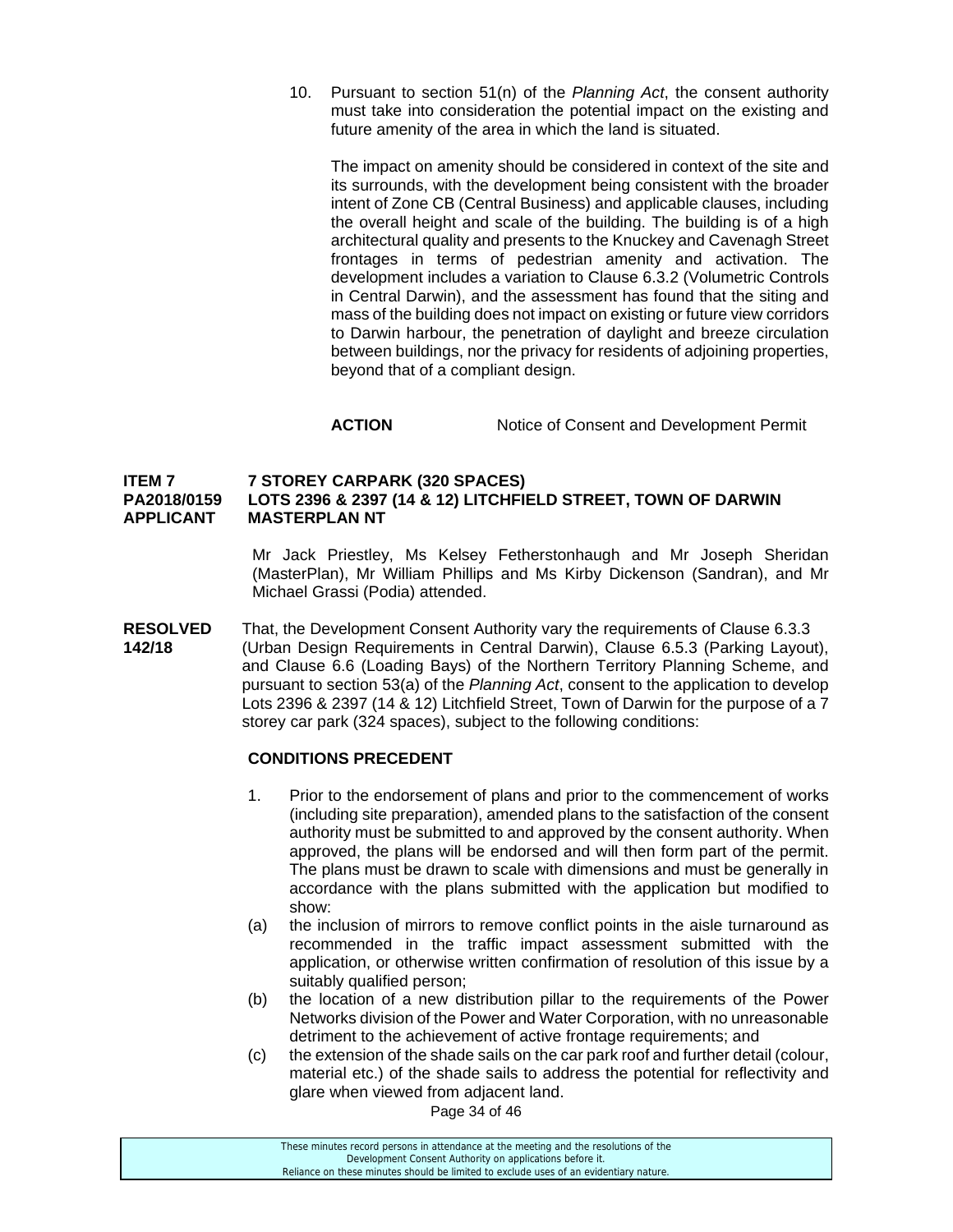- 2. Prior to the endorsement of plans and prior to the commencement of works (including site preparation), approval is required for the awnings to the street frontage to the requirements of the City of Darwin and Power and Water Corporation, to the satisfaction of the consent authority. The awnings shall not reduce the achievement of active frontages below 54% of the total length of the site boundary to the street.
- 3. Prior to the endorsement of plans and prior to the commencement of works, a schematic plan demonstrating the on-site collection of stormwater and its discharge into the underground drainage system shall be submitted to and approved by the City of Darwin, to the satisfaction of the consent authority. The plan shall include details of site levels and connection point/s. The plan shall also indicate how stormwater will be collected on the site and connected to the underground or an alternate approved connection.
- 4. Prior to the endorsement of plans and prior to the commencement of works (including site preparation), a traffic impact assessment report is to be prepared by a suitably qualified person, identifying any necessary upgrades to the surrounding street network to the requirements of the City of Darwin, to the satisfaction of the consent authority.
- 5. Prior to the endorsement of plans and prior to the commencement of works (including site preparation), in principle approval is required for the crossover and driveway to the site from the City of Darwin road reserve, to the satisfaction of the consent authority.
- 6. Prior to the endorsement of plans and prior to the commencement of works (including site preparation), in principle approval is required for the landscaping works within the City of Darwin road reserve, to the satisfaction of the consent authority.
- 7. Prior to the commencement of works (including site preparation), the applicant is to prepare an environmental and construction management plan to the requirements of the City of Darwin, to the satisfaction of the consent authority. The plan is to address construction access, haulage routes, public access, waste management and the use of Council land during construction.
- 8. Prior to the commencement of works (including site preparation), the applicant is to prepare a dilapidation report covering infrastructure within the road reserve to the requirements of the City of Darwin, to the satisfaction of the consent authority.
- 9. Prior to the commencement of works (including site preparation), a waste management plan shall be submitted and approved by the City of Darwin to the satisfaction of the consent authority.

# **GENERAL CONDITIONS**

- 10. The works carried out under this permit shall be in accordance with the drawings endorsed as forming part of this permit.
- Page 35 of 46 11. The owner of the land must enter into agreements with the relevant authorities for the provision of water supply, drainage, sewerage, and electricity facilities to the development shown on the endorsed plan in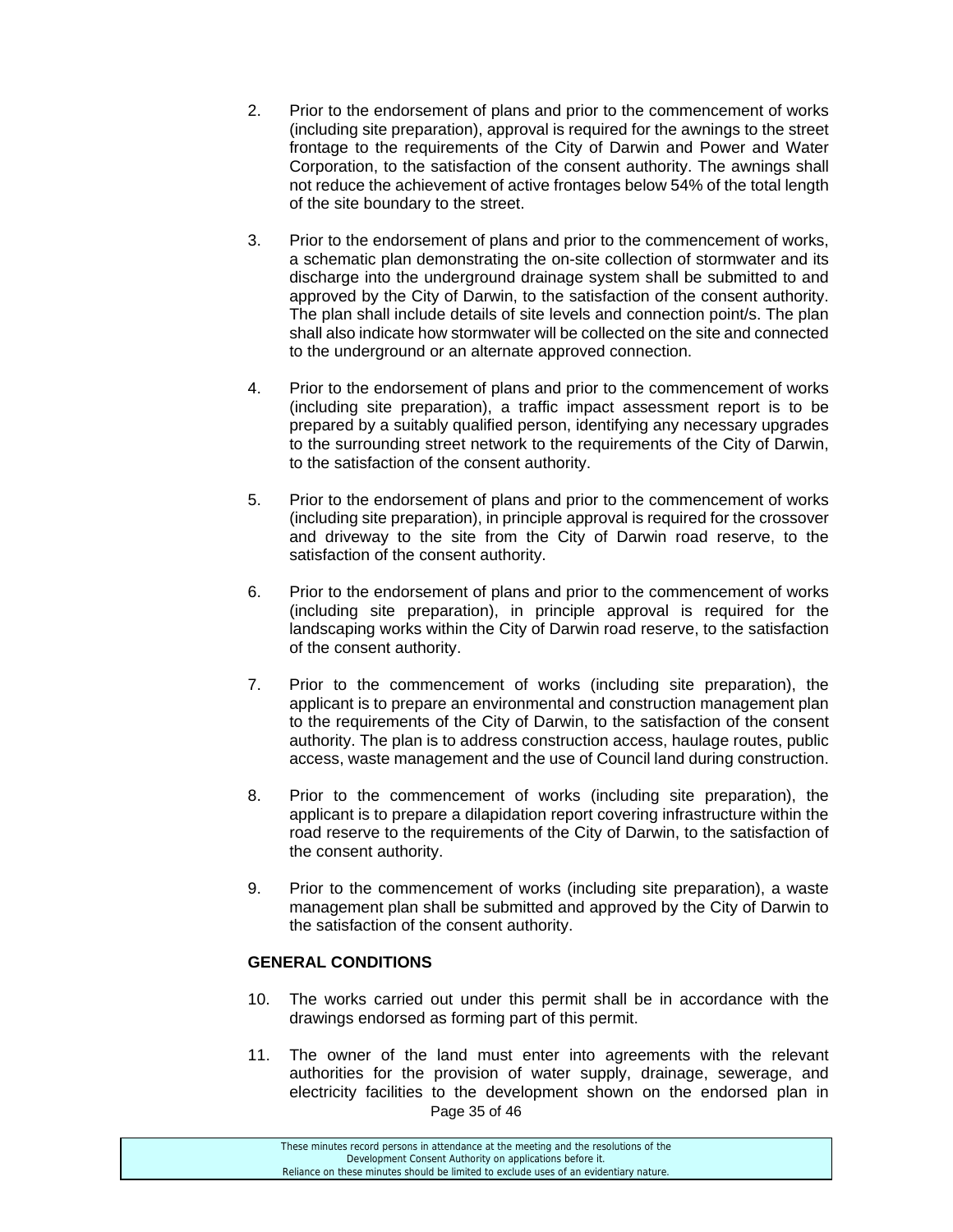accordance with the authorities' requirements and relevant legislation at the time.

- 12. Any developments on or adjacent to any easements on site shall be carried out to the requirements of the relevant service authority to the satisfaction of the consent authority.
- 13. All existing and proposed easements and sites for existing and required utility services must be vested in the relevant authority for which the easement or site is to be created.
- 14. The kerb crossovers and driveways to the site approved by this permit are to meet the technical standards of the City of Darwin, to the satisfaction of the consent authority. The owner shall:
- (a) remove disused vehicle and/ or pedestrian crossovers;
- (b) provide footpaths/ cycleways;
- (c) collect stormwater and discharge it to the drainage network; and
- (d) undertake reinstatement works;

all to the technical requirements of and at no cost to the City of Darwin, to the satisfaction of the consent authority.

- 15. The area(s) set-aside for the parking of vehicles and access lanes as shown on the endorsed plans must be:
	- (a) constructed;
	- (b) properly formed to such levels that they can be used in accordance with the plans;
	- (c) surfaced with an all-weather-seal coat;
	- (d) drained;
	- (e) line marked to indicate each car space and all access lanes; and
	- (f) clearly marked to show the direction of traffic along access lanes and driveways to the satisfaction of the consent authority.
- 16. Car spaces, access lanes and driveways must be kept available for these purposes at all times.
- 17. All substation, fire booster and water meter arrangements are to be appropriately screened to soften the visual impact of such infrastructure on the streetscape, to ensure that the infrastructure is sympathetic to and blends in with the design of the building. Details will need to be resolved to the satisfaction of the consent authority in consultation with the Power and Water Corporation, and NT Fire and Emergency Services.
- 18. Storage for waste disposal bins is to be provided to the requirements of City of Darwin, to the satisfaction of the consent authority.
- 19. All works recommended by the traffic impact assessment report are to be completed to the requirements of the City of Darwin, to the satisfaction of the consent authority. **NOTE:**
	- 1. The carpark at 12 & 14 Litchfield Street cannot operate until Barneson Boulevard is 100% complete and operational. OR
	- 2. In the absence of Barneson Boulevard not being 100% compete and operational that the portion of Litchfield Street (from Knuckey Street to the proposed access of the carpark) be made two-way to cater for

Page 36 of 46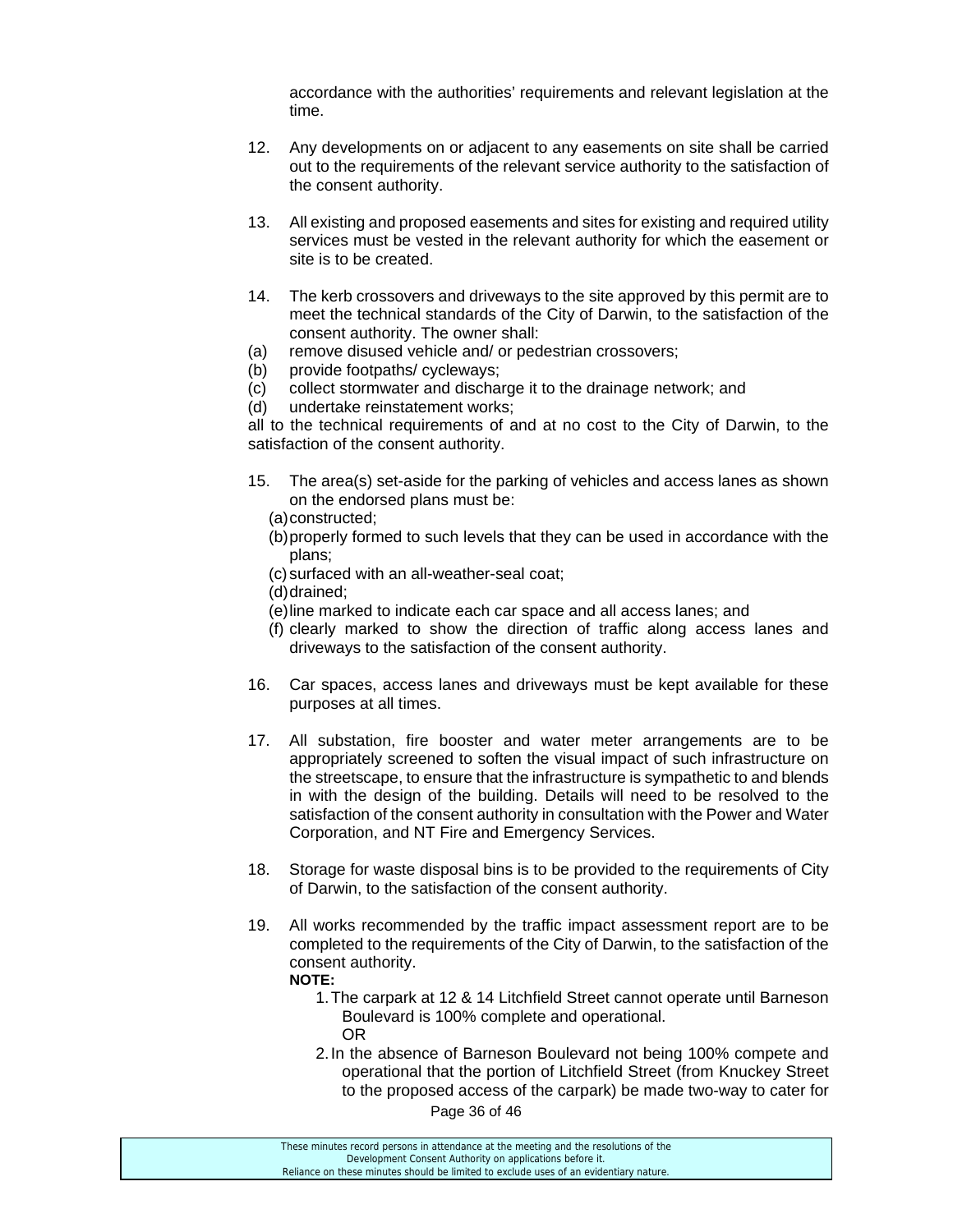the additional vehicles. All costs associated with the road upgrades are to be at cost of the developer.

- 20. Before the use commences the owner must, in accordance with Part 6 of the *Planning Act*, pay a monetary contribution to the City of Darwin for the upgrade of local infrastructure, in accordance with its Development Contribution Plan.
- 21. The use must not commence until Lots 2396 & 2397 Town of Darwin have been consolidated and a new title issued for the consolidated lot, to the satisfaction of the consent authority.
- 22. 88 car parking spaces are to be made available on Lots 2396 & 2397 Town of Darwin (and the subsequently consolidated allotment) for the development approved through DV418, DV898 and its subsequent variations, located at Lot 5396 Town of Darwin.
- 23. Written confirmation from a qualified traffic engineer that the car parking spaces and access lanes associated with the development comply with the relevant Australian Standards for car parking must be provided in instances where the car parking does not comply with the minimum requirements of Clause 6.5.3 (Parking Layout) of the Northern Territory Planning Scheme, to the satisfaction of the consent authority.
- 24. Confirmation shall be provided to Development Assessment Services (in the form of an email addressed to the Power and Water Corporation) from a suitable qualified professional confirming that all new number labels have been correctly installed at the Customer's Metering Panel(s) and water meters (where applicable). Please provide a copy of an email addressed to both landdevelopmentnorth@powerwater.com.au and powerconnections@powerwater.com.au.
- 25. All air conditioning condensers (including any condenser units required to be added or replaced in the future) are to be appropriately screened from public view and from view of neighbouring or nearby developments (or developments reasonably anticipated), located so as to minimise thermal and acoustic impacts on neighbouring properties and condensate disposed of to ground level in a controlled manner to the satisfaction of the consent authority. The use of angled louvered slats for screening purposes is acceptable, however the slat screening must be designed with a panel to gap ratio, such that the condenser units are not readily visible from any angle.
- 26. All roof top plant equipment, equipment relating to the operation of the lift and any other equipment (such as any vents and ducting associated with requirements for stairwell pressurisation or other such ventilation purposes or similar) that will placed on the rooftop of the development shall be appropriately screened, or designed to soften the visual impact of such equipment from view from neighbouring or nearby developments (or developments reasonably anticipated).
- 27. All pipes, fixtures, fittings and vents servicing any building on the site must be concealed in service ducts or otherwise hidden from view to the satisfaction of the consent authority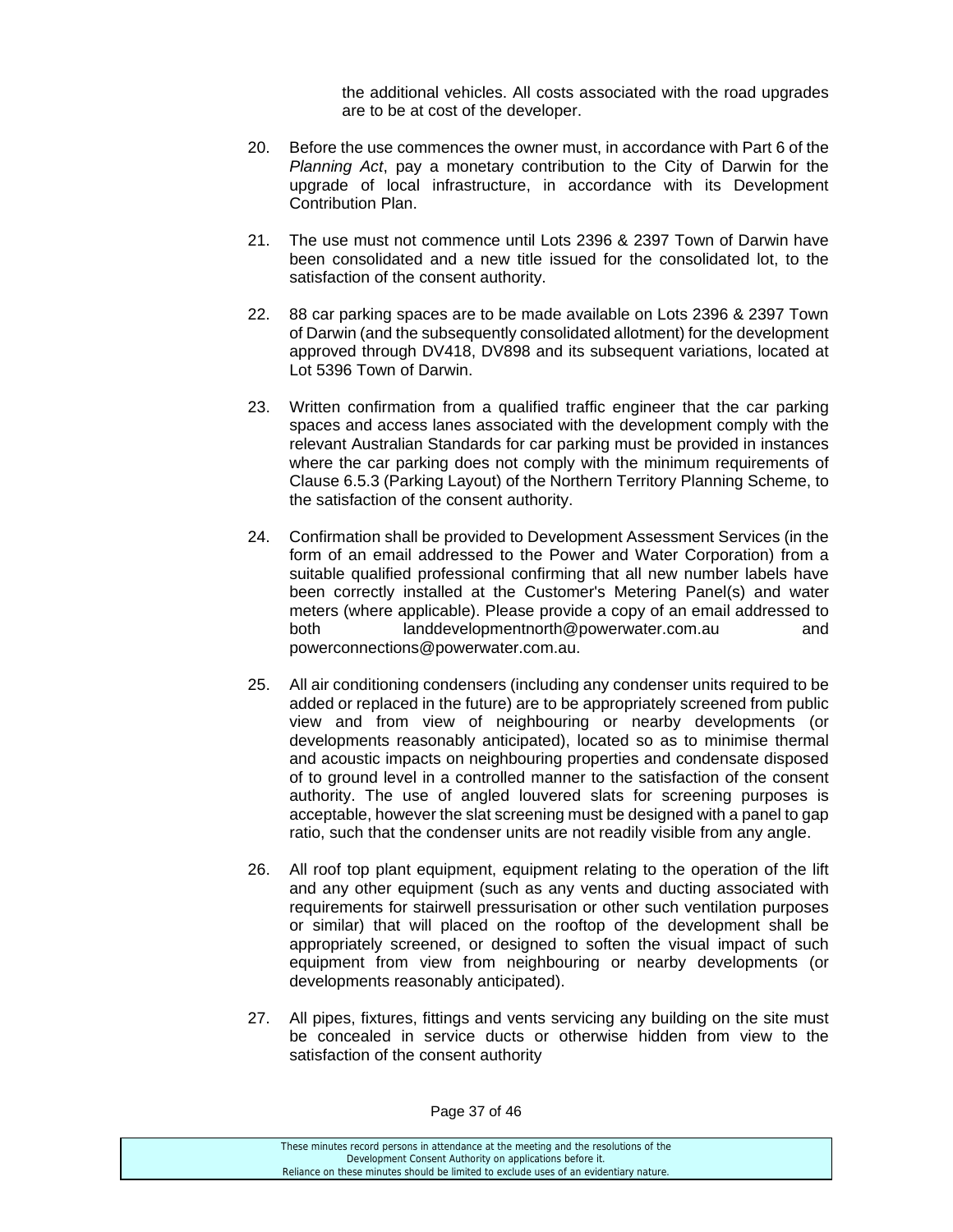- 28. Any security boom, barrier or similar device controlling vehicular access to the premises must be located a minimum of six metres inside the property to allow vehicles to stand clear of the Litchfield Street pavement and footpath.
- 29. General building lighting must be designed, baffled and located so as to prevent any adverse effect on adjoining land to the satisfaction of the consent authority.
- 30. Appropriate soil erosion, sediment and dust control measures must be effectively implemented throughout the construction stage of the development and all disturbed soil surfaces must be suitably stabilised against erosion at completion of works, to the satisfaction of the consent authority.

# **NOTES**

- 1. Notwithstanding the approved plans, the demonstrated awning in the City of Darwin road reserve is subject to Council approval at no cost to Council.
- 2. Notwithstanding the approved plans, any proposed works (including landscaping and awnings) within the City of Darwin's road reserve is subject to approval and shall meet all requirements to the satisfaction of the City of Darwin, at no cost to Council.
- 3. Notwithstanding the approved plans, all signage is subject to City of Darwin approval, at no cost of Council.
- 4. The City of Darwin advises that all street trees shall be protected at all times during construction. Any tree on a footpath, which is damaged or removed during construction, shall be replaced, to the satisfaction of the General Manager Infrastructure, City of Darwin. A Tree Protection Zone (TPZ) shall be constructed for all existing trees to be retained within the development, in accordance with Australian Standards – AS 4970-2009 "Protection of Trees on Development Sites".
- 5. A "Permit to Work Within a Road Reserve" will be required from the City of Darwin before commencement of any work within the road reserve.
- 6. The City of Darwin advises that the applicant shall ensure that a building number is displayed in position clearly visible from the street in accordance with Council's by- laws.
- 7. The City of Darwin advises that the developer must protect and support adjacent properties and pedestrians during the basement excavation, and where necessary, underpin the adjoining premises to prevent any damage.
- 8. If the car park at Lots 2396 & 2397 Town of Darwin ceases to be available, then it is a condition of Development Permit DP18/0297 that the owner of Lot 2365 Town of Darwin must supply 302 car parking bays off-site for the duration and benefit of Lot 2365 at a place or places proximate to the site to the satisfaction of the consent authority. The condition states that the owner of Lot 2365 may instead, in accordance with Part 6 of the *Planning Act*, provide 302 parking bays through a monetary contribution to the City of Darwin. The contribution is to be calculated in accordance with the requirements of section 70(6) of the *Planning Act*.

Page 38 of 46

| These minutes record persons in attendance at the meeting and the resolutions of the  |
|---------------------------------------------------------------------------------------|
| Development Consent Authority on applications before it.                              |
| Reliance on these minutes should be limited to exclude uses of an evidentiary nature. |
|                                                                                       |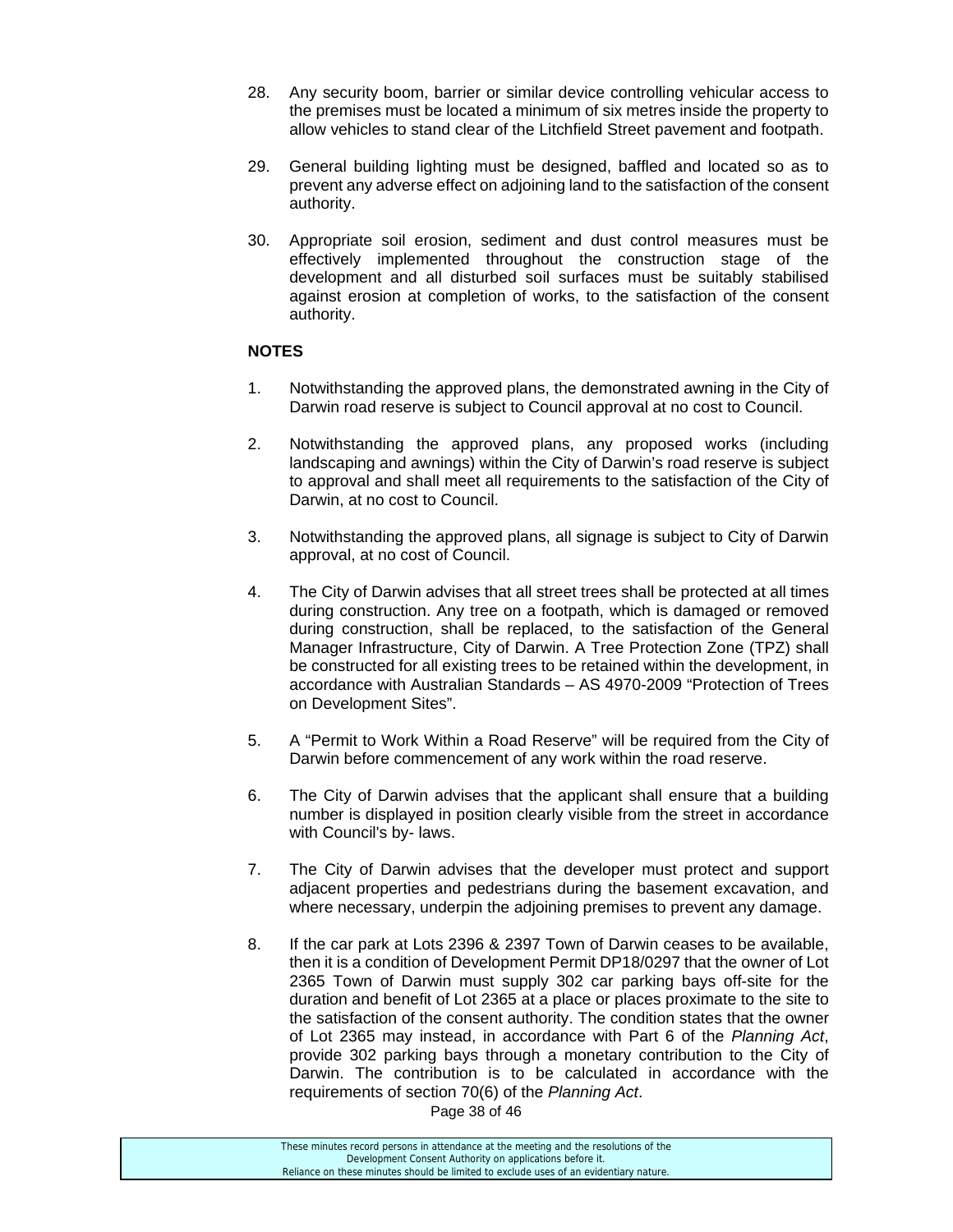- 9. If the car park at Lots 2396 & 2397 Town of Darwin ceases to be available, then it is a condition of Development Permit DP18/0299 that the owner of Lot 5396 Town of Darwin must supply 88 car parking bays off-site for the duration and benefit of Lot 5396 at a place or places proximate to the site to the satisfaction of the consent authority. The condition states that the owner of Lot 5396 may instead, in accordance with Part 6 of the *Planning Act*, provide 88 car parking bays through a monetary contribution to the City of Darwin. The contribution is to be calculated in accordance with the requirements of section 70(6) of the *Planning Act*.
- 10. The City of Darwin advises that Lot 5396 (18) Cavenagh Street requires 255 car parking spaces for which 94 bays are located at Lots 2396 & 2397 (14 & 12) Litchfield Street. The remaining shortfall attracts a levy which is currently charged by the City of Darwin under the *Local Government (Darwin Parking Local Rates) Regulations,* and that the City of Darwin will adjust the levy amount for Energy House as a result of any permit issued.
- 11. The City of Darwin has requested that the proponent of the 7 storey car park approved over Lots 2396 & 2397 Town of Darwin contact Council to confirm the location of the temporary parking spaces during construction of the development.
- 12. Darwin International Airport advises that separate requests for assessment and approval must be submitted to Darwin International Airport and the Department of Defence for any cranes used during construction that will infringe on either the Obstacle Limitation Surfaces (OLS) or Procedures for Air Navigation Services – Operations (PANS-OPS) surfaces for Darwin Airport.
- 13. Water Services advice that essential infrastructure is located in the road reserve adjacent to the property and that a separate approval for the use of cranes during construction should be submitted.
- 14. The Power and Water Corporation advises that the Water and Sewer Services **Development** Development Section (landdevelopmentnorth@powerwater.com.au) and Power Network Engineering Section (powerconnections@powerwater.com.au) should be contacted via email a minimum of 1 month prior to construction works commencing in order to determine the Corporation's servicing requirements, and the need for upgrading of on-site and/or surrounding infrastructure.
- 15. The Environment division of the Department of Environment and Natural Resources advises that during the excavation, the basement may fill with turbid sediment laden stormwater. The proponent should ensure that any pitwater discharged from the development is in accordance with their document Guidelines to prevent pollution from building sites.
- 16. The Environment division of the Department of Environment and Natural Resources advises that construction work should be conducted in accordance with the Authority's Noise Guidelines for Development Sites. The guidelines specify that on-site construction activities are restricted to between 7am and 7pm Monday to Saturday and 9am to 6pm Sunday and Public Holidays. For construction activities outside these hours refer to the guidelines for further information.

Page 39 of 46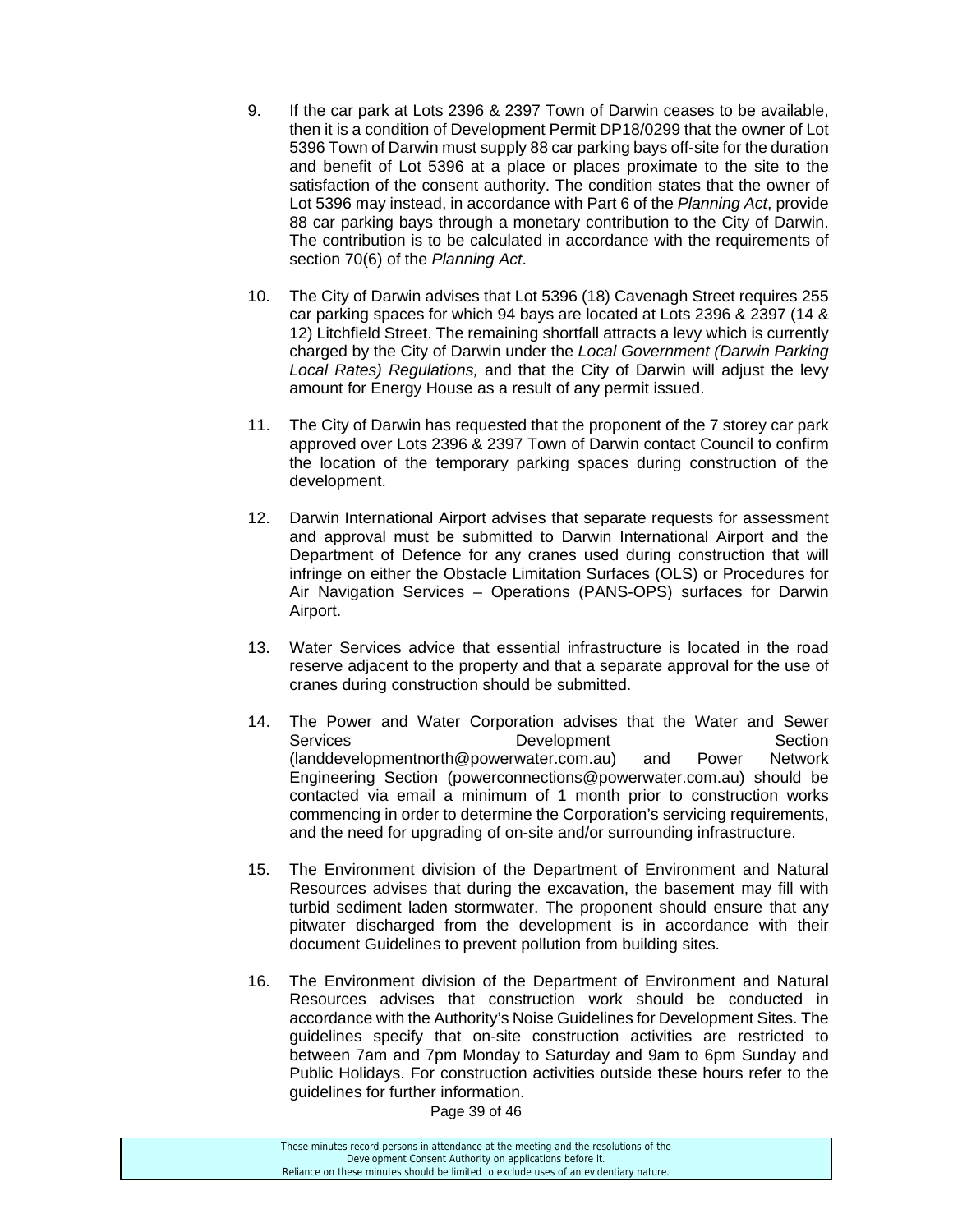- 17. Any proposed works which fall within the scope of the Construction Industry Long Service Leave and Benefits Act must be notified to NT Build by lodgement of the required Project Notification Form. Payment of any levy must be made prior to the commencement of any construction activity. NT Build should be contacted via email (info@ntbuild.com.au) or by phone on 08 89364070 to determine if the proposed works are subject to the Act.
- 18. If you choose nbn to service your development, you will need to enter into a development agreement with nbn. The first step is to register the development via http://www.nbnco.com.au/develop-or-plan-with-thenbn/ newdevelopments.html once registered nbn will be in contact to discuss the specific requirements for the development. Nbn requires you to apply at least 3 months before any civil works commence. All telecommunications infrastructure should be built to nbn guidelines found at http://www.nbnco.com.au/develop-or-plan-withthe-nbn/newdevelopments/ builders-designers.html.
- 19. The permit holder is advised that the proposal may have assessment implications under the Waste Management and Pollution Control Act. More information can be found on the Northern Territory Environment Protection Authority website at: https://ntepa.nt.gov.au/waste-pollution. The applicant is encouraged to contact the NT EPA on (08) 89244218 or ntepa@nt.gov.au.

Also, construction noise has the potential to generate noise nuisance and impact the amenity of the surrounding commercial properties. Consideration should be given to the Noise guidelines for development sites in the Northern Territory. Noise emissions causing environmental nuisance may lead to compliance action under the Waste Management and Pollution Control Act.

- 20. The environment division of the Department of Environment and Natural Resources advises that for fill material being relocated off-site, waste classification assessment in accordance with NSW Environment Protection Authority's Waste Classification Guidelines, Part 1: Classifying Waste. The fill material must only be disposed of at a location legally able to accept it. Development Assessment Services should be contacted with regards to whether planning consent is required for any stockpiling of fill proposed offsite.
- 21. The Transport and Civil Services division of the Department of Infrastructure, Planning and Logistics advise that 'U' rail bicycle racks are preferred in preference to other styles. Also, that consideration be given to charging points to support electric vehicles in the basement car park. The applicant has confirmed to the consent authority that the cabling infrastructure will be incorporated as part of the development.

# **REASONS FOR THE DECISION**

1. Pursuant to section 51(a) of the *Planning Act*, the consent authority must take into consideration the planning scheme that applies to the land to which the application relates.

Page 40 of 46 The purpose of Zone CB (Central Business) is to provide for a diversity of activities with a commitment to the separation of incompatible activities, and building form and design is expected to be sensitive to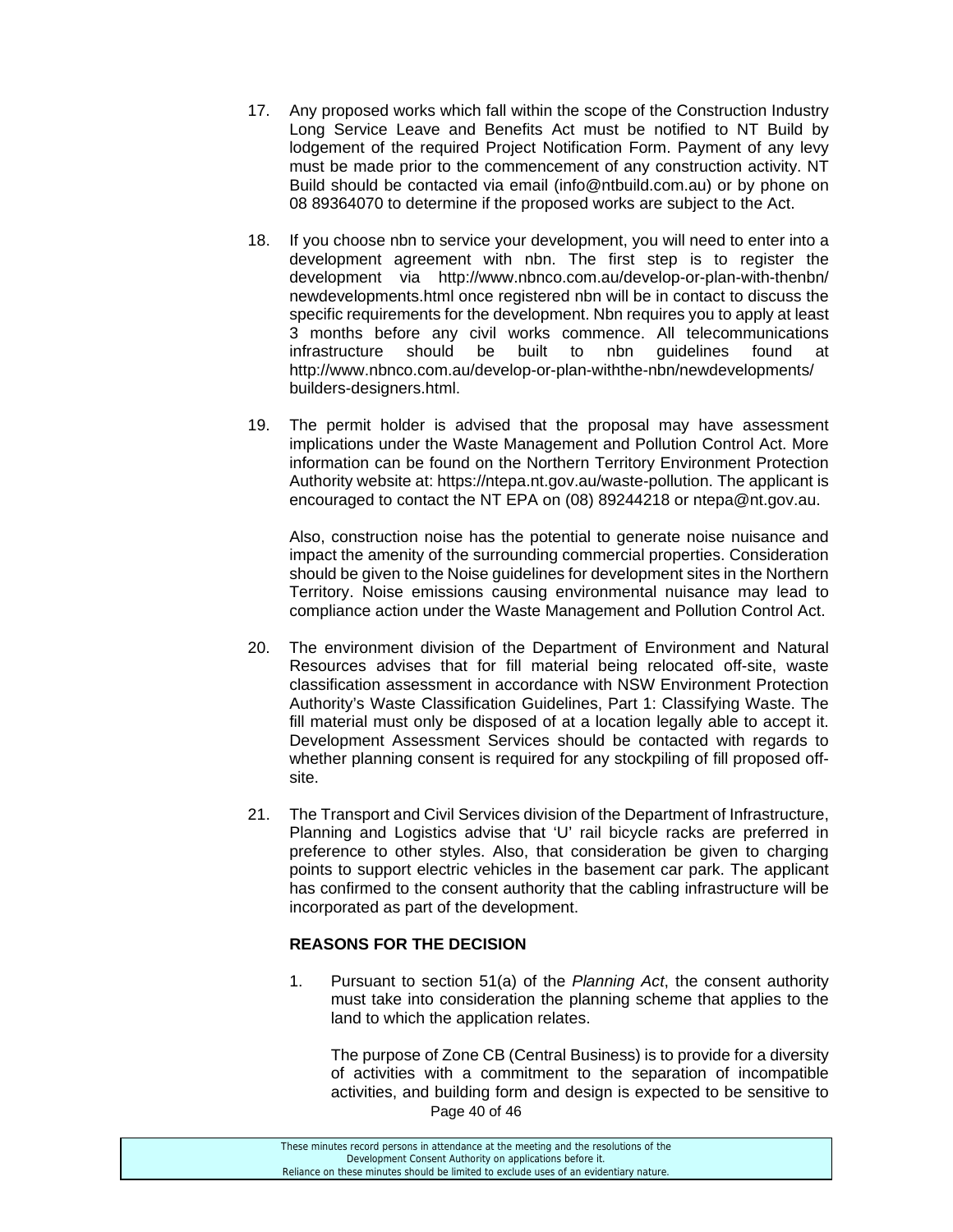the needs to pedestrian movement and facilitate the creation of safe and active street frontages and public places and a vibrant commercial precinct. The car park is generally consistent with the broader intent of Zone CB with above ground car parking being a form of development anticipated. The car park aligns with the siting and mass of buildings as anticipated by Clause 6.3.2 (Volumetric Control in Central Darwin) with regard to pedestrian needs and active frontages considered separately below.

- 2. The application was initially deferred by the consent authority to request further information and lodgement of a variation application given the impacts of the development including the parking requirements for Lot 5396 (18) Cavenagh Street (Energy House), having regard to the previous determinations of the consent authority and the development permits issued under the *Planning Act*. A variation application has been lodged and subsequently approved by the Authority and amends the conditions of the existing development permits to ensure the ongoing provision of 88 car parking spaces for Lot 5396 (Energy House) and if the 88 spaces designated for Energy House cease to be available at any time in the future, then the owner of Energy House must supply 88 car parking bays for the duration and benefit of Energy House at a place or places proximate to the site or instead pay a monetary contribution for the same number of spaces.
- 3. The purpose of Clause 6.3.3 is to promote exemplary urban design in Central Darwin and requires active street frontages, providing awnings, and limiting services at street level. During assessment, revised plans were submitted which represent a significant improvement to the overall design of the car park, including articulated features, depth perception, colour variation and shading treatments to the upper levels. The car park now includes a full length awning to the Litchfield Street frontage and screens to the upper levels of car parking.

The clause requires that 75% of the length of the site boundary at ground level is to provide an active street frontage through treatments such as building entrances, windows, landscaping, areas for pedestrians, alfresco dining and also by limiting services at street level. The consent authority may consent to an application that is not in accordance with the 75% active frontage requirement only if it is satisfied that compliance would be impractical. Non-active components of the frontage include 2 x fire access stairs, and 2 x lift lobby accesses, plus the driveway which presents as a double width entrance ramp of 11.6m in width. The applicant states that the use as a car park creates a practical limitation in compliance with Clause 6.3.3, evident in the pedestrian and vehicle access requirements for the frontage of the building, and that the double width entrance is required to accommodate the peak car park demand. This is discussed in the traffic impact assessment report submitted with the application and is noted by the City of Darwin. The Authority were satisfied that in this instance compliance with this requirement would be impractical.

4. Pursuant to Clause 2.5 (Exercise of Discretion by the Consent Authority) of the Planning Scheme, the consent authority may consent to a development that does not meet the standard set out in Parts 4

Page 41 of 46

| These minutes record persons in attendance at the meeting and the resolutions of the  |  |
|---------------------------------------------------------------------------------------|--|
| Development Consent Authority on applications before it.                              |  |
| Reliance on these minutes should be limited to exclude uses of an evidentiary nature. |  |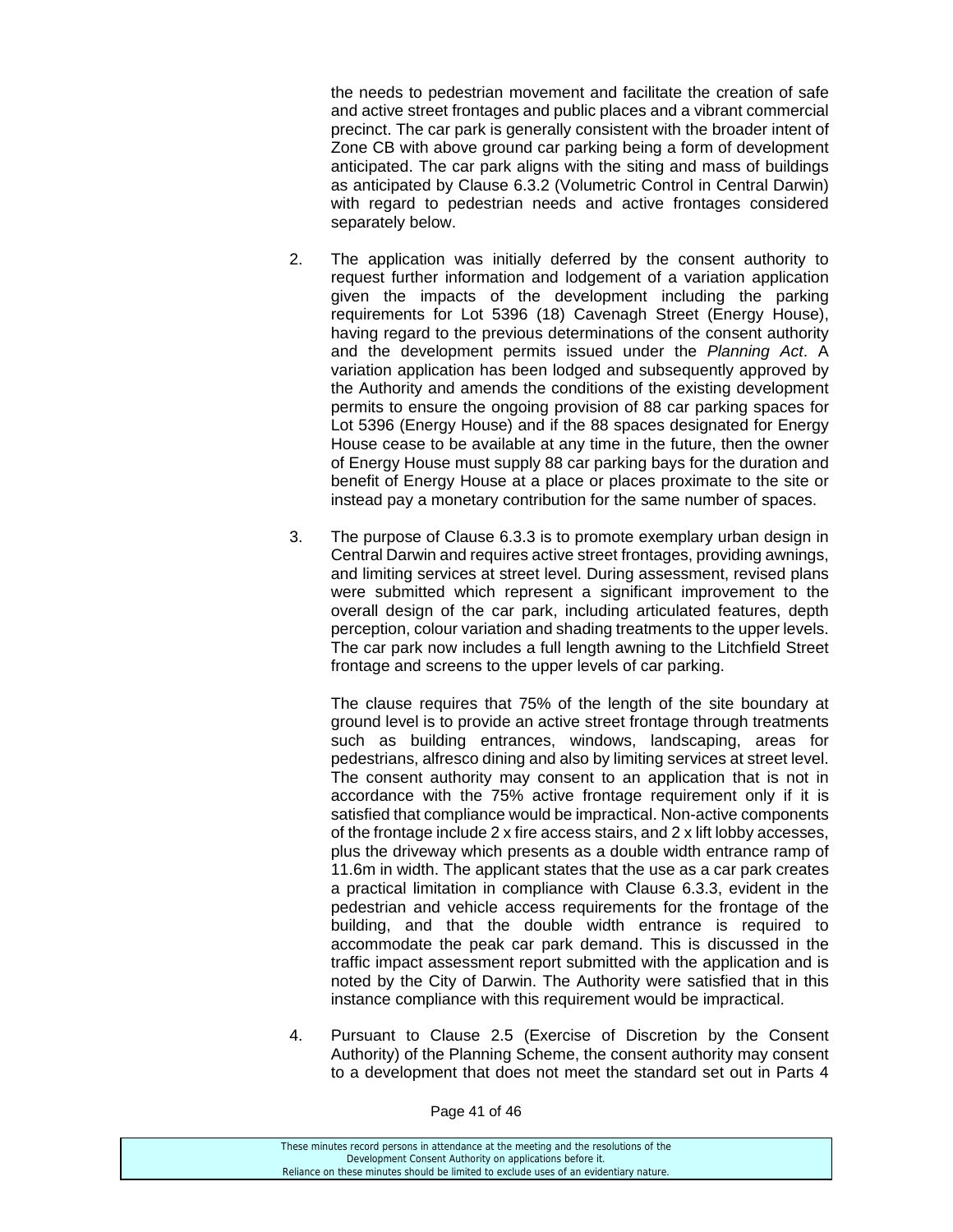and 5 of the Planning Scheme where it is satisfied that special circumstances justify the granting of consent.

Clause 6.5.3 (Parking Layout) ensures that a car parking area is appropriately designed, constructed and maintained for its intended purpose. The design is functional, however a non-compliance is identified where 2 x spaces on level 1 are provided as the last space at the end of an aisle but the driveway adjacent does not extend 1m beyond the last space. A condition is included on the development permit requiring a suitably qualified person to confirm the parking design meets the applicable Australian Standard where it varies from the Clause requirements.

Also, the traffic study included with the application identified conflict points in the design of the aisle turnaround, despite the minimum aisle widths being met. The study suggests that ideally the aisle widths would be increased, however the conflicts may be acceptable due to the access times reducing the number of conflicts (i.e. entrance in the morning / exit in the evening), as there is sight line distance available for the entering car to hold to wait for the exiting car, and as mirrors could be included to provide greater sight lines. A condition is included on the development permit to confirm this issue is resolved.

Clause 6.6 (Loading Bays) provides for the loading and unloading of vehicles associated with the use of the land. The clause requires one loading bay given the  $111m^2$  commercial tenancy on the ground floor. The applicant has provided general comments that delivery vehicles are not expected to require access to the car park. The City of Darwin has also not raised any concerns with regard to the provision of loading for this application, and further has indicated a preference for on-street loading for the related application at Lot 2365 Town of Darwin. There is an existing loading zone in Litchfield Street which is proposed to be retained albeit relocated further to the south-east as part of the upgrade works intended along Litchfield Street. The Authority considered that in this instance a variation to allow the commercial tenancy to operate without a designated loading bay on site was justified given the provision of existing on-street loading bays in the immediate vicinity and that Council raised no concerns.

Clause 8.2(m) of the Planning Scheme requires that developments provide landscaping to reduce the visual impact and provide shade and screening of open expanses of pavement and car parking. The consent authority initially deferred consideration of the application to allow the applicant to provide further information and amended plans in response to this clause requirement. While shade sails have now been included on the rooftop which the applicant states will provide shade and weather protection for the users of the car park and break up the solid form of the rooftop, reducing the visual impact, the Authority require that further amended plans be provided to extend the provision of the shade sails and details to address reflectivity and glare with regard to the materials and colours selected, given the public submissions received during the assessment process, and to minimise the impact of the development on the adjoining land. No landscaping on the rooftop is proposed and the Authority noted the applicant's comments that they consider there are three major impracticalities:

Page 42 of 46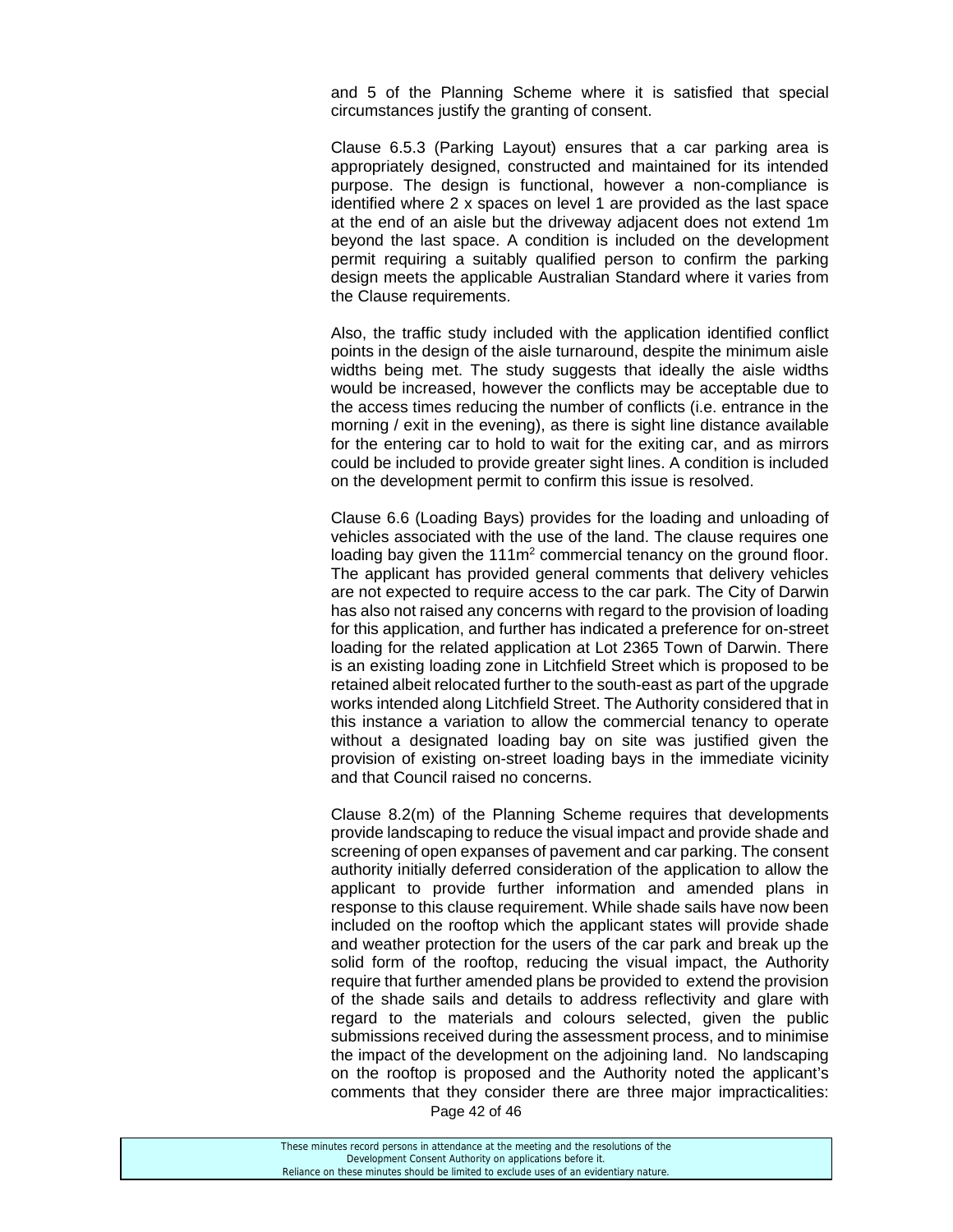impact on design and functionality; cost implications; and ongoing maintenance requirements. The applicant also considers that while it is not expressly written in the NT Planning Scheme, it is suggested that the intent of Clause 8.2(m) relates to at grade car parking and street interfaces and not the rooftop level of a multi-storey car park. The applicant's comments regarding the aisle widths being larger than that typically required through Clause 6.5.3 of the Planning Scheme to allow for appropriate vehicle access are noted. The Authority also notes the applicant's commitment to funding to provide an improved pedestrian experience along Litchfield Street at ground level through the provision of additional landscaping works.

5. Pursuant to section 51(m) of the *Planning Act*, the consent authority must take into account any submissions made under section 49, and any evidence or information received under section 50, in relation to the development application.

The deferral of the application allowed additional time in which public submissions could be received in relation to the further material provided during assessment, to ensure an adequate time for review for interested persons and consideration by the consent authority of those submissions. During the original exhibition of the proposal, 4 public submissions were received, plus 1 late submission. Prior to the public hearing, 1 further submission was received citing that insufficient notice was provided to accept public comments.

Of the original submissions received and of those submissions made in person at the public hearing, the consent authority has taken into account the matters raised. The concerns include the height of the building impacting on the amenity of adjacent lots, that a car park was incompatible and that appropriate separation should be included, that breezes would be reduced, that no landscaping was included, that the building would retain heat, and that the use would create undue noise, cars would be reflective, there would be privacy impacts, that Litchfield Street in inadequate to provide for the development, and also with regards to building requirements. The submissions also proposed instead that spending be made on promoting bicycle access and public transport rather than car parking.

The Authority considers that the purpose of Zone CB (Central Business) is to provide for a diversity of activities, and with a commitment to the separation of incompatible activities. The development of a car park in a mixed use zone is not considered an incompatible land use activity, and amenity should be considered in the context of the mixed use zone in which it is located. The changes made by the applicant during assessment of the application including separating the car park roof from the podium levels of the adjacent buildings by over 5m is noted as addressing the majority of concerns raised and is considered an appropriate degree of separation. One of the 4 submissions received confirmed no further objections to the car park as a result of the design amendments given the applicant has confirmed limits to lighting and the provision of roller doors to secure the building at night.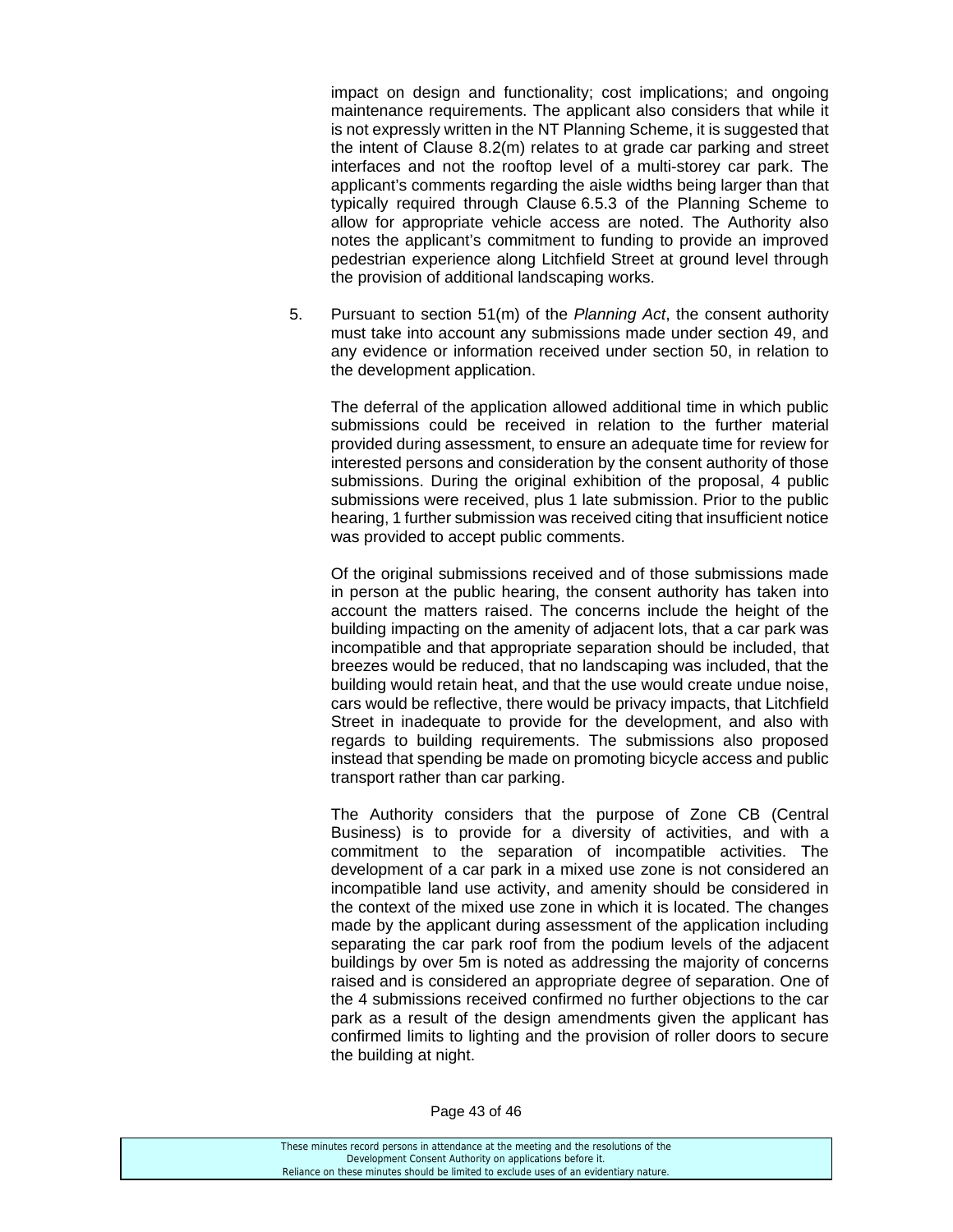There was also a concern that the application was submitted in two parts (office and car park developments), and whilst each could be separately determined, the Authority has chosen to proceed with considering both applications in parallel.

As a result of the submissions received, further information was requested with regard to the sub-clause 8.2(m) of the Planning Scheme.

Further comments were invited by interested parties following the initial deferral of the application and on the further material provided. The further comments received included amended plans showing shade sails on the car park roof. Further submissions raised concerns with a potential security issue of the clearance between the shade sails and the adjacent buildings paraphet wall, however the consent authority determined that the vertical separation between the top of the shade sails and the adjacent building wall is sufficient. Further submissions also raised concerns with regards to the design and colour of the shade sails, and conditions have been imposed by the Authority to require further details to address glare and reflectivity with regards to the design of the shade sails.

A concern was raised regarding the emission of lighting from the site and the consent authority determined that condition 28 is satisfactory in requiring that general building lighting be designed, located and baffled to prevent adverse amenity impacts to adjacent properties.

6. Pursuant to section 51(j) of the *Planning Act*, the consent authority must take into consideration the capability of the land to which the proposed development and the effect of the development on land and on other land, the physical characteristics of which may be affected by the development. Also, pursuant to section 51(m) of the *Planning Act*, the consent authority must take into consideration the public utilities or infrastructure provided in the area in which the land is situated.

 The application was initially deferred by the consent authority to allow for further resolution of the traffic concerns raised in the technical comments by the City of Darwin dated 15 May 2018. The consent authority received confirmation from the City of Darwin that the Litchfield/Cavenagh Street intersection would be incapable of accommodating the development unless/until such time that the Barneson Boulevard extension had been completed. If the Barneson Boulevard extension had not occurred at the time, then the developer would be required to make Litchfield Street two-way between Knuckey Street and the car park to ensure the development is suitably accommodated. The consent authority imposed conditions to ensure this requirement is clear on the development permit.

Page 44 of 46 The overall height and scale of the development is consistent with that anticipated in the Darwin CBD with respect to the capability of the land and the effect on surrounding properties. Comments by the City of Darwin, Power and Water Corporation, Transport and Environment divisions of the Northern Territory Government, the Department of Defence and Darwin International Airport have been sought in relation to the capability of the land including the servicing requirements,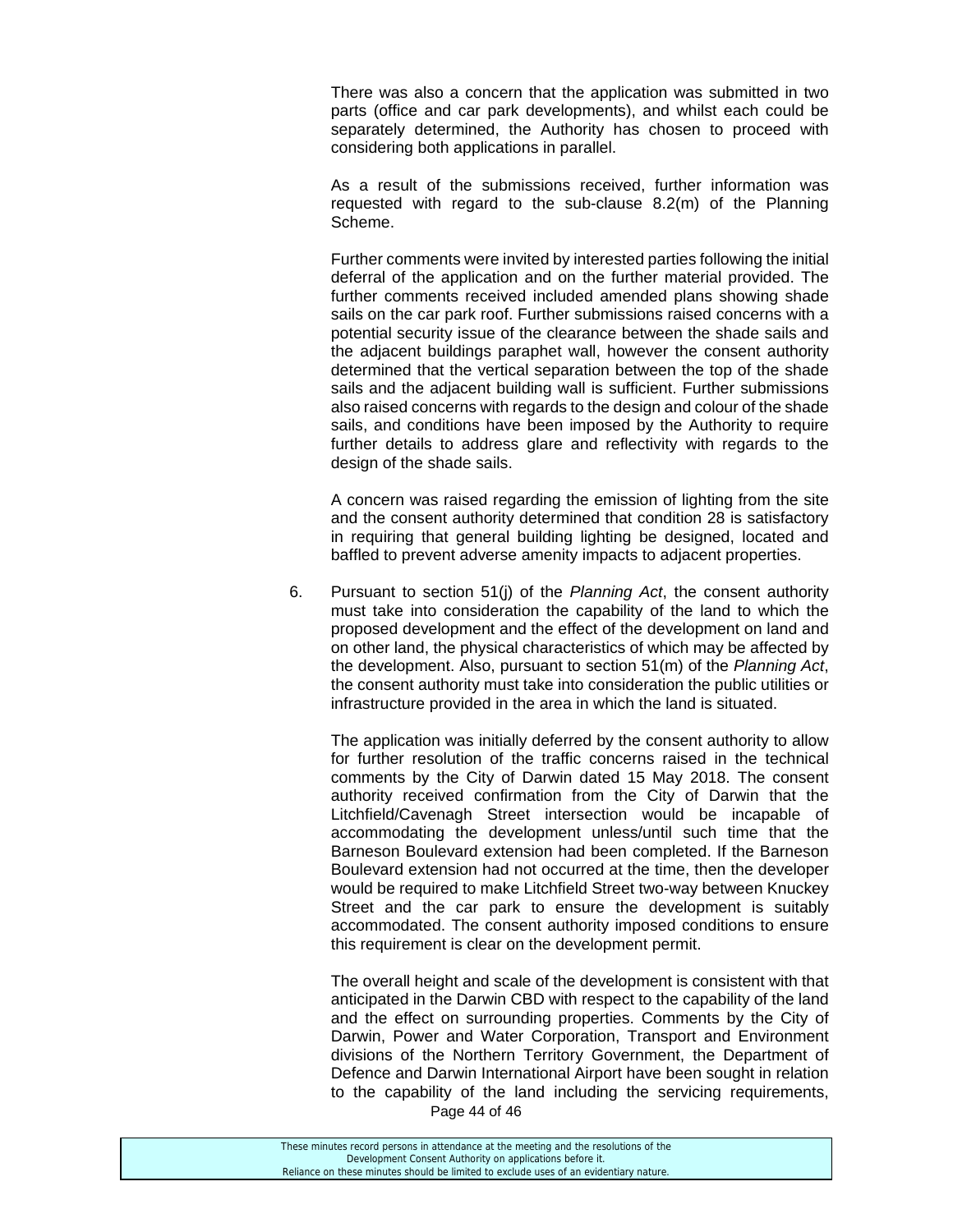easements, and building heights. The Power Networks division of the Power and Water Corporation have requested that the subject lots be consolidated as only one point of power supply will be allowed for the development. Service authority comments are addressed through the inclusion of appropriate conditions and/or notations on the development permit.

7. Pursuant to section 51(n) of the *Planning Act*, the consent authority must take into consideration the potential impact on the existing and future amenity of the area in which the land is situated.

The impact on amenity should be considered in context of the site and its surrounds, with the development being consistent with the broader intent of Zone CB (Central Business) and applicable clauses, including the overall height and scale of the building. The purpose statement of Zone CB is to provide for a diversity of activities ... with a commitment to the separation of incompatible activities. The development of a car park in a mixed use zone is not considered an incompatible activity, with amenity considered in the context of the surrounding mixed land uses and it is typical that multi-storey buildings include above ground car parking. The height of the walls from the upper level is assessed as being vertically separated from the adjoining mixed use building podium walls by a minimum of 5.21m which assists in minimising direct headlights.

# **ACTION** Notice of Consent and Development Permit

#### **ITEM 8 VARIATION TO DEVELOPMENT PERMIT – DV898 PA1981/0379 LOT 5396 (18) CAVENAGH STREET, TOWN OF DARWIN APPLICANT MASTERPLAN NT**

Mr Jack Priestley, Ms Kelsey Fetherstonhaugh and Mr Joseph Sheridan (MasterPlan), Mr William Phillips and Ms Kirby Dickenson (Sandran), and Mr Michael Grassi (Podia) attended.

**RESOLVED** That, pursuant to section 57(3)(a) of the *Planning Act*, the Development Consent **143/18** Authority consent to the application to vary Instrument of Determination DV418 and DV898 for the purpose of ensuring the ongoing provision of car parking associated with the development on Lot 5396 Town of Darwin by deleting condition 4 and 6 of DV418 and including the following conditions:

#### **GENERAL CONDITIONS**

- 1. 88 car parking spaces are to be made available on Lots 2396 and 2397 Town of Darwin (and the subsequently consolidated allotment) for the development approved through DV418, DV898 and its subsequent variations, located at Lot 5396 Town of Darwin. Where car parking spaces are temporarily unavailable due to construction being undertaken on Lots 2396 and 2397 Town of Darwin, 88 car parking spaces will be provided at a convenient alternate location, to the satisfaction of the consent authority.
- Page 45 of 46 2. If the 88 spaces designated for the development approved through DV418, DV898 and its subsequent variations, located at Lot 5396 Town of Darwin